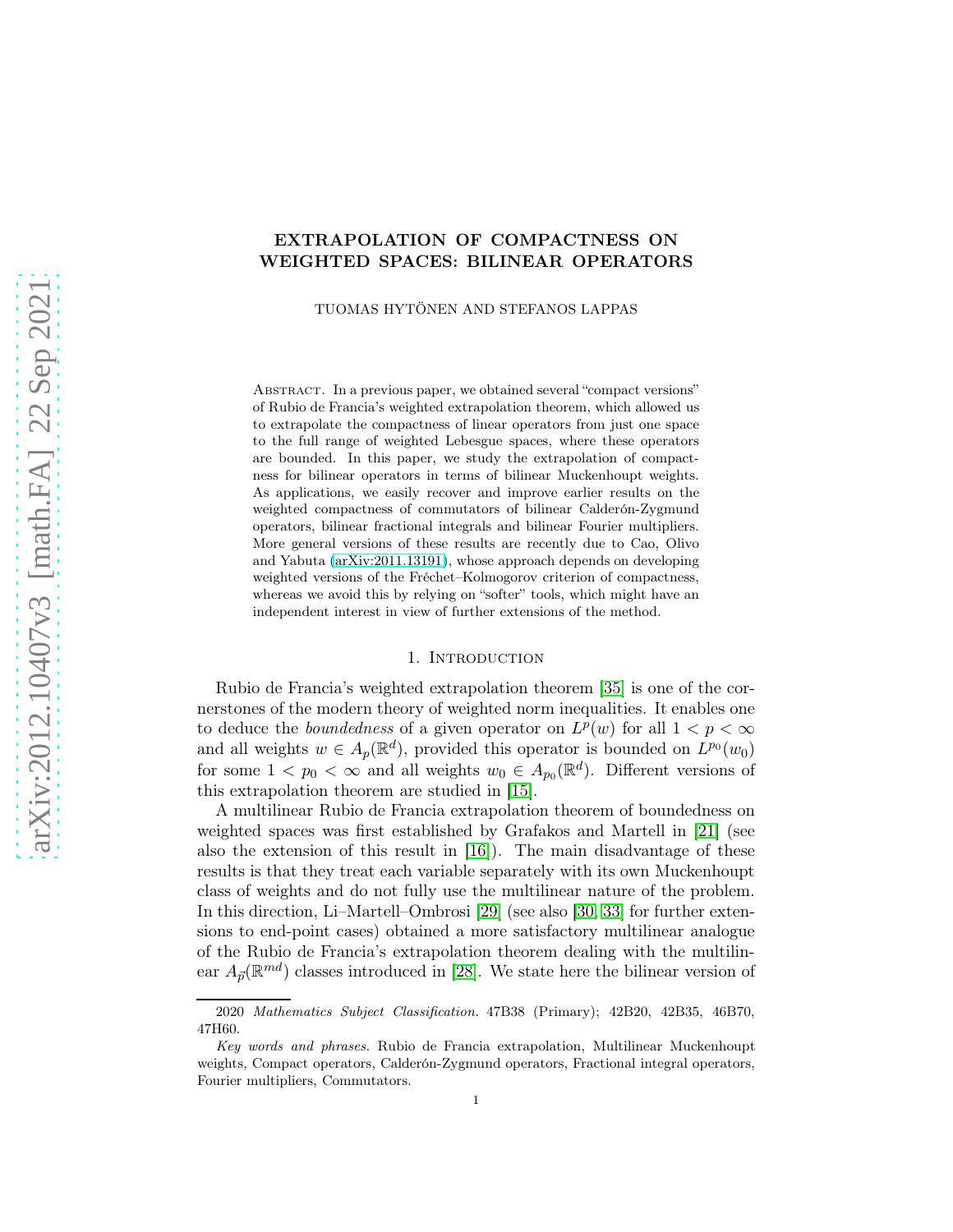their extrapolation result as follows (we will provide detailed definitions in the next section):

<span id="page-1-0"></span>1.1. **Theorem** ([\[29\]](#page-25-3), Corollary 1.5). Let F be a collection of triplets  $(f, f_1, f_2)$ of non-negative functions. Let  $\vec{p} = (p_1, p_2)$  be exponents with  $1 \leq p_1, p_2 < \infty$ , such that given any  $\vec{w} = (w_1, w_2) \in A_{\vec{p}}(\mathbb{R}^{2d})$ , the inequality

$$
||f||_{L^p(\nu_{\vec{w},\vec{p}})} \lesssim \prod_{i=1}^2 ||f_i||_{L^{p_i}(w_i)},
$$

holds for all  $(f, f_1, f_2) \in \mathcal{F}$ , where  $\frac{1}{p} = \frac{1}{p_1}$  $\frac{1}{p_1} + \frac{1}{p_2}$  $\frac{1}{p_2}$  and  $\nu_{\vec{w}, \vec{p}} = \prod_{i=1}^2 w_i^{p/p_i}$  $i^{p/p_i}.$ Then for all exponents  $\vec{q} = (q_1, q_2)$  with  $1 < q_1, q_2 < \infty$ , and for all weights  $\vec{v} = (v_1, v_2) \in A_{\vec{q}}(\mathbb{R}^{2d})$  the inequality

$$
||f||_{L^{q}(\nu_{\vec{v},\vec{q}})} \lesssim \prod_{i=1}^{2} ||f_i||_{L^{q_i}(v_i)}
$$

holds for all  $(f, f_1, f_2) \in \mathcal{F}$ , where  $\frac{1}{q} = \frac{1}{q_1}$  $\frac{1}{q_1} + \frac{1}{q_2}$  $\frac{1}{q_2}$  and  $\nu_{\vec{v},\vec{q}} = \prod_{i=1}^2 v_i^{q/q_i}$  $\frac{q}{i}$ .

In a recent paper, we [\[25\]](#page-25-7) first provided the extrapolation of *compactness* of a linear operator. Moreover, we obtained generalizations of the preceding compact extrapolation to the "off-diagonal" and limited range cases.

Inspired by the work above, we extend our results of [\[25\]](#page-25-7) about the extrapolation of compactness to the following bilinear setting:

1.2. **Theorem.** Let  $\Theta$  be a collection of ordered triples of Banach spaces  $(Y_1, Y_2, Y)$ , and let T be a bilinear operator defined and

bounded  $T: Y_1 \times Y_2 \to Y$  for all  $(Y_1, Y_2, Y) \in \Theta$ 

and

$$
compact \quad T: X_1 \times X_2 \to X \quad \text{for some} \quad (X_1, X_2, X) \in \Theta.
$$

Then T is

$$
compact \quad T: Z_1 \times Z_2 \to Z \quad \text{for all} \quad (Z_1, Z_2, Z) \in \Theta
$$

in each of the several cases of  $\Theta$  involving weighted  $L^p$  spaces as described in Theorem [2.9](#page-4-0) of Section [2.](#page-3-0)

Shortly before our completion of this paper, this same result, even in a more general version covering higher order multilinearities and quasi-Banach spaces, was already announced by Cao, Olivo and Yabuta [\[6\]](#page-24-1), which gives these authors a priority to this result. The overall relation of the present paper and [\[6\]](#page-24-1) is a bit complicated, due to several subsequent versions of both works that were posted in the arXiv. As said, version 1 of [\[6\]](#page-24-1) (Nov 2020) preceded ours, but did not provide a self-contained argument, since some results were quoted from a preprint of the same authors that was not publicly available. This was fixed in version 2 of [\[6\]](#page-24-1) that was posted shortly after version 1 of the present work in Dec 2020. On the other hand, versions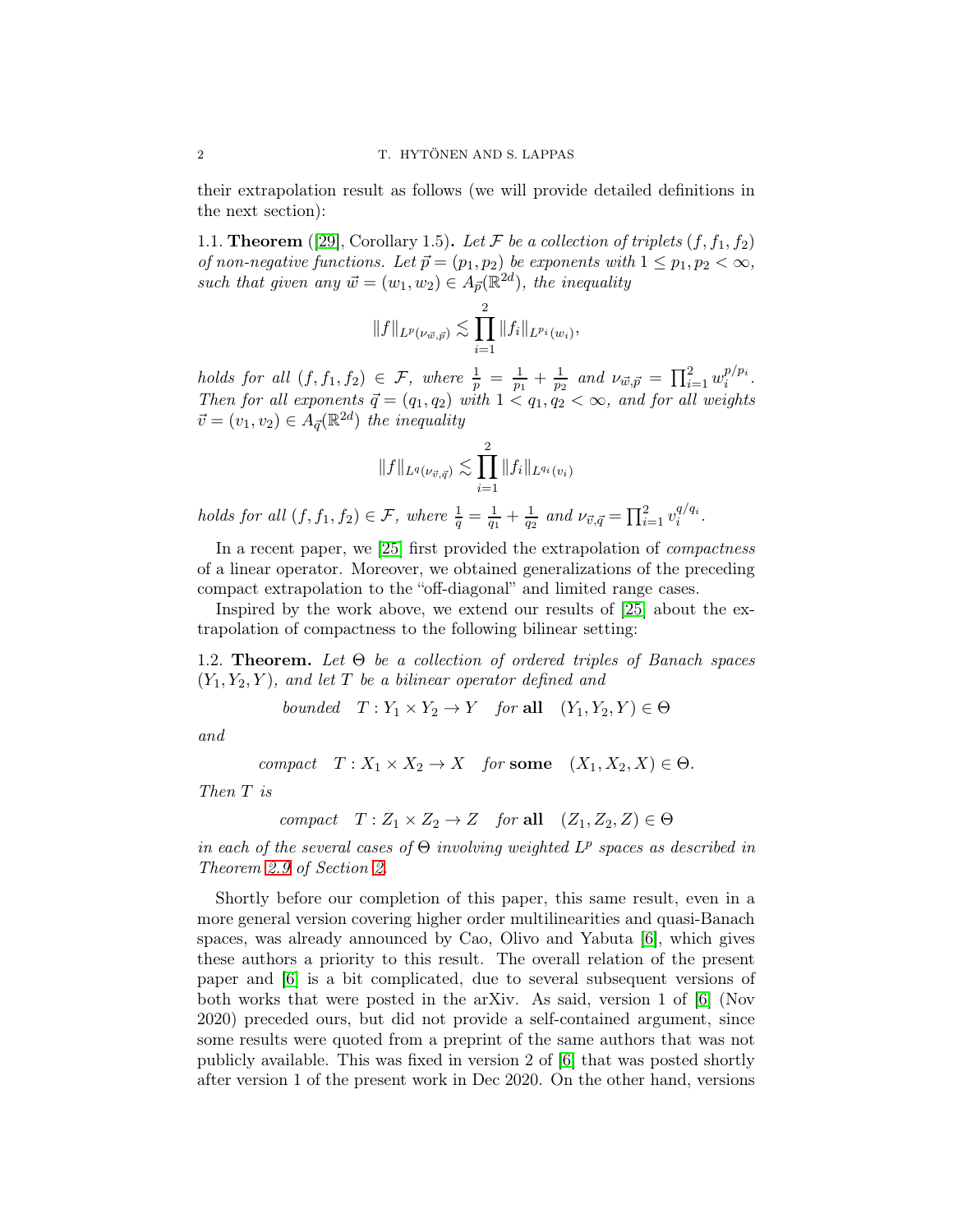1 and 2 of [\[6\]](#page-24-1) did not treat the "off-diagonal" cases of extrapolation, which we covered since our version 1 (case [\(2\)](#page-5-0) of our Theorem [2.9\)](#page-4-0) but which was only added (in a more general form) in version 3 of [\[6\]](#page-24-1) (Feb 2021). The newest version of [\[6\]](#page-24-1) hence seems to supersede ours in all aspects, but there are a couple of features in our approach that still make it a worthwhile alternative:

- As in the previous part [\[25\]](#page-25-7) of this series, we have tried to make our approach as "soft" as possible, so that compactness is achieved by abstract means, without the need to describe concrete conditions for compactness in the weighted  $L^p$  spaces. This is a main difference of our approach compared to all other works on compactness of operators on  $L^p(w)$ , including the recent [\[6\]](#page-24-1), where weighted versions of the Fréchet–Kolmogorov compactness criterion play a key role (see [\[6,](#page-24-1) Lemma 2.9], which extends [\[37,](#page-25-8) Lemma 4.1]).
- Our result is still powerful enough to recover and improve several compactness results for bilinear commutators that were available before [\[6\]](#page-24-1) (for applications see Sections [6–](#page-19-0)[8\)](#page-22-0).

The paper is organized as follows: in Section [2,](#page-3-0) we recall some definitions about multilinear Muckenhoupt weights and we state in details our main result (see Theorem [2.9\)](#page-4-0). In Section [3](#page-6-0) we present the proof of Theorem [2.9](#page-4-0) by collecting some previously known results and taking some auxiliary results for granted. Sections [4](#page-8-0) and [5](#page-10-0) are devoted to the proofs of these auxiliary results (see Proposition [3.2\)](#page-7-0). In Sections [6](#page-19-0)[–8](#page-22-0) we provide several applications of our main results. In particular, we obtain results for the commutators of bilinear Calderón-Zygmund operators, bilinear fractional integral operators and bilinear Fourier multipliers.

Notation. Throughout the paper, C always denotes a positive constant that may vary from line to line but remains independent of the main parameters. We use the symbol  $f \leq g$  to denote that there exists a positive constant C such that  $f \leq Cg$ . The term cube always refers to a cube  $Q \subset \mathbb{R}^d$ and  $|Q|$  denotes its Lebesgue measure. We denote the average of w over Q as  $\langle w \rangle_Q := |Q|^{-1} \int_Q w$  and p' is the conjugate exponent to p, that is  $p' := p/(p-1).$ 

Acknowledgements. Both authors were supported by the Academy of Finland through the grant No. 314829. The second author wishes to thank his doctoral supervisor Prof. Tuomas Hytönen for his suggestions and fruitful interaction. Also, the second author gratefully acknowledges financial support from the Foundation for Education and European Culture (Founders Nicos and Lydia Tricha).

Declarations of interest: none.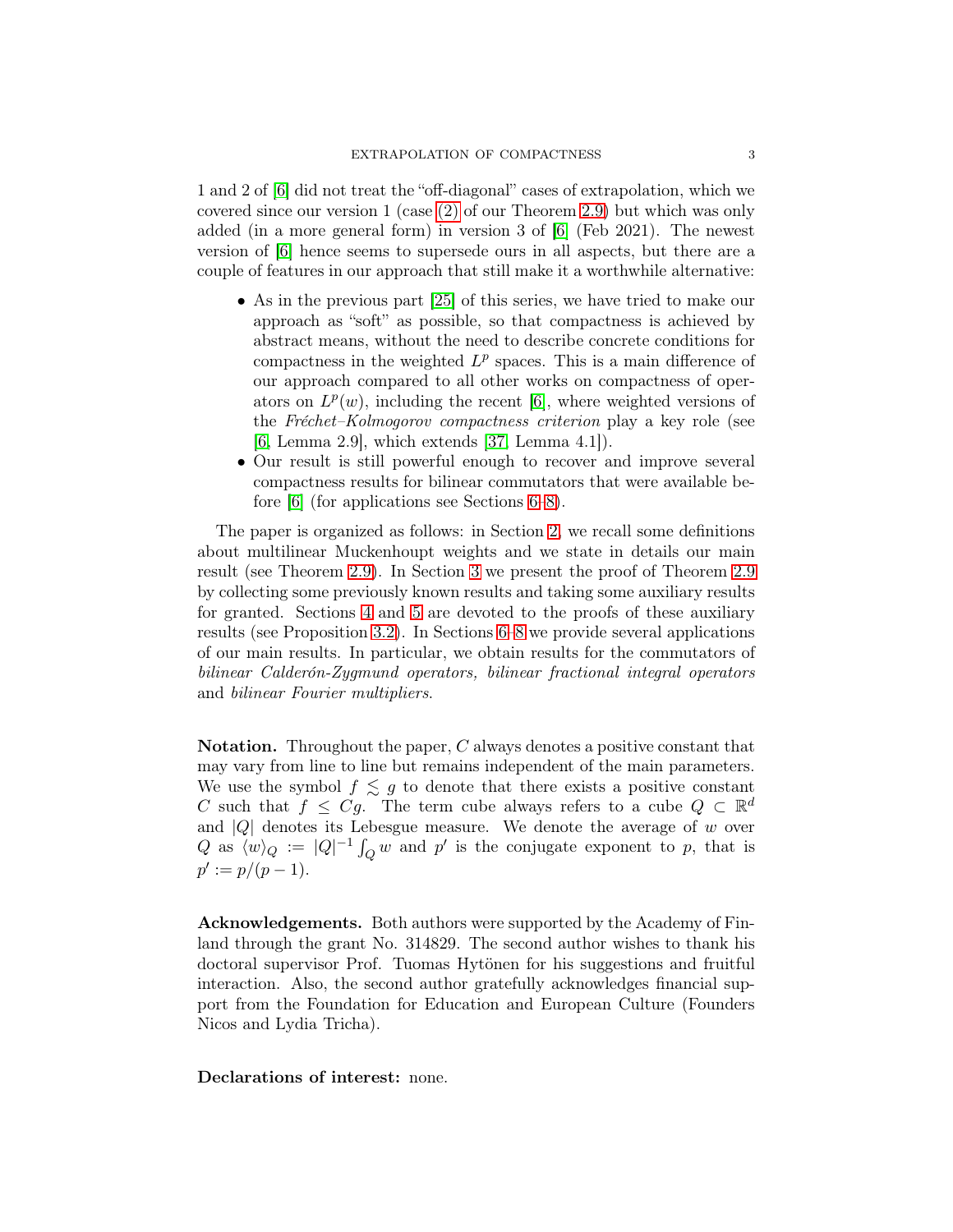#### <span id="page-3-0"></span>2. Preliminaries and the statement of the main result

We begin by recalling several definitions related to linear and multilinear Muckenhoupt weights.

2.1. **Definition** ([\[32\]](#page-25-9)). A weight  $w \in L^1_{loc}(\mathbb{R}^d)$  is called a Muckenhoupt  $A_p(\mathbb{R}^d)$  weight (or  $w \in A_p(\mathbb{R}^d)$ ) if

$$
\begin{aligned} [w]_{A_p} &:= \sup_Q \langle w \rangle_Q \langle w^{-\frac{1}{p-1}} \rangle_Q^{p-1} < \infty, \qquad 1 < p < \infty, \\ [w]_{A_1} &:= \sup_Q \langle w \rangle_Q \| w^{-1} \|_{L^\infty(Q)} < \infty, \qquad p = 1, \end{aligned}
$$

where the supremum is taken over all cubes  $Q \subset \mathbb{R}^d$ , and  $\langle w \rangle_Q := |Q|^{-1} \int_Q w$ . A weight w is called an  $A_{p,q}(\mathbb{R}^d)$  weight (or  $w \in A_{p,q}(\mathbb{R}^d)$ ) if

$$
[w]_{A_{p,q}}:=\sup_Q\langle w^q\rangle_Q^{1/q}\langle w^{-p'}\rangle_Q^{1/p'}<\infty,\qquad 1
$$

where  $p' := p/(p-1)$  denotes the conjugate exponent.

2.2. Definition. Given a vector of weights  $\vec{w} = (w_1, \ldots, w_m)$ , and  $\vec{p} =$  $(p_1, \ldots, p_m) \in (0, \infty)^m$ , we define

$$
\nu_{\vec{w},\vec{p}} := \prod_{j=1}^m w_j^{p/p_j}, \qquad \nu_{\vec{w}} := \prod_{j=1}^m w_j.
$$

<span id="page-3-1"></span>2.3. **Definition** ([\[28\]](#page-25-6)). Let  $\vec{p} = (p_1, ..., p_m)$  and  $\frac{1}{p} = \sum_{j=1}^{m} \frac{1}{p_j}$  $\frac{1}{p_j}$  with  $1 \leq$  $p_1, \ldots, p_m < \infty$ . We say that a vector of weights  $\vec{w} = (w_1, \ldots, w_m)$  satisfies the multilinear  $A_{\vec{p}}(\mathbb{R}^{md})$  condition (or  $\vec{w} \in A_{\vec{p}}(\mathbb{R}^{md})$ ) if

$$
[w]_{A_{\vec{p}}}:=\sup_{Q}\langle \nu_{\vec{w},\vec{p}}\rangle_{Q}^{\frac{1}{p}}\prod_{j=1}^{m}\langle w_j^{1-p_j'}\rangle_{Q}^{\frac{1}{p_j'}}<\infty,
$$

where the supremum is taken over all cubes  $Q \subset \mathbb{R}^d$ , and  $\langle w_j \rangle_Q := \frac{1}{|Q|} \int_Q w_j$ . When  $p_j = 1, \langle w_j^{1-p'_j} \rangle$  $\frac{1}{p'_j}$  is understood as  $(\inf_Q w_j)^{-1}$ .

2.4. Remark. Note that if  $m = 1$ , then  $A_{\vec{p}}(\mathbb{R}^{md})$  is just the classical weight class  $A_p(\mathbb{R}^d)$ .

2.5. **Definition** ([\[26\]](#page-25-10)). Let  $m \ge 1$  be an integer,  $\vec{p} = (p_1, \ldots, p_m) \in (0, \infty)^m$ ,  $\frac{1}{p} = \sum_{j=1}^{m} \frac{1}{p_j}$  $\frac{1}{p_j}, s_j \in (0, p_j]$   $(1 \leq j \leq m)$  and  $\frac{1}{s} = \sum_{j=1}^{m} \frac{1}{s_j}$  $\frac{1}{s_j}$ . We say that a vector of weights  $\vec{w} = (w_1, \dots, w_m)$  satisfies the multilinear  $A_{\vec{p}/\vec{s}}(\mathbb{R}^{md})$ condition (or  $\vec{w} \in A_{\vec{p}/\vec{s}}(\mathbb{R}^{md})$ ) if

$$
[w]_{A_{\vec{p}/\vec{s}}}:=\sup_Q\langle \nu_{\vec{w},\vec{p}}\rangle_Q^{\frac{1}{p}}\prod_{j=1}^m\langle w_j^{1-\left(\frac{p_j}{s_j}\right)'}\rangle_Q^{\frac{1}{s_j}-\frac{1}{p_j}}<\infty,
$$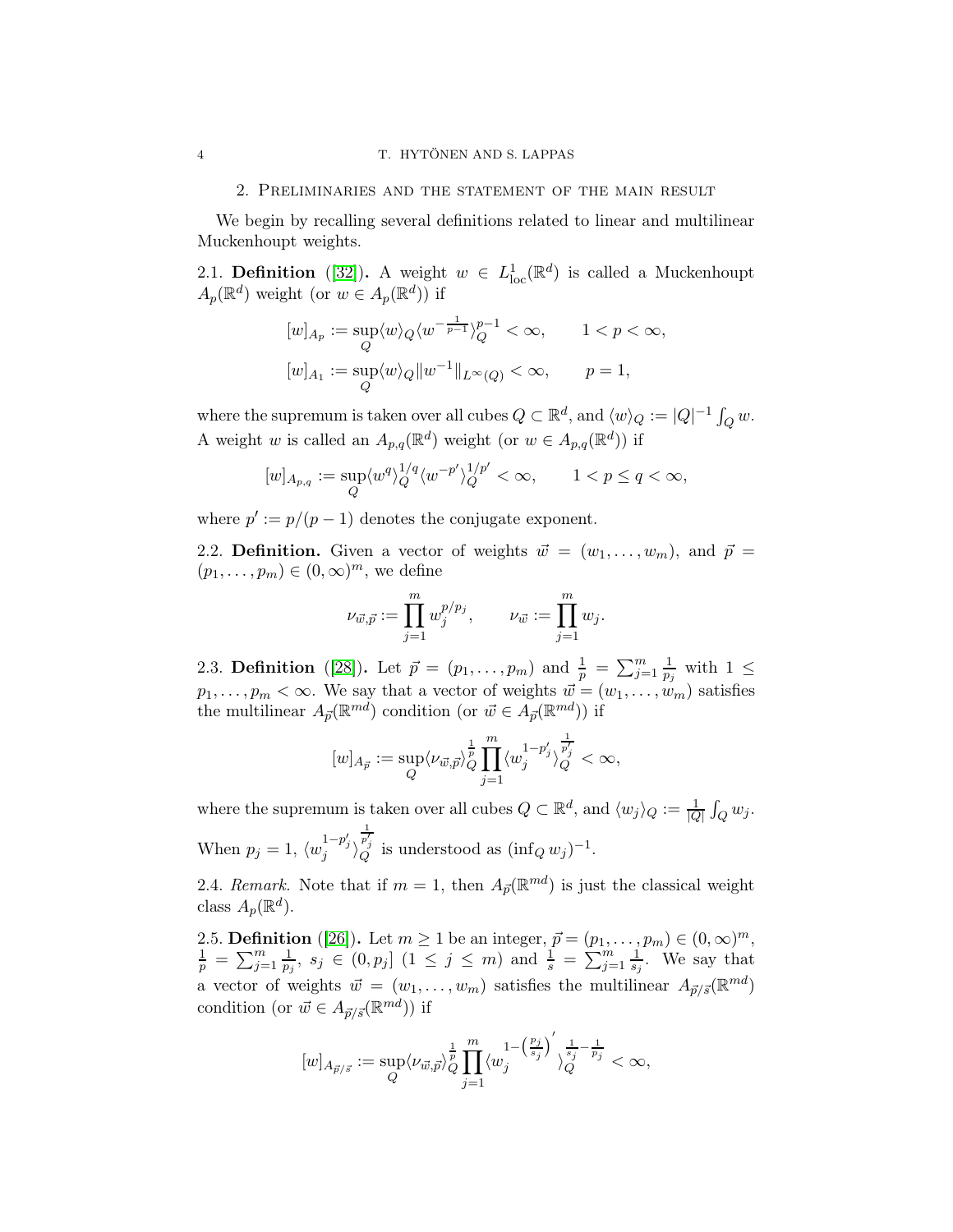where the supremum is taken over all cubes  $Q \subset \mathbb{R}^d$ , and  $\langle w_j \rangle_Q := \frac{1}{|Q|} \int_Q w_j$ .

When  $p_j = s_j$ ,  $\langle w_j^{1 - \left(\frac{p_j}{s_j}\right)'}$  $j \stackrel{\langle s_j \rangle}{\longrightarrow}$  $\frac{1}{s_j} - \frac{1}{p_j}$  $\frac{1}{s_j} - \frac{1}{p_j}$  is understood as  $\left(\inf_Q w_j\right)^{-\frac{1}{p_j}}$ .

2.6. Remark. When  $s_1 = \cdots = s_m = 1$ ,  $A_{\vec{p}/\vec{s}}(\mathbb{R}^{md})$  is just the weight class  $A_{\vec{p}}(\mathbb{R}^{md})$  from Definition [2.3.](#page-3-1) Note that we do not assign any independent meaning to the subscript " $\vec{p}/\vec{s}$ " in  $A_{\vec{p}/\vec{s}}$ ; the quotient line only serves a separator of the two vector indices  $\vec{p}$  and  $\vec{s}$ .

2.7. Definition ([\[8,](#page-24-2) [31\]](#page-25-11)). Let  $\vec{p} = (p_1, \ldots, p_m) \in [1, \infty)^m$ ,  $\frac{1}{p} = \sum_{j=1}^m \frac{1}{p_j}$  $p_j$ and  $p^*$  be a number  $1/m < p \leq p^* < \infty$ . We say that a vector of weights  $\vec{w} = (w_1, \ldots, w_m)$  satisfies the multilinear  $A_{\vec{p},p^*}(\mathbb{R}^{md})$  condition (or  $\vec{w} \in$  $A_{\vec{p},p^*}(\mathbb{R}^{md})$ ) if

$$
[w]_{A_{\vec{p},p^*}}:=\sup_Q\langle \nu^{p^*}_{\vec{w}}\rangle^{\frac{1}{p^*}}_Q\prod\limits_{j=1}^m\langle w_j^{-p_j'}\rangle^{\frac{1}{p_j'}}_Q<\infty,
$$

where the supremum is taken over all cubes  $Q \subset \mathbb{R}^d$ , and  $\langle w_j \rangle_Q := \frac{1}{|Q|} \int_Q w_j$ . When  $p_j = 1, \langle w_j^{-p'_j} \rangle$  $\frac{\frac{1}{p'_j}}{Q}$  is understood as  $(\inf_Q w_j)^{-1}$ .

2.8. Remark. When  $m = 1$ , we note that  $A_{\vec{p},p^*}(\mathbb{R}^{md})$  will degenerate into the classical weight class  $A_{p,p^*}(\mathbb{R}^d)$ .

As we will work in the weighted setting, we consider weighted Lebesgue spaces

$$
L^p(w) := \left\{ f : \mathbb{R}^d \to \mathbb{C} \text{ measurable } \middle| \|f\|_{L^p(w)} := \left( \int_{\mathbb{R}^d} |f|^p w \right)^{1/p} < \infty \right\}.
$$

Our main result about the extrapolation of compactness for bilinear operators is as follows:

<span id="page-4-0"></span>2.9. **Theorem.** Let  $\Theta$  be a collection of ordered triples of Banach spaces  $(Y_1, Y_2, Y)$ , and let T be a bilinear operator defined and

<span id="page-4-1"></span>(2.10) *bounded* 
$$
T: Y_1 \times Y_2 \to Y
$$
 *for* **all**  $(Y_1, Y_2, Y) \in \Theta$ 

and

(2.11) compact  $T : X_1 \times X_2 \to X$  for some  $(X_1, X_2, X) \in \Theta$ .

Then T is

<span id="page-4-2"></span>compact  $T : Z_1 \times Z_2 \to Z$  for all  $(Z_1, Z_2, Z) \in \Theta$ 

in each of the following cases, where  $\alpha \geq 0$ ,  $\vec{s} = (s_1, s_2) \in [1, \infty)^2$  and  $\frac{1}{s} = \frac{1}{s_1}$  $\frac{1}{s_1} + \frac{1}{s_2}$  $\frac{1}{s_2}$ :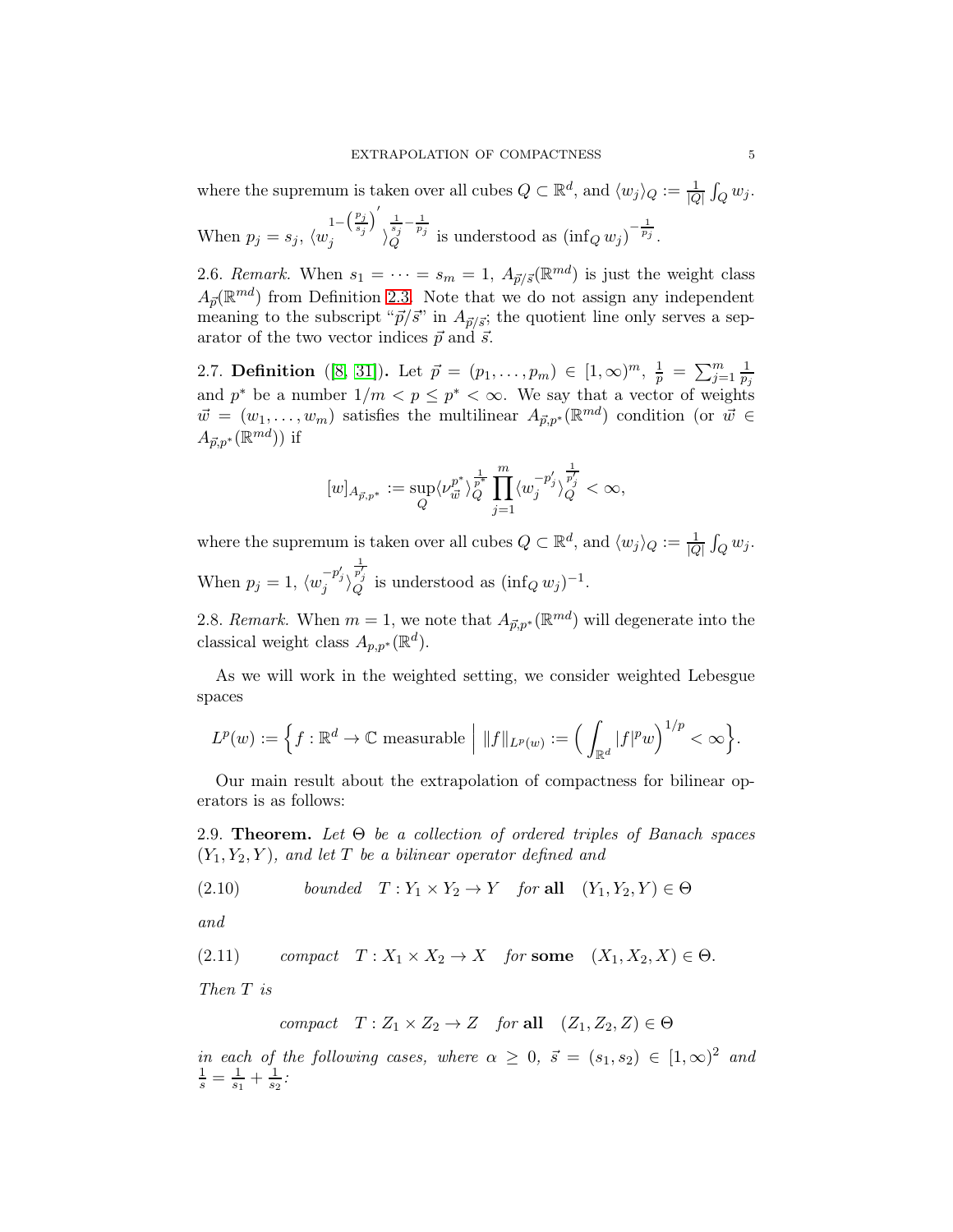<span id="page-5-2"></span><span id="page-5-1"></span><span id="page-5-0"></span>(1) 
$$
\Theta
$$
 consists of all triples  $(L^{q_1}(v_1), L^{q_2}(v_2), L^{q}(\nu_{\vec{v}, \vec{q}}))$ , where  
\n $\vec{q} = (q_1, q_2) \in (s_1, \infty) \times (s_2, \infty), \quad \frac{1}{q} = \frac{1}{q_1} + \frac{1}{q_2} < 1, \quad \nu_{\vec{v}, \vec{q}} = \prod_{j=1}^{2} v_j^{\frac{q}{q_j}}$   
\nand  
\n(a)  $\vec{v} = (v_1, v_2) \in A_{\vec{q}/\vec{s}}(\mathbb{R}^{2d}),$  or  
\n(b)  $\vec{v} = (v_1, v_2) \in A_{q_1/s_1}(\mathbb{R}^d) \times A_{q_2/s_2}(\mathbb{R}^d).$   
\n(2)  $\Theta$  consists of all triples  $(L^{q_1}(v_1^{q_1}), L^{q_2}(v_2^{q_2}), L^{q^*}(v_{\vec{v}}^{q^*}))$ , where  
\n $\vec{q} = (q_1, q_2) \in (1, \infty)^2, \quad \frac{1}{q} = \frac{1}{q_1} + \frac{1}{q_2} \in (\alpha, \alpha + 1), \quad \frac{1}{q^*} = \frac{1}{q} - \alpha, \quad \nu_{\vec{v}} = \prod_{j=1}^{2} v_j$   
\nand  
\n(c)  $\vec{v} = (v_1, v_2) \in A_{\vec{q}, q^*}(\mathbb{R}^{2d}),$  or  
\n(d)  $\vec{v} = (v_1, v_2) \in A_{q_1, \vec{q}_1}(\mathbb{R}^d) \times A_{q_2, \vec{q}_2}(\mathbb{R}^d),$  where  $\frac{1}{\vec{q}_j} = \frac{1}{q_j} - \frac{\alpha}{2}$ .

- 2.12. Remark. (1) Because of the extrapolation Theorem [1.1,](#page-1-0) in the case [\(1a\)](#page-5-1) of Theorem [2.9](#page-4-0) it is enough to assume the boundedness [\(2.10\)](#page-4-1) of a bilinear operator T from  $L^{q_1}(v_1) \times L^{q_2}(v_2)$  to  $L^{q}(\nu_{\vec{v}, \vec{q}})$  for some exponents  $\vec{q} = (q_1, q_2) \in (s_1, \infty) \times (s_2, \infty)$  such that  $\frac{1}{q} = \frac{1}{q}$  $\frac{1}{q_1} + \frac{1}{q_2}$  $\frac{1}{q}$ <sub>2</sub> < 1 and all weights  $\vec{v} = (v_1, v_2) \in A_{\vec{q}/\vec{s}}(\mathbb{R}^{2d})$ . The same observation applies to all the rest cases of Theorem [2.9.](#page-4-0) Also, notice that in the case [\(2\)](#page-5-0) of Theorem [2.9](#page-4-0) the point of the condition  $\frac{1}{q} \in (\alpha, \alpha + 1)$  is that we want that  $q^* \in (1, \infty)$ .
	- (2) The improvements [\[30,](#page-25-4) [33\]](#page-25-5) of the bounded extrapolation Theorem [1.1](#page-1-0) show that one can more generally allow for  $1 \leq p_1, p_2 \leq \infty$  in the assumptions, and  $1 < q_1, q_2 \leq \infty$  in the conclusions, as long as one of  $q_i$  remains finite. In particular, under case [\(1a\)](#page-5-1) of Theorem [2.9,](#page-4-0) the assumption [\(2.10\)](#page-4-1) automatically bootstraps to a larger collection  $Θ$   $\supseteq$   $Θ$ , which is defined like  $Θ$  in [\(1a\),](#page-5-1) but with  $\vec{q}$  ∈ (s<sub>1</sub>, ∞) ×  $(s_2,\infty] \setminus \{(\infty,\infty)\}.$  On the other hand, the compactness assumption  $(2.11)$ , which is made on *some*  $(X_1, X_2, X) \in \Theta$ , would obviously be weakened by allowing for  $(X_1, X_2, X) \in \Theta$ , and it is natural to ask whether this weakening of the assumptions (and hence strengthening of Theorem [2.9\)](#page-4-0) is still valid. We suspect "yes", but a justification of this would seem to require elaborating several parts of the argument, and hence we have decided to leave this extension outside the scope of the present work. We would like to thank an anonymous referee for raising this interesting question. (One might also ask whether one could achieve a more general conclusion allowing for  $all (Z_1, Z_2, Z) \in$  $\Theta$ , but here we suspect that the answer is "no", or at least beyond any natural extension of the present approach. The reason is that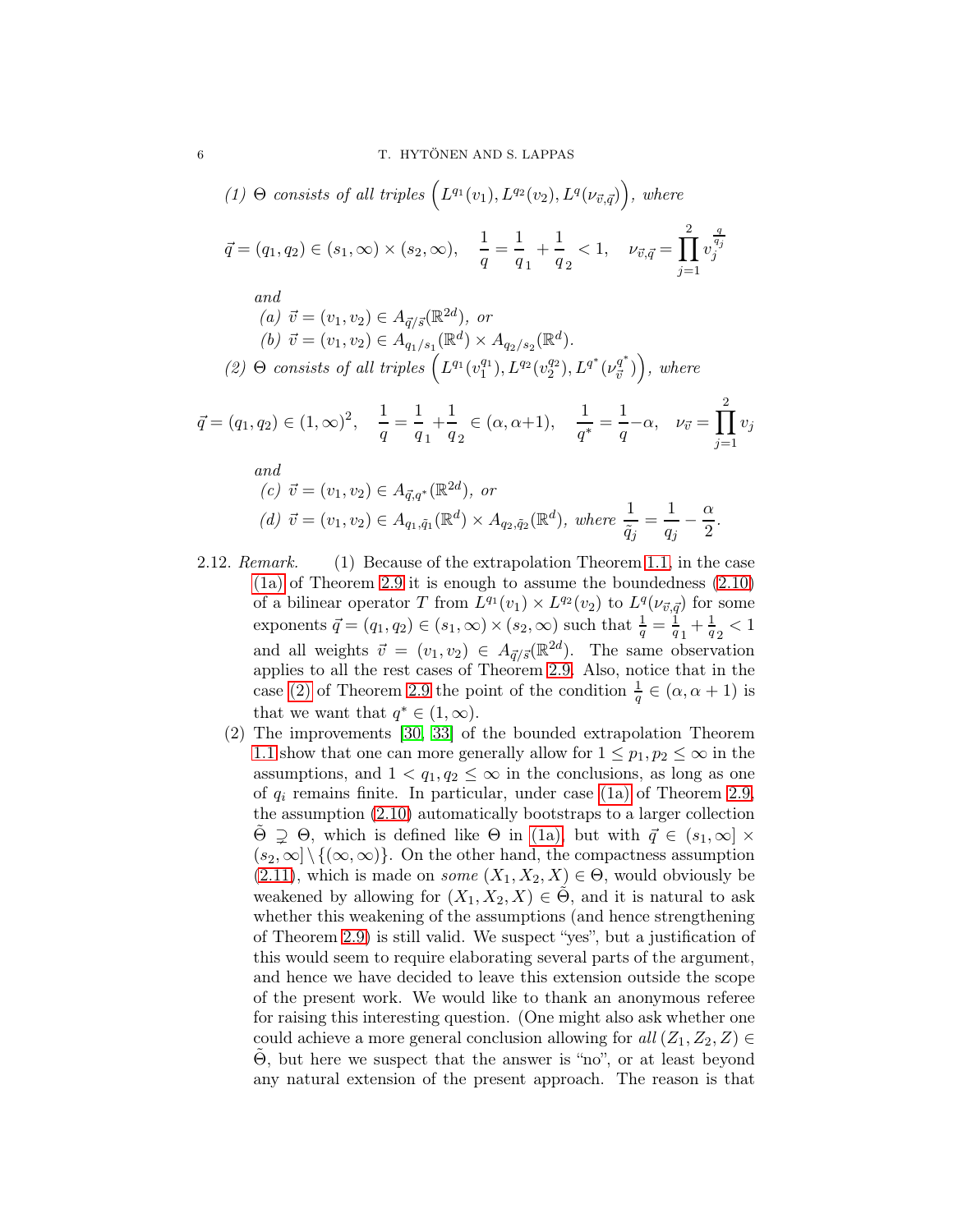our key Proposition [3.2](#page-7-0) below is about realising the  $Z_i$  spaces as interpolation spaces between some  $X_i$  and  $Y_i$  spaces, and this would not be possible if  $Z_i$  was allowed to be an end-point  $L^{\infty}$  space of the scale of  $L^p$  spaces.)

### <span id="page-6-0"></span>3. Proof of the main result via abstract interpolation

We collect the results from which the proof of Theorem [2.9](#page-4-0) follows.

Following [\[12\]](#page-24-3), we say that  $A = (A_1, A_2)$  is a *Banach couple* if the two Banach spaces  $A_i$  are continuously embedded in the same Hausdorff topological vector space. We write  $A_j^{\circ}$  for the closure of  $A_1 \cap A_2$  in the norm of  $A_j$ . The Banach couple A is said to be *regular* if  $A_j^\circ = A_j$  for  $j = 1, 2$ .

We denote by  $\mathcal{B}(\bar{A}\times\bar{B}, \bar{E}) = \mathcal{B}(\bar{A}\times\bar{B}, (E_1, E_2))$  the operators that satisfy the following:

$$
||T(a,b)||_{E_j} \le M_j ||a||_{A_j} ||b||_{B_j}, \quad a \in A_1 \cap A_2, \quad b \in B_1 \cap B_2, \quad j = 1, 2,
$$

where T is a bilinear operator defined on  $(A_1 \cap A_2) \times (B_1 \cap B_2)$  with values in  $E_1 \cap E_2$  and  $M_j$  are positive constants.

Let  $(\Omega, \mu)$  be a  $\sigma$ -finite measure space. We denote by M the collection of all (equivalence classes of) scalar-valued  $\mu$ -measurable functions on  $\Omega$  that are finite  $\mu$ -almost everywhere. The space M becomes a complete metric space with the topology of convergence in measure on sets of finite measure.

We say that a Banach space E of functions in  $\mathcal M$  is a Banach function space if the following four properties hold:

- (a) Whenever  $g \in \mathcal{M}$ ,  $f \in E$  and  $|g(x)| \leq |f(x)| \mu$ -a.e., then  $g \in E$  and  $||g||_E \leq ||f||_E.$
- (b) If  $f_n \to f$   $\mu$ -a.e., and if  $\liminf_{n\to\infty} ||f_n||_E < \infty$ , then  $f \in E$  and  $||f||_E \le$  $\liminf_{n\to\infty}||f_n||_E.$
- (c) For every  $\Gamma \subseteq \Omega$  with  $\mu(\Gamma) < \infty$ , we have that  $\chi_{\Gamma} \in E$ .
- (d) For every  $\Gamma \subseteq \Omega$  with  $\mu(\Gamma) < \infty$  there is a constant  $c_{\Gamma} > 0$  such that  $\int_{\Gamma} |f| d\mu \leq c_{\Gamma} ||f||_{E}$  for every  $f \in E$ .

Let  $(\Gamma_n)$  be a sequence of  $\mu$ -measurable sets of  $\Omega$ . We put  $\Gamma_n \to \emptyset$   $\mu$ -a.e. if the characteristic functions  $\chi_{\Gamma_n}$  converges to 0 pointwise  $\mu$ -a.e.

We say that a function  $f \in E$  has absolutely continuous norm if  $||f \chi_{\Gamma_n}||_E$  $\to 0$  for every sequence  $(\Gamma_n)$  satisfying that  $\Gamma_n \to \emptyset$   $\mu$ -a.e. The space E is said to have absolutely continuous norm if every function of  $E$  has absolutely continuous norm.

If E is a Banach function space then E is continuously embedded in  $M$ . Hence, if  $E_1$  and  $E_2$  are Banach function spaces on  $\Omega$ , we have that  $(E_1, E_2)$ is a Banach couple.

Let  $0 < \theta < 1$ . If  $E_1$  or  $E_2$  has absolutely continuous norm, then

$$
[E_1, E_2]_{\theta} = \{ f \in \mathcal{M} : |f(x)| = |f_1(x)|^{1-\theta} |f_2(x)|^{\theta}, f_j \in E_j, j = 1, 2 \}
$$

and

$$
||f||_{[E_1,E_2]_\theta} = \inf \{ \max(||f_1||_{E_1}, ||f_2||_{E_2}) : |f| = |f_1|^{1-\theta} |f_2|^\theta \}.
$$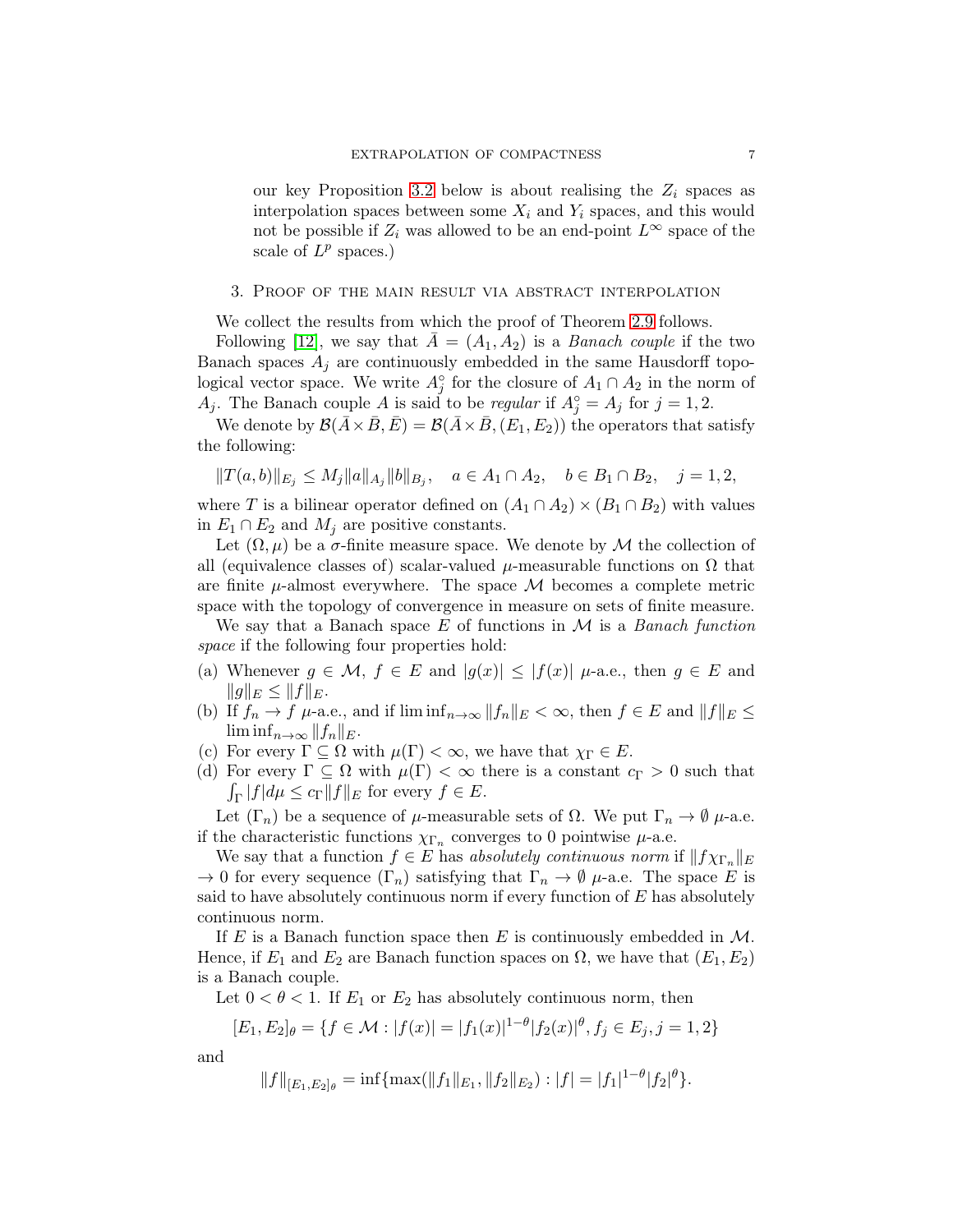In particular  $[E_1, E_2]_\theta$  is a Banach function space.

Our main abstract tool is the following theorem of Cobos–Fernández-Cabrera–Martínez [\[12\]](#page-24-3):

<span id="page-7-1"></span>3.1. **Theorem** ([\[12\]](#page-24-3), Theorem 3.2). Let  $A = (A_1, A_2), B = (B_1, B_2)$  be Banach couples. Assume that  $(\Omega, \mu)$  is a  $\sigma$ -finite measure space, let  $E =$  $(E_1, E_2)$  be a couple of Banach function spaces on  $\Omega$ , let  $0 < \theta < 1$  and  $T \in \mathcal{B}(\bar{A} \times \bar{B}, \bar{E})$ . If  $T : A_1^\circ \times B_1^\circ \to E_1$  compactly and  $E_1$  has absolutely  $continuous$  norm, then  $T$  may be uniquely extended to a compact bilinear operator from  $[A_1, A_2]_\theta \times [B_1, B_2]_\theta$  to  $[E_1, E_2]_\theta$ .

Examples of Banach function spaces that satisfy the assumptions of The-orem [3.1](#page-7-1) are the unweighted Lebesgue spaces  $L^p(\Omega)$  (see [\[12,](#page-24-3) Corollary 3.3]). For the present needs, we will only use Theorem [3.1](#page-7-1) in the following special setting:

<span id="page-7-0"></span>3.2. Proposition. Let  $\Theta$  be a collection of ordered triples of Banach spaces, and let  $(Y_1, Y_2, Y), (Z_1, Z_2, Z) \in \Theta$ . Then there is another  $(X_1, X_2, X) \in \Theta$ and  $\gamma \in (0,1)$  such that

$$
[X_j, Y_j]_{\gamma} = Z_j, \qquad [X, Y]_{\gamma} = Z
$$

in each of the cases  $(1a)$ ,  $(1b)$ ,  $(2c)$ ,  $(2d)$  of Theorem [2.9.](#page-4-0)

We postpone the proof of Proposition [3.2](#page-7-0) to Section [5.](#page-10-0) The verification of this proposition is the only component of the proof of Theorem [2.9](#page-4-0) that requires actual computations, rather than just a soft application of known results.

<span id="page-7-2"></span>3.3. **Lemma.** If  $p_j \in [1,\infty)$  and  $w_j$  are weights, then the spaces  $A_j = B_j =$  $E_j = L^{p_j}(w_j)$   $(j = 1, 2)$  satisfy all the assumptions of Theorem [3.1.](#page-7-1)

*Proof.* By the dominated convergence theorem, it is easy to see that  $A_j =$  $B_j = E_j = L^{p_j}(w_j)$  have absolutely continuos norm. The rest of the as-sumptions of Theorem [3.1](#page-7-1) are satisfied by  $A_j = B_j = E_j = L^{p_j}(w_j)$  due to the known properties of weighted Lebesgue spaces.

We can now give the proof of our main result:

Proof of Theorem [2.9.](#page-4-0) We prove the theorem in the case that the assumptions [\(1a\)](#page-5-1) are in force. The other cases are proved in a similar way. In particular,  $T: L^{q_1}(v_1) \times L^{q_2}(v_2) \to L^{q}(\nu_{\vec{v}, \vec{q}})$  is a bounded bilinear operator for all  $\vec{q} = (q_1, q_2)$  with  $q_j \in (s_j, \infty)$   $(j = 1, 2)$  satisfying  $\frac{1}{q} = \sum_{j=1}^{2} \frac{1}{q_j}$  $\frac{1}{q_j} < 1$ and all  $\vec{v} = (v_1, v_2) \in A_{\vec{q}/\vec{s}}(\mathbb{R}^{2d})$ . In addition, it is assumed that T:  $L^{p_1}(u_1)\times L^{p_2}(u_2) \to L^p(\nu_{\vec{u},\vec{p}})$  is a compact operator for some  $\vec{p}=(p_1,p_2)$  with  $p_j \in (s_j, \infty)$   $(j = 1, 2)$  satisfying  $\frac{1}{p} = \sum_{j=1}^{2} \frac{1}{p_j}$  $\frac{1}{p_j}$  < 1 and some  $\vec{u} = (u_1, u_2) \in$  $A_{\vec{p}/\vec{s}}(\mathbb{R}^{2d})$ . We need to prove that  $T: L^{r_1}(w_1) \times L^{r_2}(w_2) \to L^{r}(\nu_{\vec{w},\vec{r}})$  is actually compact for all  $\vec{r} = (r_1, r_2)$  with  $r_j \in (s_j, \infty)$   $(j = 1, 2)$  satisfying  $\frac{1}{r} = \sum_{i=1}^{2} \frac{1}{r} < 1$  and all  $\vec{w} = (w_1, w_2) \in A_{\vec{r}/\vec{s}}(\mathbb{R}^{2d})$ . Now, fix some  $r_i \in (s_i, \infty)$  $\frac{2}{j=1} \frac{1}{r_i}$  $\frac{1}{r_j} < 1$  and all  $\vec{w} = (w_1, w_2) \in A_{\vec{r}/\vec{s}}(\mathbb{R}^{2d})$ . Now, fix some  $r_j \in (s_j, \infty)$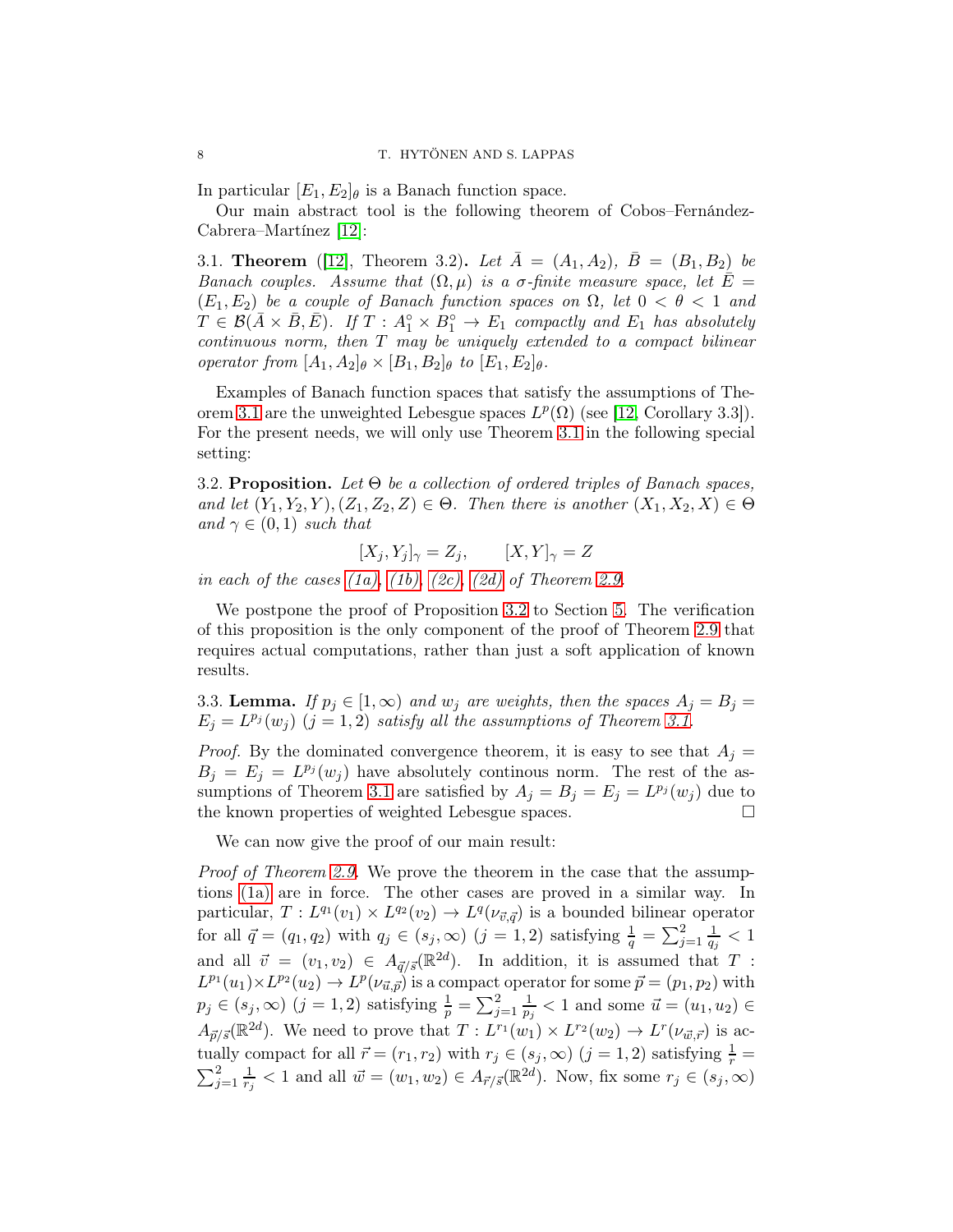$(j = 1, 2)$  satisfying  $\frac{1}{r} = \sum_{j=1}^{2} \frac{1}{r_j}$  $\frac{1}{r_j}$  < 1 and  $\vec{w} = (w_1, w_2) \in A_{\vec{r}/\vec{s}}(\mathbb{R}^{2d})$ . By Proposition [3.2,](#page-7-0) we have

$$
[L^{p_j}(u_j), L^{q_j}(v_j)]_{\theta} = L^{r_j}(w_j), \qquad [L^{p}(\nu_{\vec{u},\vec{p}}), L^{q}(\nu_{\vec{v},\vec{q}})]_{\theta} = L^{r}(\nu_{\vec{w},\vec{r}}),
$$

for some  $\vec{p} = (p_1, p_2)$  with  $p_j \in (s_j, \infty)$   $(j = 1, 2)$  satisfying  $\frac{1}{p} = \sum_{j=1}^{2} \frac{1}{p_j}$  $\frac{1}{p_j} < 1,$ some  $\vec{u} = (u_1, u_2) \in A_{\vec{p}/\vec{s}}(\mathbb{R}^{2d})$  and some  $\theta \in (0, 1)$ . By Lemma [3.3](#page-7-2) and by writing  $A_1 = L^{p_1}(u_1), A_2 = L^{q_1}(v_1), B_1 = L^{p_2}(u_2), B_2 = L^{q_2}(v_2), E_1 =$  $L^p(\nu_{\vec{u}, \vec{p}})$  and  $E_2 = L^q(\nu_{\vec{v}, \vec{q}})$ , we know that  $T \in \mathcal{B}(\vec{A} \times \vec{B}, \vec{E}), T : A_1^{\circ} \times B_1^{\circ} \to E_1$ is compact and that  $E_1$  has also absolutely continuous norm. By Theorem [3.1,](#page-7-1) it follows that  $T: L^{r_1}(w_1) \times L^{r_2}(w_2) \to L^{r}(\nu_{\vec{w},\vec{r}})$  is also compact for all  $\vec{r} = (r_1, r_2)$  with  $r_j \in (s_j, \infty)$   $(j = 1, 2)$  satisfying  $\frac{1}{r} = \sum_{j=1}^{2} \frac{1}{r_j}$  $\frac{1}{r_j} < 1$  and all  $\vec{w} = (w_1, w_2) \in A_{\vec{r}/\vec{s}}(\mathbb{R}^{2d}))$ ).  $\qquad \qquad \Box$ 

#### 4. Preliminaries on linear and multilinear weights

<span id="page-8-0"></span>To complete the proof of Theorem [2.9,](#page-4-0) it remains to verify Proposition [3.2.](#page-7-0) We quote the following results which we will use in Section [5](#page-10-0) for the proof of Proposition [3.2:](#page-7-0)

<span id="page-8-2"></span>4.1. Proposition ([\[19\]](#page-25-12), Theorem 1.14). The following statement holds: If  $1 < p < \infty$ , we have  $w \in A_p(\mathbb{R}^d)$  if and only if  $w^{1-p'} \in A_{p'}(\mathbb{R}^d)$ .

<span id="page-8-1"></span>4.2. **Theorem** ([\[26\]](#page-25-10), Theorem 2.1). Let  $\vec{w} = (w_1, \dots, w_m)$ ,  $1 \le s_j \le p_j < \infty$  $(j = 1, 2, \ldots, m)$  with  $\frac{1}{p} = \sum_{j=1}^{m} \frac{1}{p_j}$  $\frac{1}{p_j}$  and  $\frac{1}{s} = \sum_{j=1}^{m} \frac{1}{s_j}$  $\frac{1}{s_j}$ . Then  $\vec{w} \in A_{\vec{p}/\vec{s}}(\mathbb{R}^{md})$ if and only if

$$
\begin{cases} u^{-\left(\frac{p_j}{s_j}\right)'} \\ w_j \in A_{\frac{p_js_j}{s(p_j-s_j)}}(\mathbb{R}^d), & p_j \neq s_j, \\ \nu_{\vec{w},\vec{p}} \in A_{\frac{p}{s}}(\mathbb{R}^d), & \end{cases}
$$

where the condition  $w_i^{1-\left(\frac{p_j}{s_j}\right)^{\prime}}$  $j \in A_{\frac{p_j s_j}{s(p_j - s_j)}}(\mathbb{R}^d)$  in the case  $p_j = s_j$  is understood as  $w_j^{s/p_j} \in A_1(\mathbb{R}^d)$ .

4.3. Remark. The important special case  $s_1 = \cdots = s_m = 1$  of Theorem [4.2](#page-8-1) was already proved in [\[28,](#page-25-6) Theorem 3.6].

<span id="page-8-3"></span>4.4. **Theorem** ([\[10\]](#page-24-4), Theorem 3.5, [\[31\]](#page-25-11), Theorem 3.4). Let  $\vec{w} = (w_1, \ldots, w_m)$ ,  $1 \leq p_1, \ldots, p_m < \infty$  with  $\frac{1}{p} = \sum_{j=1}^m \frac{1}{p_j}$  $\frac{1}{p_j}$  and  $p^*$  be a number  $1/m \leq p \leq p^*$  <  $\infty$ . Then  $\vec{w} \in A_{\vec{p},p^*}(\mathbb{R}^{md})$  if and only if

$$
\begin{cases} w_j^{-p'_j} \in A_{mp'_j}(\mathbb{R}^d), & j = 1, ..., m, \\ \nu_{\vec{w}}^{p^*} \in A_{mp^*}(\mathbb{R}^d), \end{cases}
$$

where the condition  $w_j^{-p'_j} \in A_{mp'_j}(\mathbb{R}^d)$  in the case  $p_j = 1$  is understood as  $w_j^{1/m} \in A_1(\mathbb{R}^d)$ .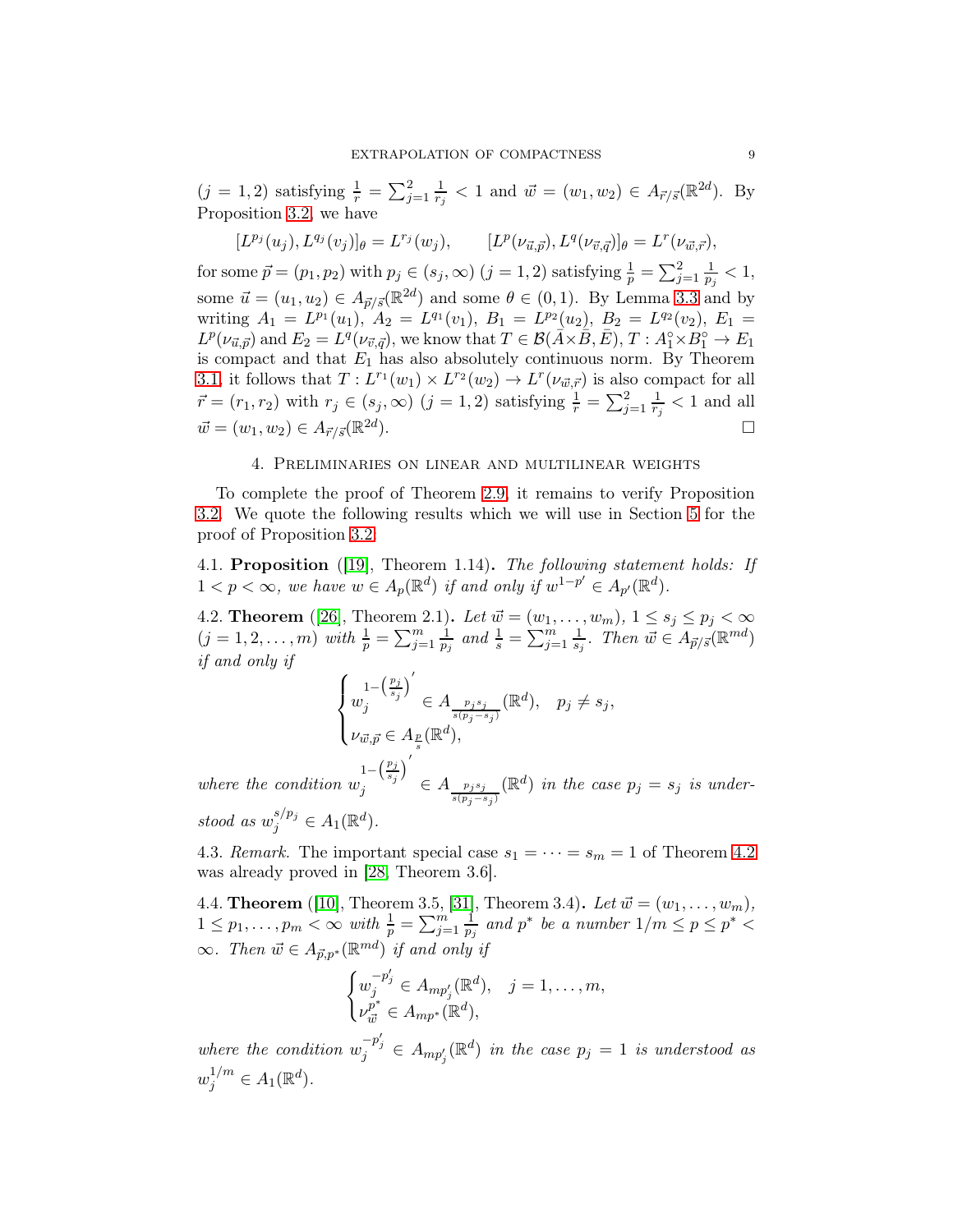<span id="page-9-0"></span>4.5. Theorem ([\[4\]](#page-24-5), Theorem 5.5.3). If  $q_1, q_2 \in [1,\infty)$  and  $w_1, w_2$  are two weights, then for all  $\theta \in (0,1)$  we have

$$
[L^{q_1}(w_1), L^{q_2}(w_2)]_{\theta} = L^q(w),
$$

where

(4.6) 
$$
\frac{1}{q} = \frac{1-\theta}{q_1} + \frac{\theta}{q_2}, \qquad w^{\frac{1}{q}} = w_1^{\frac{1-\theta}{q_1}} w_2^{\frac{\theta}{q_2}}.
$$

In order to present applications of Theorem [2.9](#page-4-0) which deal with compact commutators, let us introduce relevant notation and some definitions. We will denote by b a pointwise multiplier that belongs to the space

$$
\mathrm{BMO}(\mathbb{R}^d) := \Big\{ f: \mathbb{R}^d \to \mathbb{C} \ \Big| \ \|f\|_{\mathrm{BMO}} := \sup_Q \langle |f - \langle f \rangle_Q| \rangle_Q < \infty \Big\}
$$

of functions of bounded mean oscillation, or its subspace

$$
CMO(\mathbb{R}^d) := \overline{C_c^{\infty}(\mathbb{R}^d)}^{\operatorname{BMO}(\mathbb{R}^d)}
$$

,

where the closure is in the BMO norm and  $C_c^{\infty}(\mathbb{R}^d)$  is the collection of  $C^{\infty}(\mathbb{R}^d)$  functions with compact support.

Let T denote a bilinear operator from  $X_1 \times X_2$  into Y, where  $X_1, X_2$  and Y are some function spaces. For  $(f_1, f_2) \in X_1 \times X_2$  and for a measurable vector  $\vec{b} = (b_1, b_2)$ , we define, whenever it makes sense, the commutators

$$
[T, \vec{b}]_{e_1}(f_1, f_2) = [T, \vec{b}]_{(1,0)}(f_1, f_2) = b_1 T(f_1, f_2) - T(b_1 f_1, f_2)
$$
  

$$
[T, \vec{b}]_{e_2}(f_1, f_2) = [T, \vec{b}]_{(0,1)}(f_1, f_2) = b_2 T(f_1, f_2) - T(f_1, b_2 f_2)
$$
  

$$
[T, \vec{b}]_{(1,1)}(f_1, f_2) = [[T, \vec{b}]_{e_1}, \vec{b}]_{e_2}(f_1, f_2).
$$

In the same way, we could define  $[T, \vec{b}]_{\alpha}$  for any  $\alpha \in \mathbb{N}^2$ , but we will only consider the above three cases.

We also quote the following result which we need for our applications in Section [8:](#page-22-0)

<span id="page-9-1"></span>4.7. Theorem ([\[29\]](#page-25-3), Theorem 2.22). Let  $T$  be a bilinear operator and let  $\vec{s} = (s_1, s_2) \in [1, \infty)^2$  with  $\frac{1}{s} = \frac{1}{s_1} + \frac{1}{s_2}$ . Assume that there exists  $\vec{p} =$  $(p_1, p_2) \in (s_1, \infty) \times (s_2, \infty)$ , such that for all  $\vec{w} = (w_1, w_2) \in A_{\vec{p}/\vec{s}}(\mathbb{R}^{2d})$ , we have

$$
||T(f_1, f_2)||_{L^p(\nu_{\vec{w}, \vec{p}})} \lesssim \prod_{i=1}^2 ||f_i||_{L^{p_i}(w_i)},
$$

where  $\frac{1}{p} = \frac{1}{p_1}$  $\frac{1}{p_1} + \frac{1}{p_2}$  $\frac{1}{p_2}$  and  $\nu_{\vec{w}, \vec{p}} = \prod_{i=1}^2 w_i^{p/p_i}$  $i^{p/p_i}$ . Then, for all exponents  $\vec{q} =$  $(q_1, q_2) \in (s_1, \infty) \times (s_2, \infty)$ , for all weights  $\vec{v} = (v_1, v_2) \in A_{\vec{q}/\vec{s}}(\mathbb{R}^{2d})$ , for all  $\vec{b} = (b_1, b_2) \in \text{BMO}(\mathbb{R}^d)^2$ , and for each multi-index  $\alpha$ , we have

$$
\| [T, \vec{b}]_{\alpha}(f_1, f_2) \|_{L^q(\nu_{\vec{v}, \vec{q}})} \lesssim \prod_{i=1}^2 \| b_i \|_{\text{BMO}}^{\alpha_i} \| f_i \|_{L^{q_i}(v_i)},
$$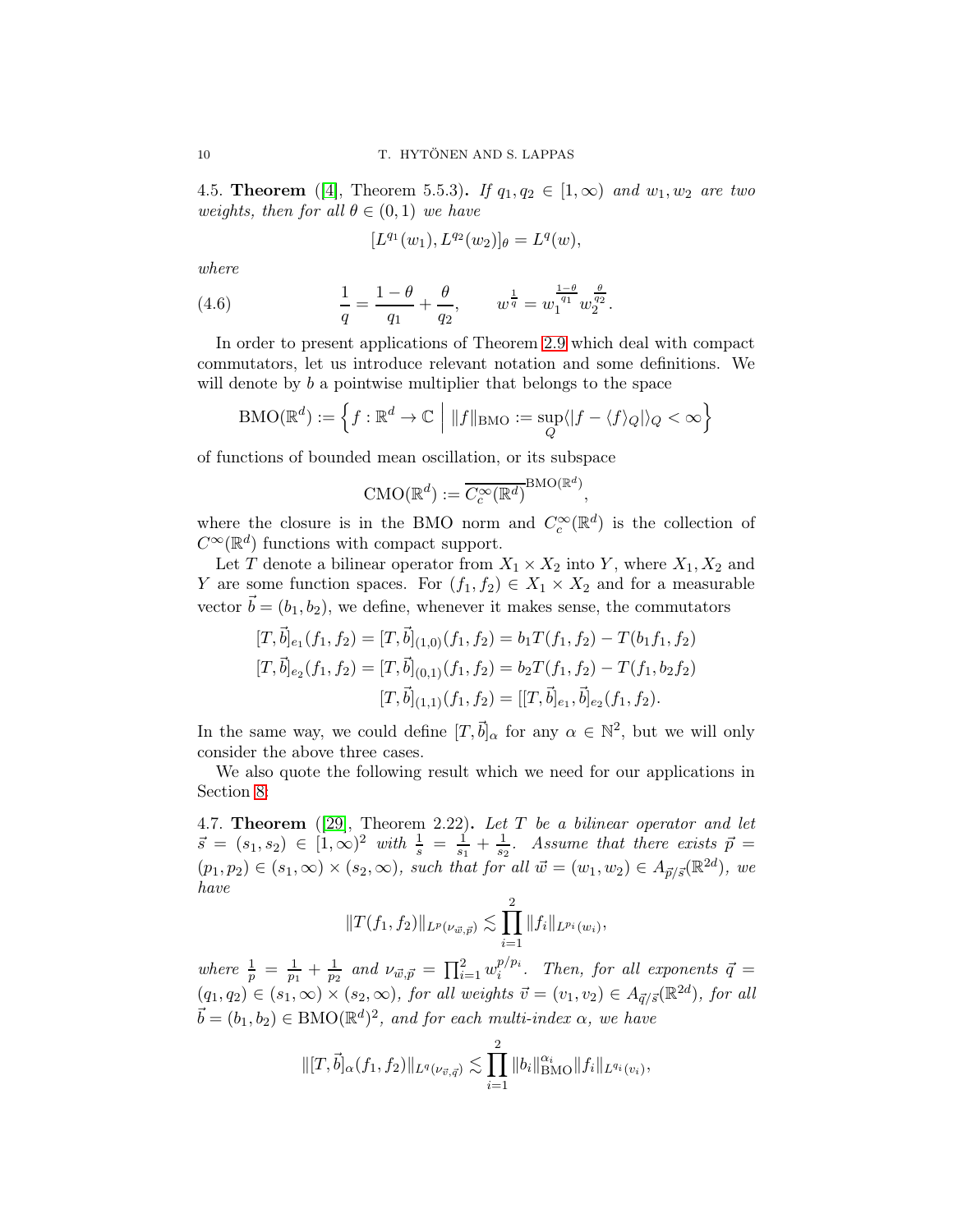<span id="page-10-0"></span>where  $\frac{1}{q} = \frac{1}{q_1}$  $\frac{1}{q_1} + \frac{1}{q_2}$  $\frac{1}{q_2}$  and  $\nu_{\vec{v},\vec{q}} = \prod_{i=1}^2 v_i^{q/q_i}$  $\frac{q}{i}$ .

# 5. The proof of the Key Proposition [3.2](#page-7-0)

In this section we prove Proposition [3.2.](#page-7-0) The first step is to connect Theo-rem [4.5](#page-9-0) with the multilinear  $A_{\vec{p}/\vec{s}}(\mathbb{R}^{md})$ ,  $A_{\vec{p}}(\mathbb{R}^{md})$ , and  $A_{\vec{p},p^*}(\mathbb{R}^{md})$  conditions as follows:

## <span id="page-10-3"></span>5.1. Lemma. Let

$$
\vec{q} = (q_1, \ldots, q_m), \quad \vec{r} = (r_1, \ldots, r_m), \quad \vec{s} = (s_1, \ldots, s_m)
$$

where  $s_j \in [1,\infty)$ ,  $q_j, r_j \in (s_j,\infty)$  and

$$
\frac{1}{q} = \sum_{j=1}^{m} \frac{1}{q_j} < 1, \quad \frac{1}{r} = \sum_{j=1}^{m} \frac{1}{r_j} < 1, \quad \frac{1}{s} = \sum_{j=1}^{m} \frac{1}{s_j}.
$$

Let  $\vec{v} = (v_1, \dots, v_m) \in A_{\vec{q}/\vec{s}}(\mathbb{R}^{md}), \ \vec{w} = (w_1, \dots, w_m) \in A_{\vec{r}/\vec{s}}(\mathbb{R}^{md}).$  Then there exists  $\vec{p} = (p_1, \ldots, p_m)$ , with  $p_j \in (s_j, \infty)$  satisfying  $\frac{1}{p} = \sum_{j=1}^m \frac{1}{p_j}$  $\frac{1}{p_j} < 1$ and  $\vec{u} = (u_1, \dots, u_m) \in A_{\vec{p}/\vec{s}}(\mathbb{R}^{md}), \theta \in (0,1)$  such that

<span id="page-10-1"></span>(5.2) 
$$
\frac{1}{r_j} = \frac{1-\theta}{p_j} + \frac{\theta}{q_j}, \qquad w_j^{\frac{1}{r_j}} = u_j^{\frac{1-\theta}{p_j}} v_j^{\frac{\theta}{q_j}}, \qquad j = 1, ..., m,
$$

and

(5.3) 
$$
\frac{1}{r} = \frac{1-\theta}{p} + \frac{\theta}{q}, \qquad \nu_{\vec{w},\vec{r}}^{\frac{1}{r}} = \nu_{\vec{u},\vec{p}}^{\frac{1-\theta}{p}} \nu_{\vec{v},\vec{q}}^{\frac{\theta}{q}}.
$$

Proof. By Theorem [4.2](#page-8-1) we prove the lemma in its equivalent form: if

<span id="page-10-2"></span>
$$
v_j^{1 - \left(\frac{q_j}{s_j}\right)'} \in A_{\frac{s_j}{s}\left(\frac{q_j}{s_j}\right)'}(\mathbb{R}^d), \quad \nu_{\vec{v},\vec{q}} \in A_{\frac{q}{s}}(\mathbb{R}^d)
$$

and

$$
w_j^{1-\left(\frac{r_j}{s_j}\right)'} \in A_{\frac{s_j}{s}\left(\frac{r_j}{s_j}\right)'}(\mathbb{R}^d), \quad \nu_{\vec{w},\vec{r}} \in A_{\frac{r}{s}}(\mathbb{R}^d),
$$

then there exists  $\vec{p} = (p_1, \ldots, p_m)$  with  $p_j \in (s_j, \infty)$  with  $\frac{1}{p} = \sum_{j=1}^m \frac{1}{p_j}$  $\frac{1}{p_j} < 1$ and

$$
u_j^{1-\left(\frac{p_j}{s_j}\right)'} \in A_{\frac{s_j}{s}\left(\frac{p_j}{s_j}\right)'}(\mathbb{R}^d), \quad \nu_{\vec{u},\vec{p}} \in A_{\frac{p}{s}}(\mathbb{R}^d), \quad \theta \in (0,1)
$$

such that  $(5.2)$  and  $(5.3)$  hold.

Note that the choice of  $\theta \in (0, 1)$  determines

$$
p_j = p_j(\theta) = \frac{1-\theta}{\frac{1}{r_j} - \frac{\theta}{q_j}}, \quad u_j = u_j(\theta) = w_j^{\frac{p_j}{r_j(1-\theta)}} v_j^{-\frac{p_j \cdot \theta}{q_j(1-\theta)}}, \qquad j = 1, \ldots, m,
$$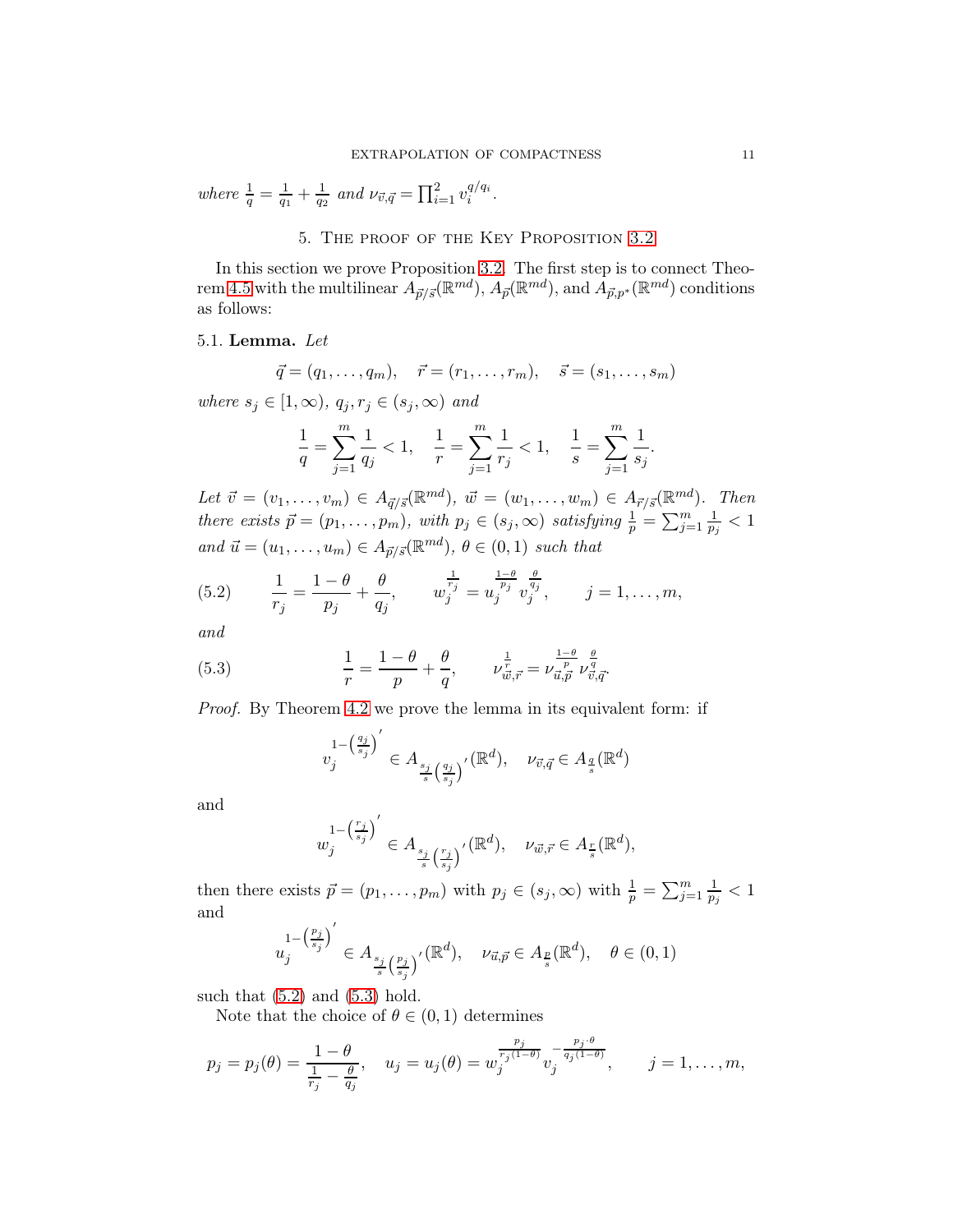and

$$
p = p(\theta) = \frac{1-\theta}{\frac{1}{r} - \frac{\theta}{q}}, \quad \nu_{\vec{u},\vec{p}} = \nu_{\vec{u},\vec{p}}(\theta) = \nu_{\vec{w},\vec{r}}^{\frac{p}{r(1-\theta)}} \nu_{\vec{v},\vec{q}}^{-\frac{p\cdot\theta}{q(1-\theta)}},
$$

so it remains to check that we can choose  $\theta \in (0, 1)$  so that  $\vec{p} = (p_1, \ldots, p_m)$ with  $p_j \in (s_j, \infty)$  satisfying  $\frac{1}{p} = \sum_{j=1}^m \frac{1}{p_j}$  $\frac{1}{p_j} < 1 \text{ and } u_j^{-\left(\frac{p_j}{s_j}\right)^{\prime}}$  $j \in A_{\frac{s_j}{s}(\frac{p_j}{s_j})'}(\mathbb{R}^d),$ 

 $\nu_{\vec{u},\vec{p}} \in A_{\frac{p}{s}}(\mathbb{R}^d)$ . Since  $p_j(0) = r_j \in (s_j, \infty)$  and  $p(0) = r \in (1, \infty)$ , the first conditions are obvious for small enough  $\theta > 0$  by continuity. To simplify writing, we denote  $\tilde{m} = 1/s$ ,  $\tilde{m}_j = s_j/s$ ,  $\tilde{p}_j = p_j/s_j$ ,  $\tilde{q}_j = q_j/s_j$  and  $\tilde{r}_j =$  $r_j/s_j$  for  $j = 1, ..., m$ , and observe that these satisfy the same relations

$$
\tilde{p}_j = \tilde{p}_j(\theta) = \frac{p_j(\theta)}{s_j} = \frac{1-\theta}{\frac{s_j}{r_j} - \frac{\theta s_j}{q_j}} = \frac{1-\theta}{\frac{1}{\tilde{r}_j} - \frac{\theta}{\tilde{q}_j}}
$$

and  $\tilde{p}_j(0) = \tilde{r}_j$  as the original exponents  $p_j, r_j$  and  $q_j$ . We check that  $u_j^{1-\tilde{p}'_j} \in A_{\tilde{m}_j\tilde{p}'_j}(\mathbb{R}^d)$ , so we consider a cube Q and write

$$
\begin{split} \langle u_j^{1-\tilde{p}'_j}\rangle_Q \langle u_j^{(1-\tilde{p}'_j)(-\frac{1}{\tilde{m}_j\tilde{p}'_j-1})} \rangle_Q^{\tilde{m}_j\tilde{p}'_j-1} \\ = \langle w_j^{-\frac{\tilde{p}'_j}{\tilde{r}_j(1-\theta)}}v_j^{\frac{\tilde{p}'_j+\theta}{\tilde{q}_j(1-\theta)}} \rangle_Q \langle w_j^{\frac{\tilde{p}'_j}{\tilde{r}_j(1-\theta)(\tilde{m}_j\tilde{p}'_j-1)}}v_j^{-\frac{\tilde{p}'_j+\theta}{\tilde{q}_j(1-\theta)(\tilde{m}_j\tilde{p}'_j-1)}} \rangle_Q^{\tilde{m}_j\tilde{p}'_j-1}. \end{split}
$$

In the first average, we use Hölder's inequality with exponents  $1 + \varepsilon^{\pm 1}$ , and in the second with exponents  $1 + \delta^{\pm 1}$  to get

<span id="page-11-0"></span>
$$
\leq \langle w_j^{-\frac{\tilde{p}'_j(1+\varepsilon)}{\tilde{r}_j(1-\theta)}}\rangle^{\frac{1}{1+\varepsilon}}_{Q} \langle v_j^{\frac{\tilde{p}'_j(\theta(1+\varepsilon)}{\tilde{q}_j\varepsilon(1-\theta)}}\rangle^{\frac{\varepsilon}{1+\varepsilon}}_{Q} \n\times \langle w_j^{\frac{\tilde{r}_j(1+\delta)}{\tilde{r}_j(1-\theta)(\tilde{m}_j\tilde{p}'_j-1)}}\rangle^{\frac{\tilde{m}_j\tilde{p}'_j-1}{1+\delta}}_{Q} \langle v_j^{-\frac{\tilde{p}'_j(\theta(1+\delta)}{\tilde{q}_j\delta(1-\theta)(\tilde{m}_j\tilde{p}'_j-1)}}\rangle^{\frac{(\tilde{m}_j\tilde{p}'_j-1)\delta}{1+\delta}}_{Q} \rangle^{\frac{(\tilde{m}_j\tilde{p}'_j-1)\delta}{1+\delta}}_{Q} \n= \langle (w_j^{1-\tilde{r}'_j})^{\tilde{\varrho}_j(\theta)}\rangle^{\frac{1}{1+\varepsilon}}_{Q} \langle (v_j^{-\frac{1-\tilde{q}'_j}{\tilde{m}_j\tilde{q}'_j-1}})\tilde{\sigma}_j(\theta)\rangle^{\frac{\varepsilon}{1+\varepsilon}}_{Q} \n\times \langle (w_j^{-\frac{1-\tilde{r}'_j}{\tilde{m}_j\tilde{r}'_j-1}}\rangle^{\tilde{r}_j(\theta)}\rangle^{\frac{\tilde{m}_j\tilde{p}'_j-1}{1+\delta}}_{Q} \langle (v_j^{1-\tilde{q}'_j})^{\tilde{\phi}_j(\theta)}\rangle^{\frac{(\tilde{m}_j\tilde{p}'_j-1)\delta}{1+\delta}},
$$

where

$$
\tilde{\varrho}_j(\theta):=\frac{\tilde{p}'_j(\theta)(1+\varepsilon)}{\tilde{r}'_j(1-\theta)},\qquad \tilde{\sigma}_j(\theta):=\frac{\theta \tilde{p}'_j(\theta)(\tilde{m}_j\tilde{q}'_j-1)(1+\varepsilon)}{\tilde{q}'_j\varepsilon(1-\theta)},
$$

and

$$
\tilde{\tau}_j(\theta) := \frac{\tilde{p}'_j(\theta)(\tilde{m}_j \tilde{r}'_j - 1)(1 + \delta)}{\tilde{r}'_j(1 - \theta)(\tilde{m}_j \tilde{p}'_j(\theta) - 1)}, \qquad \tilde{\phi}_j(\theta) := \frac{\theta \tilde{p}'_j(\theta)(1 + \delta)}{\tilde{q}'_j \delta(1 - \theta)(\tilde{m}_j \tilde{p}'_j(\theta) - 1)}.
$$

Now, we choose  $\varepsilon = \varepsilon(\theta)$  and  $\delta = \delta(\theta)$  in such a way that

$$
\tilde{\varrho}_j(\theta) = \tilde{\sigma}_j(\theta), \quad \tilde{\tau}_j(\theta) = \tilde{\phi}_j(\theta),
$$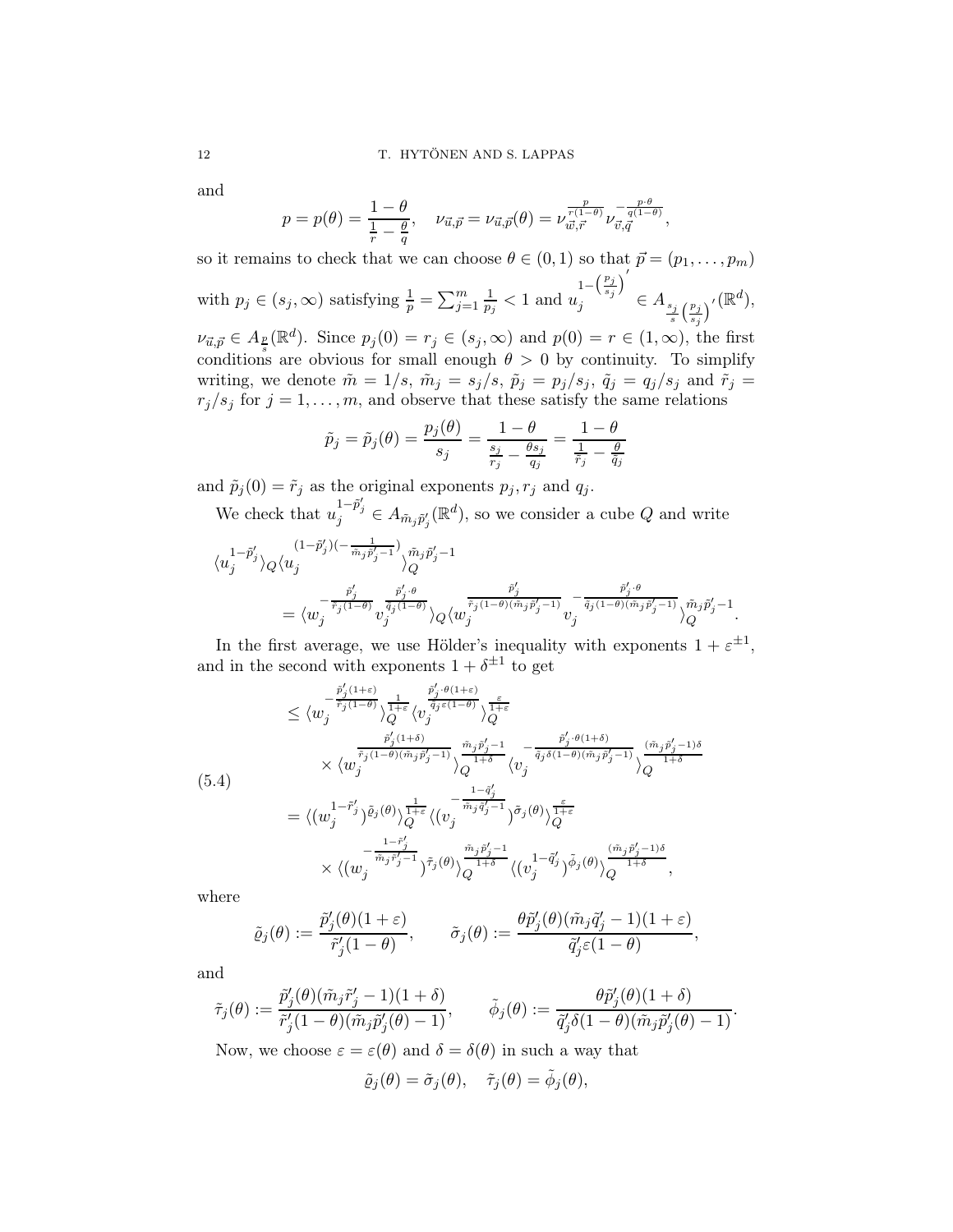which has the solution

<span id="page-12-0"></span>
$$
\varepsilon(\theta) = \frac{\theta \tilde{r}'_j(\tilde{m}_j \tilde{q}'_j - 1)}{\tilde{q}'_j}, \quad \delta(\theta) = \frac{\theta \tilde{r}'_j}{\tilde{q}'_j(\tilde{m}_j \tilde{r}'_j - 1)}.
$$

The strategy to proceed is to use the reverse Hölder inequality for  $A_v(\mathbb{R}^d)$ weights due to Coifman–Fefferman [\[13\]](#page-24-6), which says that each  $W \in A_v(\mathbb{R}^d)$ satisfies

$$
(5.5) \t\t \langle W^t \rangle_Q^{1/t} \lesssim \langle W \rangle_Q
$$

for all  $t \leq 1 + \eta$  and for some  $\eta > 0$  depending only on  $[W]_{A_v}$ .

Recalling that  $\tilde{p}_j(0) = \tilde{r}_j$ , we see that  $\tilde{q}_j(0) = \tilde{r}_j(0) = 1$ . By continuity, given any  $\eta > 0$ , we find that

 $\max(\tilde{\varrho}_j(\theta), \tilde{\tau}_j(\theta)) \leq 1 + \eta$  for all small enough  $\theta > 0$ .

By Proposition [4.1](#page-8-2) each of the four functions

$$
w_j^{1-\tilde{r}'_j} \in A_{\tilde{m}_j \tilde{r}'_j}(\mathbb{R}^d), \quad w_j^{-\frac{1-\tilde{r}'_j}{\tilde{m}_j \tilde{r}'_j - 1}} \in A_{(\tilde{m}_j \tilde{r}'_j)'}(\mathbb{R}^d),
$$
  

$$
v_j^{1-\tilde{q}'_j} \in A_{\tilde{m}_j \tilde{q}'_j}(\mathbb{R}^d), \quad v_j^{-\frac{1-\tilde{q}'_j}{\tilde{m}_j \tilde{q}'_j - 1}} \in A_{(\tilde{m}_j \tilde{q}'_j)'}(\mathbb{R}^d)
$$

satisfies the reverse Hölder inequality [\(5.5\)](#page-12-0) for all  $t \leq 1 + \eta$  and for some  $\eta > 0$ . Thus, for all small enough  $\theta > 0$ , we have

$$
(5.4) \lesssim \langle w_j^{1-\tilde{r}'_j} \rangle_Q^{\frac{\tilde{r}'_j}{\tilde{r}'_j(1-\theta)}} \langle v_j^{-\frac{1-\tilde{q}'_j}{\tilde{m}_j\tilde{q}'_j-1}} \rangle_Q^{\frac{\theta \tilde{r}'_j(\tilde{m}_j\tilde{q}'_j-1)}{\tilde{q}'_j(1-\theta)}} \\ \times \langle w_j^{-\frac{1-\tilde{r}'_j}{\tilde{m}_j\tilde{r}'_j-1}} \rangle_Q^{\frac{\tilde{r}'_j(\tilde{m}_j\tilde{r}'_j-1)}{\tilde{r}'_j(1-\theta)}} \langle v_j^{1-\tilde{q}'_j} \rangle_Q^{\frac{\theta \tilde{r}'_j}{\tilde{q}'_j(1-\theta)}} \\ = \langle \langle w_j^{1-\tilde{r}'_j} \rangle_Q \langle w_j^{-\frac{1-\tilde{r}'_j}{\tilde{m}_j\tilde{r}'_j-1}} \rangle_Q^{\tilde{m}_j\tilde{r}'_j-1} \rangle_{Q}^{\tilde{r}_j\tilde{r}'_j-1} \rangle_{\frac{\tilde{r}'_j}{\tilde{r}'_j(1-\theta)}}^{\frac{\tilde{r}'_j}{\tilde{r}'_j(1-\theta)}} \\ \times \langle \langle v_j^{1-\tilde{q}'_j} \rangle_Q \langle v_j^{-\frac{1-\tilde{q}'_j}{\tilde{m}_j\tilde{q}'_j-1}} \rangle_Q^{\tilde{m}_j\tilde{q}'_j-1} \rangle_{\frac{\tilde{q}'_j}{\tilde{q}'_j(1-\theta)}}^{\tilde{r}'_j} \\ \leq [w_j^{1-\tilde{r}'_j}]_{A_{\tilde{m}_j\tilde{r}'_j}^{\frac{\tilde{q}'_j}{\tilde{q}'_j-1}} \langle v_j^{1-\tilde{q}'_j} \rangle_{A_{\tilde{m}_j\tilde{q}'_j}^{\frac{\theta \tilde{r}_j(\tilde{q}_j-1)}{\tilde{q}'_j-\theta \tilde{r}_j}}^{\frac{\theta \tilde{r}_j}{\tilde{q}'_j(1-\theta)}}
$$

In combination with the lines preceding [\(5.4\)](#page-11-0), we have shown that

$$
[u_j^{1-\tilde{p}'_j}]_{A_{\tilde{m}_j\tilde{p}'_j}}\lesssim [w_j^{1-\tilde{r}'_j}]_{A_{\tilde{m}_j\tilde{r}'_j}}^{\frac{\tilde{q}'_j}{\tilde{q}'_j-\theta\tilde{r}'_j}}[v_j^{1-\tilde{q}'_j}]_{A_{\tilde{m}_j\tilde{q}'_j}^{\frac{\tilde{q}_j-\tilde{q}_j-1)}{\tilde{q}_j-\theta r_j}}<\infty,
$$

provided that  $\theta > 0$  is small enough.

Now, we check that  $\nu_{\vec{u}, \vec{p}} \in A_{\tilde{m}p}(\mathbb{R}^d)$ , so we consider a cube Q and write

$$
\langle \nu_{\vec u, \vec p} \rangle_Q \langle \nu_{\vec u, \vec p}^{-\frac{1}{\vec m p-1}} \rangle_Q^{\tilde m p-1} = \langle \nu_{\vec w, \vec r}^{-\frac{p}{q(1-\theta)}} \nu_{\vec v, \vec q}^{-\frac{p \cdot \theta}{q(1-\theta)}} \rangle_Q \langle \nu_{\vec w, \vec r}^{-\frac{p}{r(1-\theta)(\tilde m p-1)}} \nu_{\vec v, \vec q}^{\frac{p \cdot \theta}{q(1-\theta)(\tilde m p-1)}} \rangle_Q^{\tilde m p-1}.
$$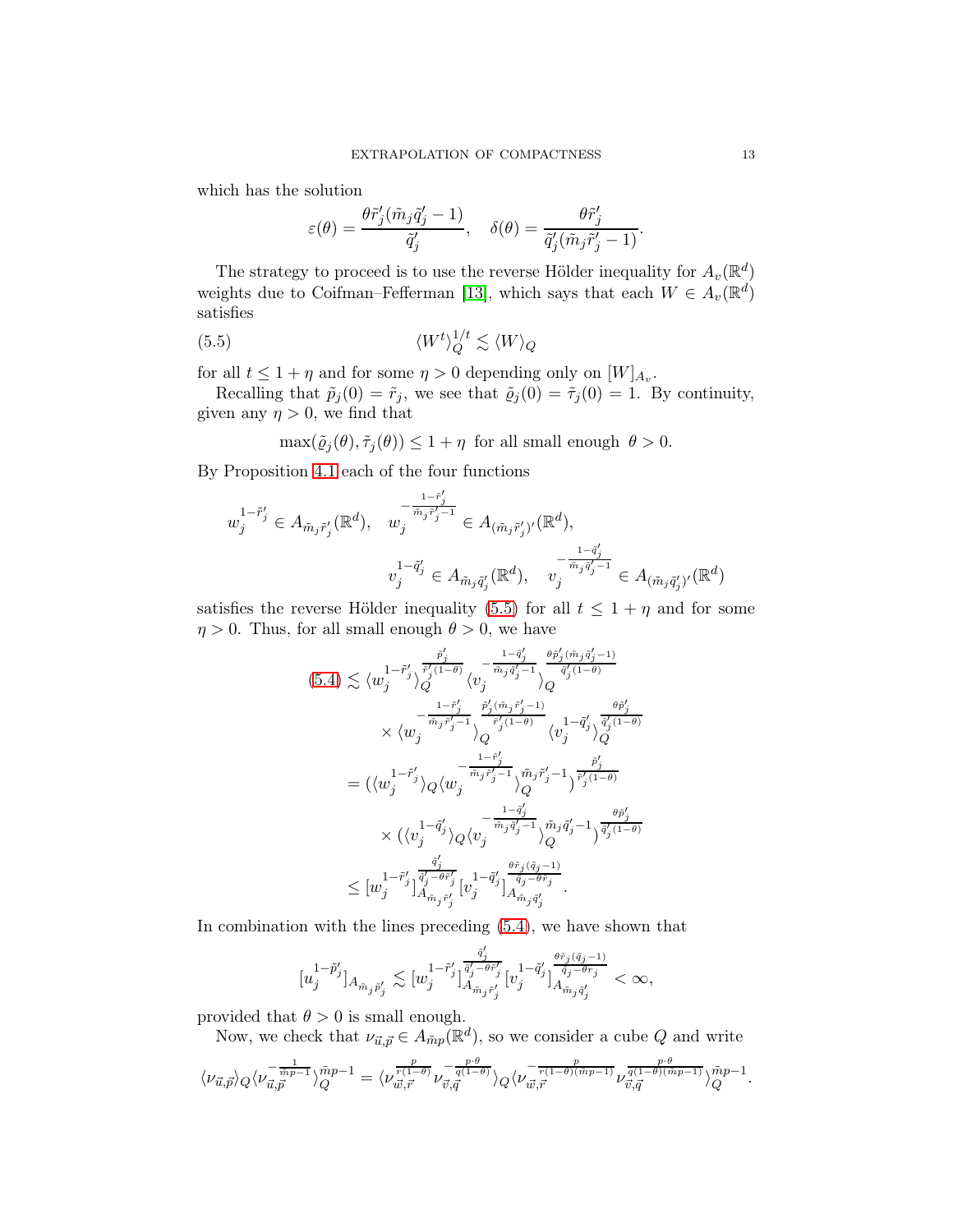In the first average, we use Hölder's inequality with exponents  $1 + \varepsilon^{\pm 1}$ , and in the second with exponents  $1 + \delta^{\pm 1}$  to get

<span id="page-13-0"></span>
$$
(5.6)
$$
\n
$$
\leq \langle \nu_{\vec{w},\vec{r}}^{\frac{p(1+\varepsilon)}{r(1-\theta)}} \rangle_{Q}^{\frac{1}{1+\varepsilon}} \langle \nu_{\vec{v},\vec{q}}^{-\frac{p\cdot\theta(1+\varepsilon)}{q\varepsilon(1-\theta)}} \rangle_{Q}^{\frac{\varepsilon}{1+\varepsilon}} \langle \nu_{\vec{w},\vec{r}}^{-\frac{p(1+\delta)}{r(1-\theta)(\tilde{m}p-1)}} \rangle_{Q}^{\frac{\tilde{m}p-1}{1+\delta}} \langle \nu_{\vec{v},\vec{q}}^{\frac{p\cdot\theta(1+\delta)}{q(\delta(1-\theta)(\tilde{m}p-1)}} \rangle_{Q}^{\frac{(\tilde{m}p-1)\delta}{1+\delta}}
$$
\n
$$
= \langle \nu_{\vec{w},\vec{r}}^{\tilde{\varrho}(\theta)} \rangle_{Q}^{\frac{1}{1+\varepsilon}} \langle (\nu_{\vec{v},\vec{q}}^{-\frac{1}{\tilde{m}q-1}})^{\tilde{\sigma}(\theta)} \rangle_{Q}^{\frac{\varepsilon}{1+\varepsilon}} \langle (\nu_{\vec{w},\vec{r}}^{-\frac{1}{\tilde{m}r-1}})^{\tilde{\tau}(\theta)} \rangle_{Q}^{\frac{\tilde{m}p-1}{1+\delta}} \langle \nu_{\vec{v},\vec{q}}^{\tilde{\phi}(\theta)} \rangle_{Q}^{\frac{(\tilde{m}p-1)\delta}{1+\delta}},
$$

where

$$
\tilde{\varrho}(\theta) := \frac{p(\theta)(1+\varepsilon)}{r(1-\theta)}, \qquad \tilde{\sigma}(\theta) := \frac{\theta p(\theta)(\tilde{m}q-1)(1+\varepsilon)}{q\varepsilon(1-\theta)},
$$

and

$$
\tilde{\tau}(\theta) := \frac{p(\theta)(\tilde{m}r - 1)(1 + \delta)}{r(1 - \theta)(\tilde{m}p(\theta) - 1)}, \qquad \tilde{\phi}(\theta) := \frac{\theta p(\theta)(1 + \delta)}{q\delta(1 - \theta)(\tilde{m}p(\theta) - 1)}.
$$

Again, we choose  $\varepsilon = \varepsilon(\theta)$  and  $\delta = \delta(\theta)$  in such a way that

$$
\tilde{\varrho}(\theta) = \tilde{\sigma}(\theta), \quad \tilde{\tau}(\theta) = \tilde{\phi}(\theta),
$$

which gives

$$
\varepsilon(\theta) = \theta r(\tilde{m} - \frac{1}{q}), \quad \delta(\theta) = \frac{\theta r}{q(\tilde{m}r - 1)}.
$$

The strategy to proceed is the same as before. In particular, we use the reverse Hölder inequality [\(5.5\)](#page-12-0) for  $A_v(\mathbb{R}^d)$  weights.

Recalling that  $p(0) = r$ , we see that  $\tilde{\rho}(0) = \tilde{\tau}(0) = 1$ . By continuity, given any  $\eta > 0$ , we find that

 $\max(\tilde{\varrho}(\theta), \tilde{\tau}(\theta)) \leq 1 + \eta$  for all small enough  $\theta > 0$ .

By Proposition [4.1](#page-8-2) each of the four functions

$$
\nu_{\vec{w},\vec{r}} \in A_{\tilde{m}r}(\mathbb{R}^d), \quad \nu_{\vec{w},\vec{r}}^{-\frac{1}{\tilde{m}r-1}} \in A_{(\tilde{m}r)'}(\mathbb{R}^d),
$$

$$
\nu_{\vec{v},\vec{q}} \in A_{\tilde{m}q}(\mathbb{R}^d), \quad \nu_{\vec{v},\vec{q}}^{-\frac{1}{\tilde{m}q-1}} \in A_{(\tilde{m}q)'}(\mathbb{R}^d)
$$

satisfies the reverse Hölder inequality [\(5.5\)](#page-12-0) for all  $t \leq 1 + \eta$  and for some  $\eta > 0$ . Thus, for all small enough  $\theta > 0$ , we have

$$
(5.6) \lesssim \langle \nu_{\vec{w},\vec{r}} \rangle_Q^{\frac{p(\theta)}{r(1-\theta)}} \langle \nu_{\vec{v},\vec{q}}^{-\frac{1}{\tilde{m}_q-1}} \rangle_Q^{\frac{\theta p(\theta)(\tilde{m}_q-1)}{q(1-\theta)}}
$$
  
\n
$$
\times \langle \nu_{\vec{w},\vec{r}}^{-\frac{1}{\tilde{m}_r-1}} \rangle_Q^{\frac{p(\theta)(\tilde{m}_r-1)}{r(1-\theta)}} \langle \nu_{\vec{v},\vec{q}} \rangle_Q^{\frac{\theta p(\theta)}{q(1-\theta)}}
$$
  
\n
$$
= (\langle \nu_{\vec{w},\vec{r}} \rangle_Q \langle \nu_{\vec{w},\vec{r}}^{-\frac{1}{\tilde{m}_r-1}} \rangle_Q^{\tilde{m}_r-1})^{\tilde{r}(1-\theta)}^{\frac{p(\theta)}{r(1-\theta)}}
$$
  
\n
$$
\times (\langle \nu_{\vec{v},\vec{q}} \rangle_Q \langle \nu_{\vec{v},\vec{q}}^{-\frac{1}{\tilde{m}_q-1}} \rangle_Q^{\tilde{m}_q-1})^{\tilde{m}_q-1} \rangle_{q(1-\theta)}^{\frac{\theta p(\theta)}{q(1-\theta)}}
$$
  
\n
$$
\leq [\nu_{\vec{w},\vec{r}}]_{A_{\tilde{m}_r}}^{\frac{q}{q-\theta r}} [\nu_{\vec{v},\vec{q}}]_{A_{\tilde{m}_q}}^{\frac{\theta r}{q-\theta r}}.
$$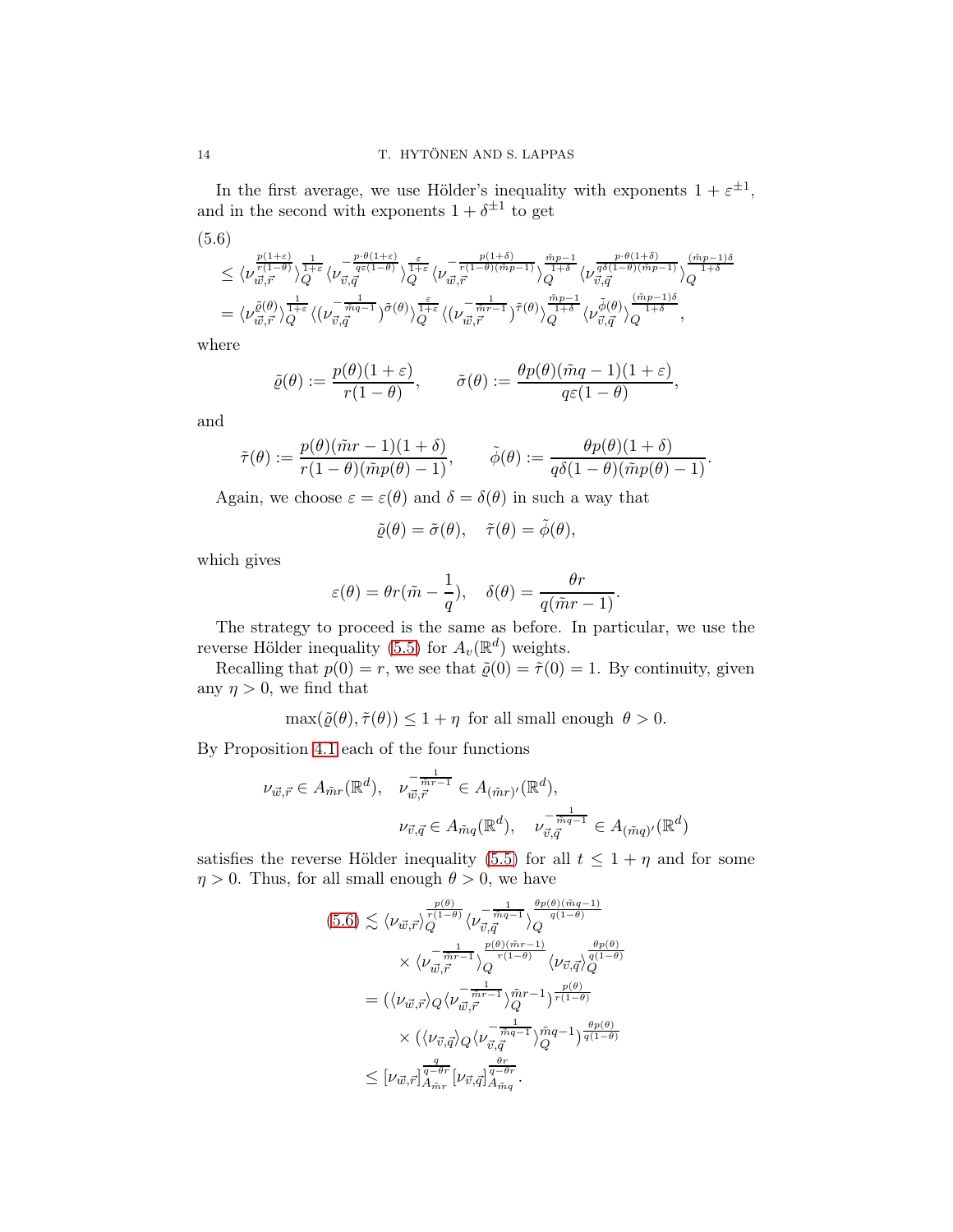In combination with the lines preceding [\(5.6\)](#page-13-0), we have shown that

$$
[\nu_{\vec{u},\vec{p}}]_{A_{\vec{m}p}} \lesssim [\nu_{\vec{w},\vec{r}}]_{A_{\vec{m}r}}^{\frac{q}{q-\theta r}} [\nu_{\vec{v},\vec{q}}]_{A_{\vec{m}q}}^{\frac{\theta r}{q-\theta r}} < \infty,
$$

provided that  $\theta > 0$  is small enough. This concludes the proof.

#### 5.7. Lemma. Let

$$
\alpha \ge 0, \quad \vec{q} = (q_1, \ldots, q_m), \quad \vec{r} = (r_1, \ldots, r_m)
$$

where  $1 < q_1, \ldots, q_m < \infty, 1 < r_1, \ldots, r_m < \infty$  and

$$
\frac{1}{q} = \sum_{j=1}^{m} \frac{1}{q_j} \in (\alpha, \alpha + 1), \frac{1}{q^*} = \frac{1}{q} - \alpha, \frac{1}{r} = \sum_{j=1}^{m} \frac{1}{r_j} \in (\alpha, \alpha + 1), \frac{1}{r^*} = \frac{1}{r} - \alpha.
$$

Let  $\vec{w} = (w_1, \dots, w_m) \in A_{\vec{r},r^*}(\mathbb{R}^{md}), \ \vec{v} = (v_1, \dots, v_m) \in A_{\vec{q},q^*}(\mathbb{R}^{md}).$  Then there exists  $\vec{p} = (p_1, ..., p_m)$  with  $1 < p_1, ..., p_m < \infty$  satisfying  $\frac{1}{p} = \sum_{j=1}^m \frac{1}{p_j} \in (\alpha, \alpha+1), \frac{1}{p^*} = \frac{1}{p} - \alpha, \frac{1}{q} - \frac{1}{q^*} = \frac{1}{p} - \frac{1}{p^*} = \frac{1}{r} - \frac{1}{r^*}, \vec{u} = (u_1, ..., u_m) \in$  $\frac{1}{p_j} \in (\alpha, \alpha+1), \frac{1}{p^*}$  $\frac{1}{p^*} = \frac{1}{p} - \alpha, \frac{1}{q} - \frac{1}{q^*}$  $\frac{1}{q^*} = \frac{1}{p} - \frac{1}{p^*}$  $\frac{1}{p^*} = \frac{1}{r} - \frac{1}{r^*}$  $\frac{1}{r^*}, \, \vec{u} = (u_1, \ldots, u_m) \in$  $A_{\vec{p},p^*}(\mathbb{R}^{md}), \theta \in (0,1)$  such that

<span id="page-14-0"></span>(5.8) 
$$
\frac{1}{r_j} = \frac{1-\theta}{p_j} + \frac{\theta}{q_j}, \qquad w_j = u_j^{1-\theta}v_j^{\theta}, \qquad j = 1, ..., m,
$$

and

(5.9) 
$$
\frac{1}{r} = \frac{1 - \theta}{p} + \frac{\theta}{q}, \qquad \nu_{\vec{w}} = \nu_{\vec{u}}^{1 - \theta} \nu_{\vec{v}}^{\theta}.
$$

Proof. Using Theorem [4.4,](#page-8-3) we prove the lemma in its equivalent form: if

<span id="page-14-1"></span>
$$
v_j^{-q'_j} \in A_{mq'_j}(\mathbb{R}^d), \quad \nu_{\vec{v}}^{q^*} \in A_{mq^*}(\mathbb{R}^d)
$$

and

$$
w_j^{-r'_j} \in A_{mr'_j}(\mathbb{R}^d), \quad \nu_{\vec{w}}^{r^*} \in A_{mr^*}(\mathbb{R}^d),
$$

then there exists  $\vec{p} = (p_1, ..., p_m)$  with  $1 < p_1, ..., p_m < \infty$  with  $\frac{1}{p} = \sum_{j=1}^m \frac{1}{p_j} \in (\alpha, \alpha + 1), \frac{1}{p^*} = \frac{1}{p} - \alpha, \frac{1}{q} - \frac{1}{q^*} = \frac{1}{p} - \frac{1}{p^*} = \frac{1}{r} - \frac{1}{r^*}$  and  $\frac{1}{p_j}\in (\alpha,\alpha+1),\, \frac{1}{p^s}$  $\frac{1}{p^*} = \frac{1}{p} - \alpha \,\, , \, \frac{1}{q} - \frac{1}{q^*}$  $\frac{1}{q^*}=\frac{1}{p}-\frac{1}{p^*}$  $\frac{1}{p^*}=\frac{1}{r}-\frac{1}{r^*}$  $\frac{1}{r^*}$  and ′ ∗

$$
u_j^{-p'_j} \in A_{mp'_j}(\mathbb{R}^d), \quad \nu_{\vec{u}}^{p^*} \in A_{mp^*}(\mathbb{R}^d), \quad \theta \in (0,1)
$$

such that  $(5.8)$  and  $(5.9)$  hold.

Note that the choice of  $\theta \in (0,1)$  determines

$$
p_j = p_j(\theta) = \frac{1-\theta}{\frac{1}{r_j} - \frac{\theta}{q_j}},
$$
  $u_j = u_j(\theta) = w_j^{\frac{1}{1-\theta}} v_j^{-\frac{\theta}{1-\theta}},$   $j = 1,..., m,$ 

and

$$
p = p(\theta) = \frac{1-\theta}{\frac{1}{r} - \frac{\theta}{q}}, \qquad \nu_{\vec{u}} = \nu_{\vec{u}}(\theta) = \nu_{\vec{w}}^{\frac{1}{1-\theta}} \nu_{\vec{v}}^{-\frac{\theta}{1-\theta}},
$$

so it remains to check that we can choose  $\theta \in (0, 1)$  so that  $\vec{p} = (p_1, \ldots, p_m)$ with  $1 < p_1, \ldots, p_m < \infty$  satisfying  $\frac{1}{p} = \sum_{j=1}^m \frac{1}{p_j}$  $\frac{1}{p_j}\in (\alpha,\alpha+1),\,\frac{1}{p^s}$  $\frac{1}{p^*} = \frac{1}{p} - \alpha,$  $\frac{1}{q} - \frac{1}{q^*}$  $\frac{1}{q^*} = \frac{1}{p} - \frac{1}{p^*}$  $\frac{1}{p^*} = \frac{1}{r} - \frac{1}{r^*}$  $\frac{1}{r^*}$  and  $u_j^{-p'_j} \in A_{mp'_j}(\mathbb{R}^d)$ ,  $\nu_{\vec{u}}^{p^*} \in A_{mp^*}(\mathbb{R}^d)$ . Since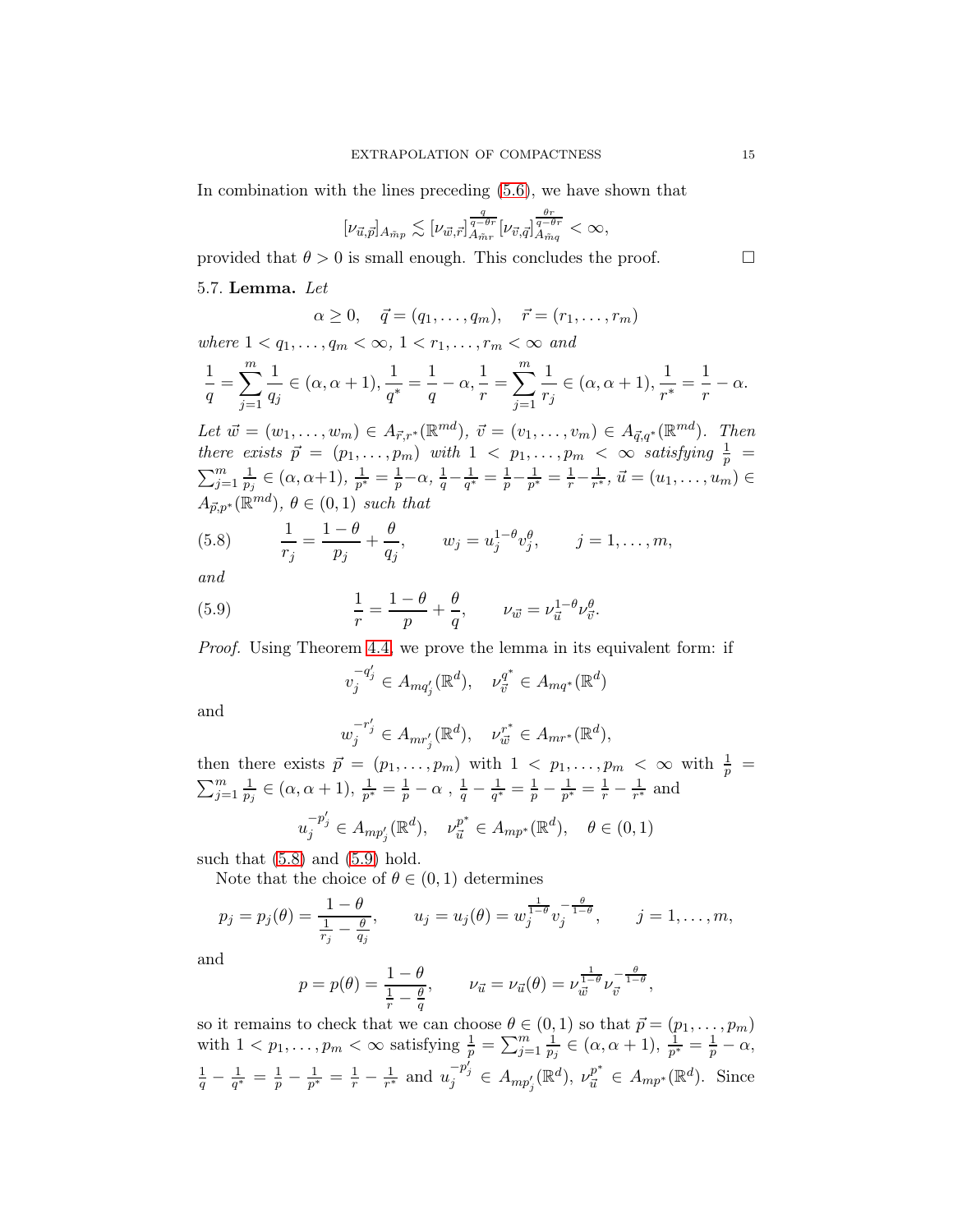$1 < p_i(0) = r_i < \infty$  and  $1/(\alpha + 1) < p(0) = r < 1/\alpha$ , the first conditions are obvious for small enough  $\theta > 0$  by continuity.

We check that  $u_j^{-p'_j} \in A_{mp'_j}(\mathbb{R}^d)$ , so we consider a cube Q and write

$$
\begin{split} \langle u_j^{-p'_j}\rangle_Q\langle u_j^{(-p'_j)(-\frac{1}{mp'_j-1})}\rangle_Q^{mp'_j-1} &=\langle w_j^{-\frac{p'_j}{1-\theta}}v_j^{\frac{p'_j\cdot\theta}{1-\theta}}\rangle_Q\\ &\times\langle w_j^{\frac{p'_j}{(1-\theta)(mp'_j-1)}}v_j^{-\frac{p'_j\cdot\theta}{(1-\theta)(mp'_j-1)}}\rangle_Q^{mp'_j-1}. \end{split}
$$

In the first average, we use Hölder's inequality with exponents  $1 + \varepsilon^{\pm 1}$ , and in the second with exponents  $1 + \delta^{\pm 1}$  to get

<span id="page-15-0"></span>
$$
\leq \langle w_j^{-\frac{p'_j(1+\varepsilon)}{1-\theta}} \rangle_Q^{\frac{1}{1+\varepsilon}} \langle v_j^{\frac{e'_j(\theta(1+\varepsilon)}{\varepsilon(1-\theta)}} \rangle_Q^{\frac{\varepsilon}{1+\varepsilon}} \times \langle w_j^{\frac{p'_j(1+\delta)}{(1-\theta)(mp'_j-1)}} \rangle_Q^{\frac{mp'_j-1}{2+\delta}} \langle v_j^{-\frac{p'_j(\theta(1+\delta))}{\delta(1-\theta)(mp'_j-1)}} \rangle_Q^{\frac{(mp'_j-1)\delta}{(1+\delta)}} \times \langle w_j^{-(1-\delta)(mp'_j-1)} \rangle_Q^{\frac{q'_j}{2+\delta}} \langle v_j^{-\frac{p'_j(\theta(1+\delta))}{\delta(1-\theta)(mp'_j-1)}} \rangle_Q^{\frac{(mp'_j-1)\delta}{1+\delta}} \times \langle (w_j^{-r'_j})^{\frac{p_j}{2+\delta}} \rangle_{Q}^{\frac{mp'_j-1}{2+\delta}} \langle (v_j^{-q'_j})^{\phi_j(\theta)} \rangle_Q^{\frac{(mp'_j-1)\delta}{1+\delta}},
$$

where

$$
\varrho_j(\theta):=\frac{p_j'(\theta)(1+\varepsilon)}{r_j'(1-\theta)},\quad \sigma_j(\theta):=\frac{\theta p_j'(\theta)(mq_j'-1)(1+\varepsilon)}{q_j'\varepsilon(1-\theta)},
$$

and

$$
\tau_j(\theta) := \frac{p_j'(\theta)(mr_j'-1)(1+\delta)}{r_j'(1-\theta)(mp_j'(\theta)-1)}, \quad \phi_j(\theta) := \frac{\theta p_j'(\theta)(1+\delta)}{q_j'\delta(1-\theta)(mp_j'(\theta)-1)}.
$$

As in the proof of Lemma [5.1,](#page-10-3) we choose  $\varepsilon = \varepsilon(\theta)$  and  $\delta = \delta(\theta)$  in such a way that

$$
\varrho_j(\theta) = \sigma_j(\theta), \quad \tau_j(\theta) = \phi_j(\theta),
$$

which is the same as

$$
\varepsilon(\theta) = \frac{\theta r'_j (m q'_j - 1)}{q'_j}, \quad \delta(\theta) = \frac{\theta r'_j}{q'_j (m r'_j - 1)}.
$$

The strategy to proceed is also the same as in the proof of Lemma [5.1.](#page-10-3) In particular, we use the reverse Hölder inequality [\(5.5\)](#page-12-0) for  $A_v(\mathbb{R}^d)$  weights.

Recalling that  $p_j(0) = r_j$ , we see that  $\varrho_j(0) = \tau_j(0) = 1$ . By continuity, given any  $\eta > 0$ , we find that

$$
\max(\varrho_j(\theta), \tau_j(\theta)) \le 1 + \eta \text{ for all small enough } \theta > 0.
$$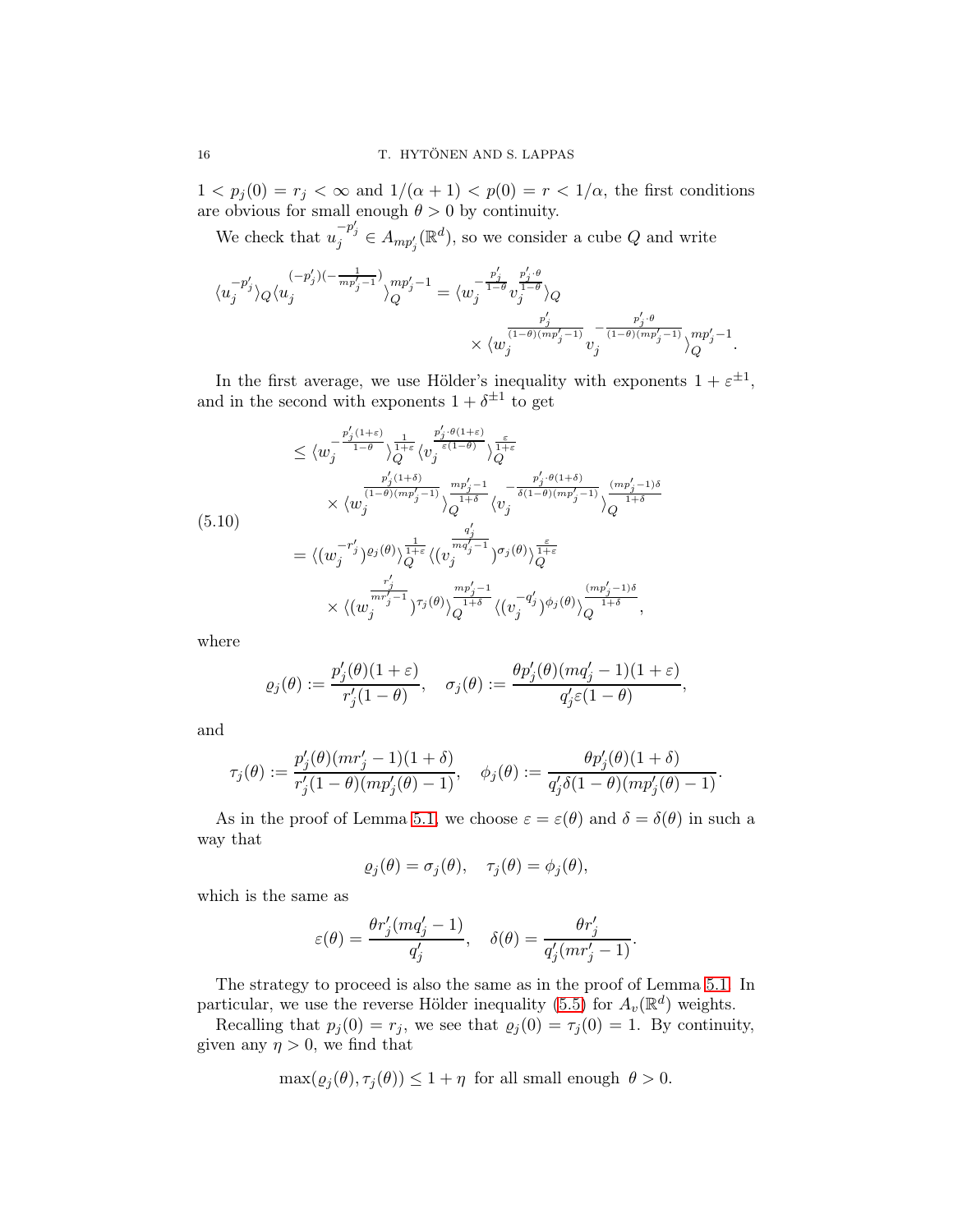By Proposition [4.1](#page-8-2) each of the four functions

$$
w_j^{-r'_j} \in A_{mr'_j}(\mathbb{R}^d), \quad w_j^{\frac{r'_j}{mr'_j-1}} \in A_{(mr'_j)'}(\mathbb{R}^d),
$$

$$
v_j^{-q'_j} \in A_{mq'_j}(\mathbb{R}^d), \quad v_j^{\frac{q'_j}{mq'_j-1}} \in A_{(mq'_j)'}(\mathbb{R}^d)
$$

satisfies the reverse Hölder inequality [\(5.5\)](#page-12-0) for all  $t \leq 1 + \eta$  and for some  $\eta > 0$ . Thus, for all small enough  $\theta > 0$ , we have

$$
(5.10) \lesssim \langle w_j^{-r'_j} \rangle_Q^{\frac{p'_j}{r'_j(1-\theta)}} \langle v_j^{\frac{q'_j}{mq'_j-1}} \rangle_Q^{\frac{\theta p'_j(mq'_j-1)}{q'_j(1-\theta)}} \times \langle w_j^{\frac{r'_j}{mr'_j-1}} \rangle_Q^{\frac{p'_j(mr'_j-1)}{r'_j(1-\theta)}} \langle v_j^{-q'_j} \rangle_Q^{\frac{\theta p'_j}{q'_j(1-\theta)}} = (\langle w_j^{-r'_j} \rangle_Q \langle w_j^{\frac{r'_j}{mr'_j-1}} \rangle_Q^{\frac{mr'_j-1}{mr'_j-1}} \rangle_Q^{\frac{p'_j}{r'_j(1-\theta)}} \times (\langle v_j^{-q'_j} \rangle_Q \langle v_j^{\frac{q'_j}{mq'_j-1}} \rangle_Q^{\frac{q'_j}{mq'_j-1}} \rangle_Q^{\frac{q'_j}{mq'_j-1}} \rangle_Q^{\frac{\theta p'_j}{q'_j(1-\theta)}} \leq [w_j^{-r'_j}]_{A_{mr'_j}}^{\frac{q'_j}{q'_j-\theta r'_j}} [v_j^{-q'_j}]_{A_{mq'_j}}^{\frac{\theta r_j(q_j-1)}{q_j-\theta r_j}}.
$$

In combination with the lines preceding [\(5.10\)](#page-15-0), we have shown that

$$
[u_j^{1-p_j'}]_{A_{mp_j'}} \lesssim [w_j^{-r_j'}]^{\frac{q_j'}{q_j'-\theta r_j'}}_{A_{mr_j'}} [v_j^{-q_j'}]^{\frac{\theta r_j(q_j-1)}{q_j-\theta r_j}}_{A_{mq_j'}} < \infty,
$$

provided that  $\theta > 0$  is small enough.<br>Now we check that  $\nu^{p^*} \in A_{\epsilon}(\mathbb{R}^d)$ 

Now, we check that 
$$
\nu_{\vec{u}}^p \in A_{mp^*}(\mathbb{R}^d)
$$
, so we consider a cube  $Q$  and write  $\langle \nu_{\vec{u}}^{p^*} \rangle_Q \langle \nu_{\vec{u}}^{-\frac{p^*}{mp^*-1}} \rangle_Q^{mp^*-1} = \langle \nu_{\vec{u}}^{\frac{p^*}{1-\theta}} \nu_{\vec{v}}^{-\frac{p^*+\theta}{1-\theta}} \rangle_Q \langle \nu_{\vec{u}}^{-\frac{p^*}{(1-\theta)(mp^*-1)}} \nu_{\vec{v}}^{\frac{p^*+\theta}{(1-\theta)(mp^*-1)}} \rangle_Q^{mp^*-1}.$ 

In the first average, we use Hölder's inequality with exponents  $1 + \varepsilon^{\pm 1}$ , and in the second with exponents  $1 + \delta^{\pm 1}$  to get

<span id="page-16-0"></span>
$$
(5.11)
$$
\n
$$
\leq \langle \nu_{\vec{w}}^{\frac{p^*(1+\varepsilon)}{1-\theta}} \rangle_{Q}^{\frac{1}{1+\varepsilon}} \langle \nu_{\vec{v}}^{-\frac{p^*(1+\varepsilon)}{\varepsilon(1-\theta)}} \rangle_{Q}^{\frac{\varepsilon}{1+\varepsilon}} \langle \nu_{\vec{w}}^{-\frac{p^*(1+\delta)}{(1-\theta)(mp^*-1)}} \rangle_{Q}^{\frac{mp^*-1}{1+\delta}} \langle \nu_{\vec{v}}^{\frac{p^*(1+\delta)}{3(1-\theta)(mp^*-1)}} \rangle_{Q}^{\frac{(mp^*-1)\delta}{1+\delta}}
$$
\n
$$
= \langle (\nu_{\vec{w}}^{r^*})^{\varrho(\theta)} \rangle_{Q}^{\frac{1}{1+\varepsilon}} \langle (\nu_{\vec{v}}^{-\frac{q^*}{mq^*-1}})^{\sigma(\theta)} \rangle_{Q}^{\frac{\varepsilon}{1+\varepsilon}} \langle (\nu_{\vec{w}}^{-\frac{r^*}{mr^*-1}})^{\tau(\theta)} \rangle_{Q}^{\frac{mp^*-1}{1+\delta}} \langle (\nu_{\vec{v}}^{q^*})^{\phi(\theta)} \rangle_{Q}^{\frac{(mp^*-1)\delta}{1+\delta}},
$$
\nwhere

W

$$
\varrho(\theta) := \frac{p^*(1+\varepsilon)}{r^*(1-\theta)}, \qquad \sigma(\theta) := \frac{\theta p^*(mq^*-1)(1+\varepsilon)}{q^*\varepsilon(1-\theta)},
$$

and

$$
\tau(\theta) := \frac{p^*(mr^*-1)(1+\delta)}{r^*(1-\theta)(mp^*-1)}, \qquad \phi(\theta) := \frac{\theta p^*(1+\delta)}{q^*\delta(1-\theta)(mp^*-1)}.
$$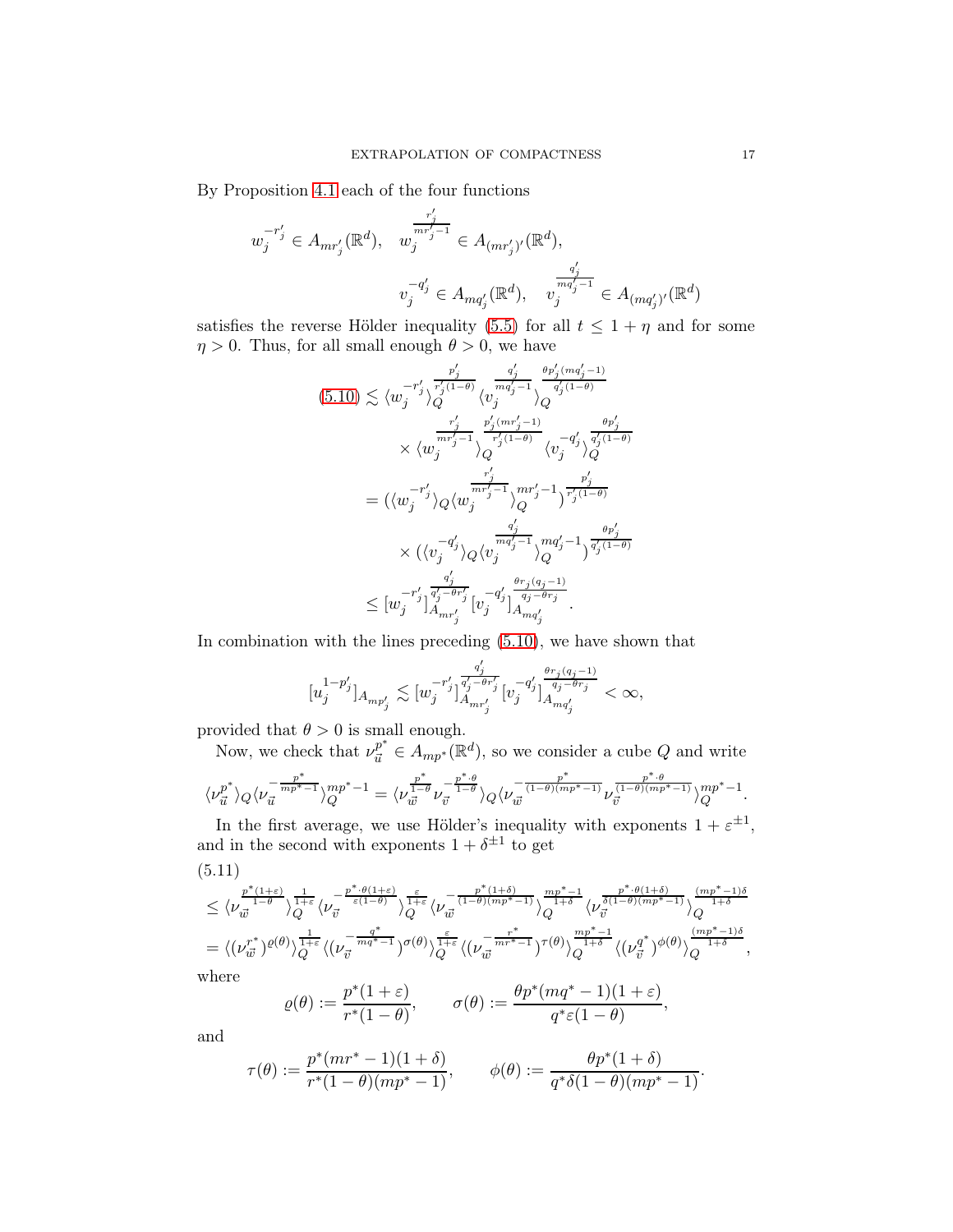Again, we choose  $\varepsilon = \varepsilon(\theta)$  and  $\delta = \delta(\theta)$  in such a way that

$$
\varrho(\theta) = \sigma(\theta), \quad \tau(\theta) = \phi(\theta),
$$

which means that

$$
\varepsilon(\theta) = \frac{\theta r^*(mq^*-1)}{q^*}, \quad \delta(\theta) = \frac{\theta r^*}{q^*(mr^*-1)}.
$$

The strategy to proceed is the same as before. In particular, we use the reverse Hölder inequality [\(5.5\)](#page-12-0) for  $A_v(\mathbb{R}^d)$  weights.

Recalling that  $p(0) = r$ , we see that  $\rho(0) = \tau(0) = 1$ . By continuity, given any  $\eta > 0$ , we find that

$$
\max(\varrho(\theta), \tau(\theta)) \le 1 + \eta \text{ for all small enough } \theta > 0.
$$

By Proposition [4.1](#page-8-2) each of the four functions

$$
\nu_{\vec{w}}^{r^*} \in A_{mr^*}(\mathbb{R}^d), \quad \nu_{\vec{w}}^{-\frac{r^*}{mr^*-1}} \in A_{(mr^*)'}(\mathbb{R}^d),
$$

$$
\nu_{\vec{v}}^{q^*} \in A_{mq^*}(\mathbb{R}^d), \quad \nu_{\vec{v}}^{-\frac{q^*}{mq^*-1}} \in A_{(mq^*)'}(\mathbb{R}^d)
$$

satisfies the reverse Hölder inequality [\(5.5\)](#page-12-0) for all  $t \leq 1 + \eta$  and for some  $\eta > 0$ . Thus, for all small enough  $\theta > 0$ , we have

$$
(5.11) \lesssim \langle \nu_{\vec{w}}^{r^*} \rangle_Q^{\frac{p^*}{r^*(1-\theta)}} \langle \nu_{\vec{v}}^{-\frac{q^*}{mq^*-1}} \rangle_Q^{\frac{\theta p^* (mq^*-1)}{q^*(1-\theta)}}
$$
  

$$
\times \langle \nu_{\vec{w}}^{-\frac{r^*}{mr^*-1}} \rangle_Q^{\frac{p^*(mr^*-1)}{r^*(1-\theta)}} \langle \nu_{\vec{v}}^q \rangle_Q^{\frac{\theta p^*}{q^*(1-\theta)}}
$$
  

$$
= (\langle \nu_{\vec{w}}^{r^*} \rangle_Q \langle \nu_{\vec{w}}^{-\frac{r^*}{mr^*-1}} \rangle_Q^{mr^*-1})^{\frac{p^*}{r^*(1-\theta)}}
$$
  

$$
\times (\langle \nu_{\vec{v}}^{q^*} \rangle_Q \langle \nu_{\vec{v}}^{-\frac{q^*}{mq^*-1}} \rangle_Q^{mq^*-1})^{\frac{\theta p^*}{q^*(1-\theta)}}
$$
  

$$
\leq [\nu_{\vec{w}}^{r^*}]^{\frac{p^*}{r^*(1-\theta)}}_{A_{mr^*}} [\nu_{\vec{v}}^{q^*}]^{\frac{\theta p^*}{q^*(1-\theta)}}
$$
.

In combination with the lines preceding [\(5.11\)](#page-16-0), we have shown that

$$
[\nu_{\vec{u}}^{p^*}]_{A_{mp^*}}\lesssim [\nu_{\vec{w}}^{r^*}]_{A_{mr^*}}^{\frac{p^*}{r^*(1-\theta)}}[\nu_{\vec{v}}^{q^*}]_{A_{mq^*}}^{\frac{\theta p^*}{q^*(1-\theta)}}<\infty,
$$

provided that  $\theta > 0$  is small enough. This concludes the proof.

We can also connect Theorem [4.5](#page-9-0) with the linear  $A_{p_j/s_j}(\mathbb{R}^d)$ ,  $A_{p_j}(\mathbb{R}^d)$  and  $A_{p_j,p_j^*}(\mathbb{R}^d)$  conditions as follows:

### 5.12. Lemma. Let

$$
\vec{q} = (q_1, ..., q_m), \quad \vec{r} = (r_1, ..., r_m), \quad \vec{s} = (s_1, ..., s_m)
$$

where  $s_j \in [1,\infty)$ ,  $q_j, r_j \in (s_j,\infty)$  and

$$
\frac{1}{q} = \sum_{j=1}^{m} \frac{1}{q_j} < 1, \quad \frac{1}{r} = \sum_{j=1}^{m} \frac{1}{r_j} < 1, \quad \frac{1}{s} = \sum_{j=1}^{m} \frac{1}{s_j}.
$$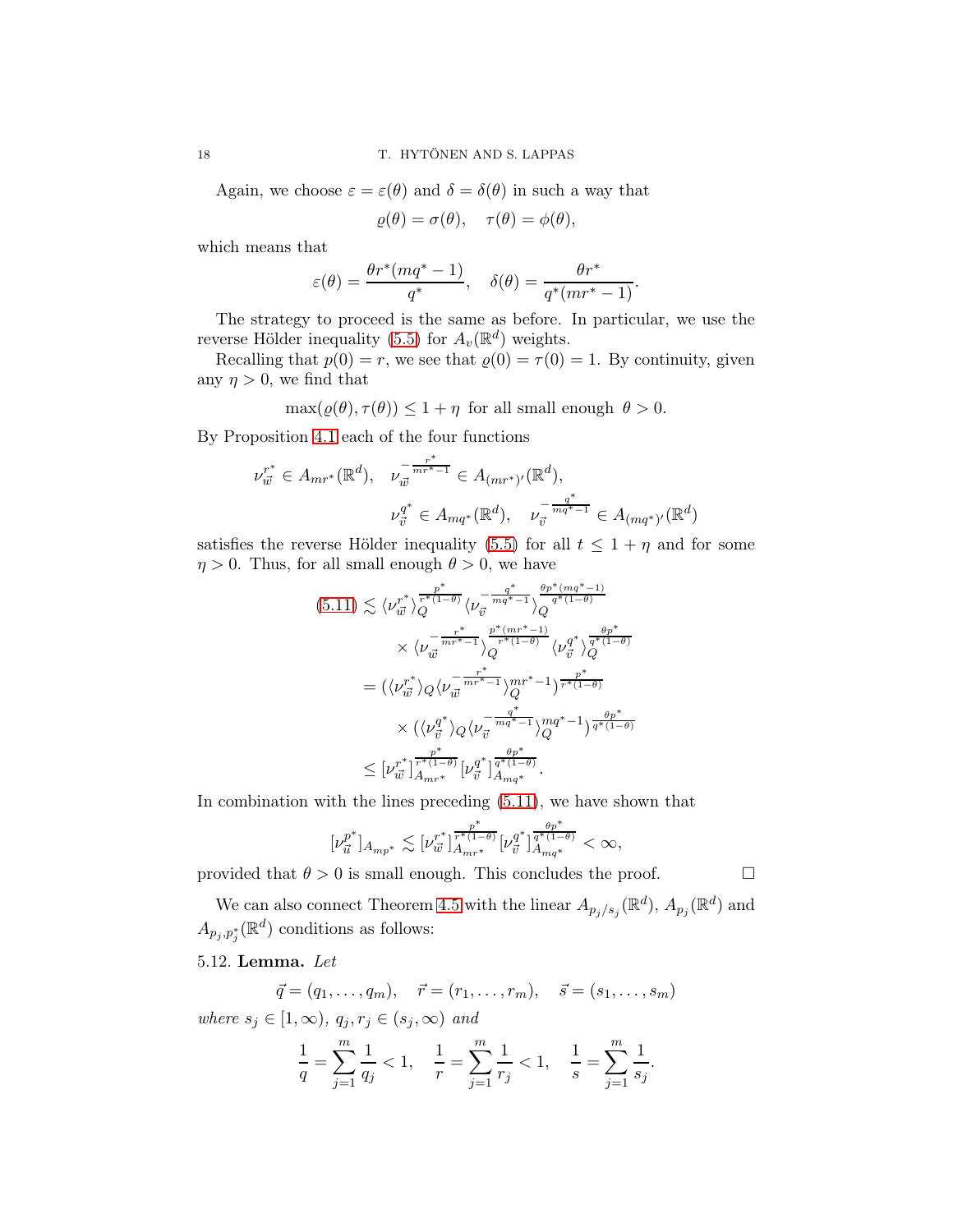Let  $\vec{v} = (v_1, \ldots, v_m) \in \prod_{j=1}^m A_{q_j/s_j}(\mathbb{R}^d), \ \vec{w} = (w_1, \ldots, w_m) \in \prod_{j=1}^m A_{r_j/s_j}$  $\mathbb{R}^d$ ). Then there exists  $\vec{p} = (p_1, \ldots, p_m)$ , with  $p_j \in (s_j, \infty)$  satisfying  $\frac{1}{p} = \sum_{i=1}^m \frac{1}{n} < 1$  and  $\vec{u} = (u_1, \ldots, u_m) \in \prod_{i=1}^m A_{n+k}$ .  $(\mathbb{R}^d)$ ,  $\theta \in (0, 1)$  such that  $\frac{n}{j=1}$   $\frac{1}{p}$  $\frac{1}{p_j} < 1$  and  $\vec{u} = (u_1, \ldots, u_m) \in \prod_{j=1}^m A_{p_j/s_j}(\mathbb{R}^d), \theta \in (0,1)$  such that

$$
\frac{1}{r_j} = \frac{1-\theta}{p_j} + \frac{\theta}{q_j}, \qquad w_j^{\frac{1}{r_j}} = w_j^{\frac{1-\theta}{p_j}} v_j^{\frac{\theta}{q_j}}, \qquad j = 1, \dots, m,
$$

and

$$
\frac{1}{r} = \frac{1-\theta}{p} + \frac{\theta}{q}, \qquad \nu_{\vec{w},\vec{r}}^{\frac{1}{r}} = \nu_{\vec{u},\vec{p}}^{\frac{1-\theta}{p}} \nu_{\vec{v},\vec{q}}^{\frac{\theta}{q}}.
$$

Proof. This follows by applying [\[25,](#page-25-7) Lemma 4.4] to each component separately.  $\Box$ 

5.13. Lemma. Let

$$
\alpha \ge 0, \quad \vec{q} = (q_1, \ldots, q_m), \quad \vec{r} = (r_1, \ldots, r_m)
$$

where  $1 < q_1, \ldots, q_m < \infty, 1 < r_1, \ldots, r_m < \infty$  and

$$
\frac{1}{q} = \sum_{j=1}^{m} \frac{1}{q_j} \in (\alpha, \alpha + 1), \frac{1}{\tilde{q}_j} = \frac{1}{q_j} - \frac{\alpha}{m}, \frac{1}{r} = \sum_{j=1}^{m} \frac{1}{r_j} \in (\alpha, \alpha + 1), \frac{1}{\tilde{r}_j} = \frac{1}{r_j} - \frac{\alpha}{m}.
$$

Let  $\vec{w} = (w_1, \ldots, w_m) \in \prod_{j=1}^m A_{r_j, \tilde{r}_j}(\mathbb{R}^d), \ \vec{v} = (v_1, \ldots, v_m) \in \prod_{j=1}^m A_{q_j, \tilde{q}_j}(\mathbb{R}^d)$  $\mathbb{R}^{d}$ ). Then there exists  $\vec{p} = (p_{1}, \ldots, p_{m})$  with  $1 < p_{1}, \ldots, p_{m} < \infty$  satisfying  $\frac{1}{p} = \sum_{j=1}^{m} \frac{1}{p_{j}} \in (\alpha, \alpha + 1), \frac{1}{\tilde{p}_{j}} = \frac{1}{p_{j}} - \frac{\alpha}{m}, \frac{1}{q_{j}} - \frac{1}{\tilde{q}_{j}} = \frac{1}{p_{j}} - \frac{1}{\tilde{p}_{j}} = \frac{1}{r_{j}} - \frac$  $\frac{1}{p_j} \in (\alpha, \alpha + 1), \frac{1}{\tilde{p}_j}$  $\frac{1}{\tilde{p}_j} \;=\; \frac{1}{p_j} \,-\, \frac{\alpha}{m}, \; \frac{1}{q_j}$  $\frac{1}{q_j} - \frac{1}{\tilde{q}_j} = \frac{1}{p_j} - \frac{1}{\tilde{p}_j} = \frac{1}{r_j} - \frac{1}{\tilde{r}_j},$  $\vec{u} = (u_1, \ldots, u_m) \in \prod_{j=1}^m A_{p_j, \tilde{p}_j}(\mathbb{R}^d), \ \theta \in (0,1) \text{ such that}$ 

$$
\frac{1}{r_j} = \frac{1-\theta}{p_j} + \frac{\theta}{q_j}, \qquad w_j = u_j^{1-\theta}v_j^{\theta}, \qquad j = 1, \dots, m,
$$

and

$$
\frac{1}{r} = \frac{1-\theta}{p} + \frac{\theta}{q}, \qquad \nu_{\vec{w}} = \nu_{\vec{u}}^{1-\theta} \nu_{\vec{v}}^{\theta}.
$$

Proof. This follows by applying [\[25,](#page-25-7) Lemma 4.7] to each component separately.  $\Box$ 

We now have the last missing ingredient of the proof of Theorem [2.9:](#page-4-0)

Proof of Proposition [3.2.](#page-7-0) We prove the proposition in the case that the assumptions [\(1a\)](#page-5-1) are in force. The other cases are proved in a similar way. We are given  $\vec{q} = (q_1, q_2), \ \vec{r} = (r_1, r_2), \ \vec{s} = (s_1, s_2)$  with  $s_j \in [1, \infty),$  $q_j, r_j \in (s_j, \infty)$   $(j = 1, 2)$  satisfying  $\frac{1}{q} = \sum_{j=1}^{2} \frac{1}{q_j}$  $\frac{1}{q_j} < 1, \frac{1}{r} = \sum_{j=1}^2 \frac{1}{r_j}$  $\frac{1}{r_j} < 1, \frac{1}{s} =$  $\sum_{j=1}^{2} \frac{1}{s_j}$  $\frac{1}{s_j}$  and weights  $\vec{w} = (w_1, w_2) \in A_{\vec{r}/\vec{s}}(\mathbb{R}^{2d}), \ \vec{v} = (v_1, v_2) \in A_{\vec{q}/\vec{s}}(\mathbb{R}^{2d}).$ By Lemma [5.1,](#page-10-3) there are some  $\vec{p} = (p_1, p_2)$  with  $p_j \in (s_j, \infty)$   $(j = 1, 2)$ satisfying  $\frac{1}{p} = \sum_{j=1}^{2} \frac{1}{p_j}$  $\frac{1}{p_j} < 1$ , weights  $\vec{u} = (u_1, u_2) \in A_{\vec{p}/\vec{s}}(\mathbb{R}^{2d})$ , and  $\theta \in (0, 1)$ such that

$$
\frac{1}{r_j} = \frac{1-\theta}{p_j} + \frac{\theta}{q_j}, \qquad w_j^{\frac{1}{r_j}} = w_j^{\frac{1-\theta}{p_j}} v_j^{\frac{\theta}{q_j}}, \qquad j = 1, 2,
$$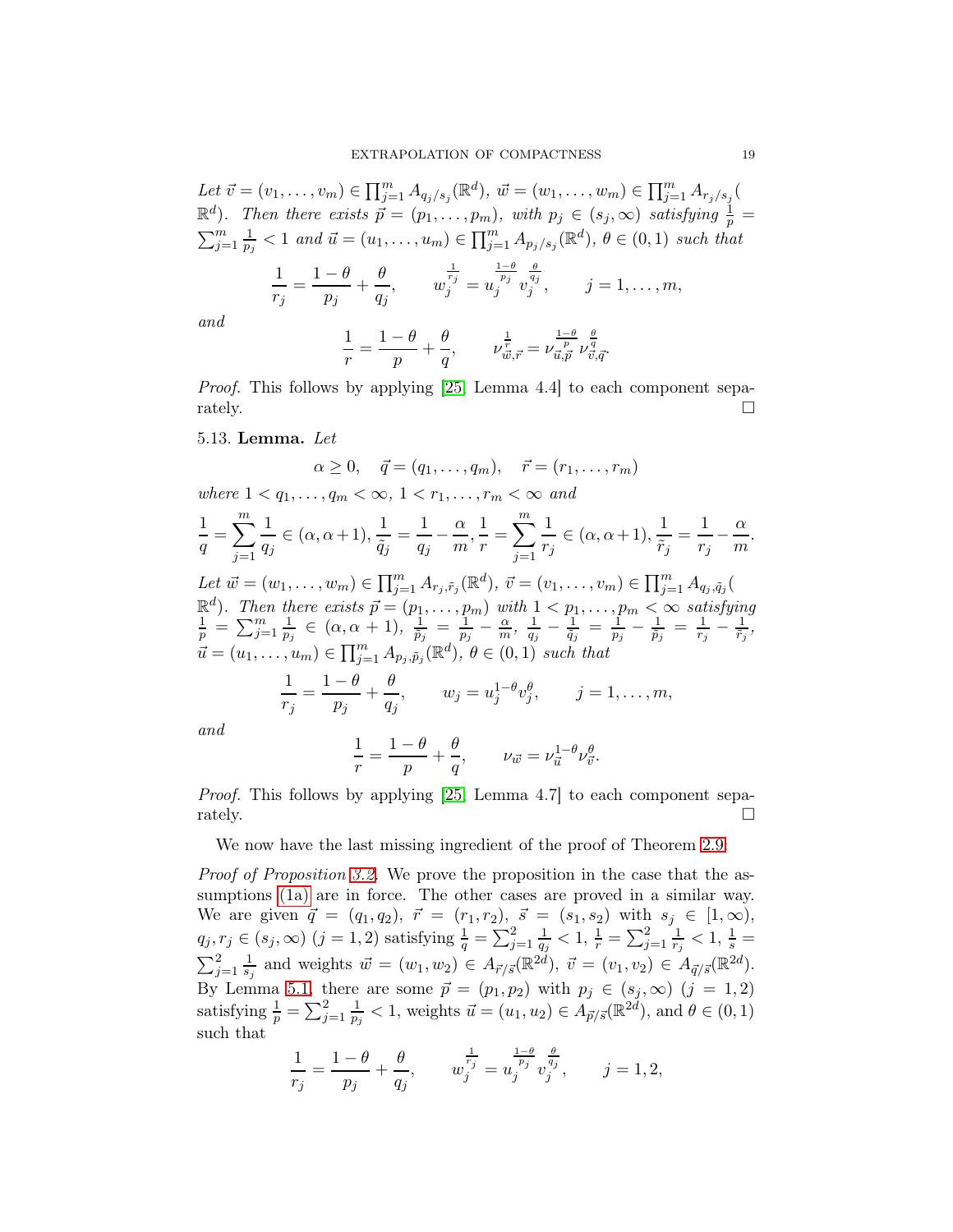and

$$
\frac{1}{r} = \frac{1-\theta}{p} + \frac{\theta}{q}, \qquad \nu^{\frac{1}{r}}_{\vec{w},\vec{r}} = \nu^{\frac{1-\theta}{p}}_{\vec{u},\vec{p}} \nu^{\frac{\theta}{q}}_{\vec{v},\vec{q}}.
$$

By Theorem [4.5,](#page-9-0) we then have

$$
[L^{p_j}(u_j), L^{q_j}(v_j)]_\theta = L^{r_j}(w_j), \qquad [L^p(\nu_{\vec{u},\vec{p}}), L^q(\nu_{\vec{v},\vec{q}})]_\theta = L^r(\nu_{\vec{w},\vec{r}}),
$$
as we claimed.

<span id="page-19-0"></span>

#### 6. Commutators of bilinear Calderón–Zygmund operators

In the remaining sections of this paper, we consider a number of applications of our abstract results to specific classes of operators. In our first application below, we consider bilinear Calderón–Zygmund operators which are defined as follows:

Let T be a multilinear operator initially defined on the  $m$ -fold product of Schwartz spaces and taking values in the space of tempered distributions,

$$
T: \mathcal{S}(\mathbb{R}^d) \times \cdots \times \mathcal{S}(\mathbb{R}^d) \to \mathcal{S}'(\mathbb{R}^d).
$$

Following [\[20\]](#page-25-13), we say that T is an m-linear Calderón–Zygmund operator if, for some  $1 \leq q_j < \infty$ , it extends to a bounded multilinear operator from  $L^{q_1}(\mathbb{R}^d) \times \cdots \times L^{q_m}(\mathbb{R}^d)$  to  $L^q(\mathbb{R}^d)$ , where  $\frac{1}{q} = \sum_{j=1}^m \frac{1}{q_j}$  $\frac{1}{q_j}$ , and it has the representation

$$
(6.1)
$$

<span id="page-19-1"></span>
$$
T(f_1,\ldots,f_m)(x)=\int_{(\mathbb{R}^d)^m}K(x,y_1,\ldots,y_m)f_1(y_1)\ldots f_m(y_m)dy_1\ldots dy_m,
$$

for all  $x \notin \bigcap_{j=1}^m \text{supp } f_j$ , where the kernel K satisfies the size condition

<span id="page-19-2"></span>(6.2) 
$$
|K(x, y_1, \dots, y_m)| \lesssim \frac{1}{(\sum_{j=1}^m |x - y_j|)^{md}}
$$

for all  $(x, y_1, \ldots, y_m) \in (\mathbb{R}^d)^{m+1}$  with  $x \neq y_j$  for some  $j \in \{1, 2, \ldots, m\}$  and the smoothness condition (6.3)

<span id="page-19-3"></span>
$$
|K(x,\ldots,y_j,\ldots,y_m)-K(x,y_1,\ldots,z,\ldots,y_m)|\lesssim \frac{|y_j-z|^{\varepsilon}}{(\sum_{j=1}^m|x-y_j|)^{md+\varepsilon}},
$$

for some  $\varepsilon > 0$  and all  $1 \le j \le m$ , whenever  $|y_j - z| \le \frac{1}{2} \max_{1 \le j \le m} |x - y_j|$ . Also,  $T$  is called the multilinear Calderón–Zygmund operator associated with the kernel K.

In [\[5,](#page-24-7) [28,](#page-25-6) [34\]](#page-25-14), the following weighted boundedness results about the bilinear Calderón–Zygmund operator associated with kernel  $K$  and its commutators were obtained:

<span id="page-19-4"></span>6.4. Theorem ([\[5\]](#page-24-7), Theorem 1.2, [\[28\]](#page-25-6), Corollary 3.9, Theorem 3.18 and [\[34\]](#page-25-14), Theorem 1.1). Suppose that  $\vec{w} \in A_{\vec{p}}(\mathbb{R}^{2d})$  and  $\vec{b} \in \text{BMO}(\mathbb{R}^d)^2$  with  $\frac{1}{p}=\sum_{j=1}^2\frac{1}{p_j}$  $\frac{1}{p_j}$ ,  $1 < p_j < \infty$ ,  $j = 1, 2, p \in (1, \infty)$ . Then T and  $[T, \vec{b}]_{\alpha}$  for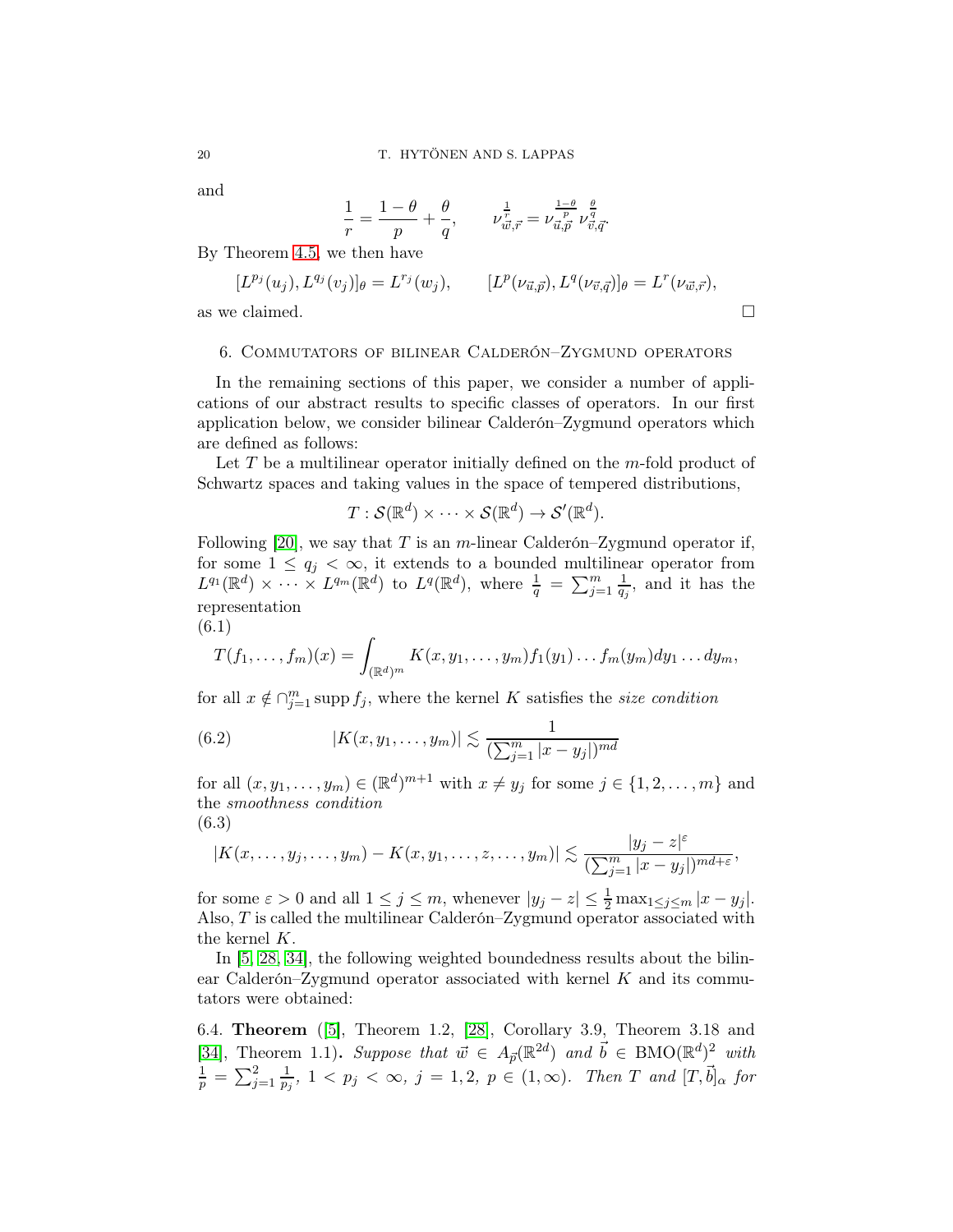each  $\alpha \in \{(0,1), (1,0), (1,1)\}$  are bounded bilinear operators from  $L^{p_1}(w_1) \times$  $L^{p_2}(w_2)$  to  $L^p(\nu_{\vec{w}, \vec{p}})$  under either of the following cases:

- <span id="page-20-2"></span><span id="page-20-1"></span> $(1)$  T is a bilinear Calderón–Zygmund operator associated with kernel K satisfying  $(6.1)$ ,  $(6.2)$ ,  $(6.3)$ .
- $(2)$  T is a bilinear singular integral operator associated with a kernel K in the sense of [\(6.1\)](#page-19-1) and satisfying [\(6.2\)](#page-19-2), and

 $(a)$  T is bounded from

(6.5) 
$$
L^1(\mathbb{R}^d) \times L^1(\mathbb{R}^d) \to L^{1/2,\infty}(\mathbb{R}^d),
$$

where  $L^{1/2,\infty}(\mathbb{R}^d)$  is the weak  $L^{1/2}$  space.

<span id="page-20-0"></span>(b) for 
$$
x, z, y_1, y_2 \in \mathbb{R}^d
$$
 with  $8|x - z| < \min_{1 \le j \le 2} |x - y_j|$ ,

(6.6) 
$$
|K(x,y_1,y_2) - K(z,y_1,y_2)| \lesssim \frac{\tau^{\varepsilon}}{(\sum_{j=1}^2 |x-y_j|)^{2d+\varepsilon}},
$$

where  $\tau$  is a number such that  $2|x-z| < \tau$  and  $4\tau < \min_{1 \leq j \leq 2} |x-y_j|$ .

6.7. Remark. The boundedness of T in [\[5\]](#page-24-7) is not explicitly stated as a theorem but it is implicitly contained in the proof of the boundedness of the commutator. As explained in [\[5,](#page-24-7) Theorem 1.2], [\[28,](#page-25-6) Corollary 3.9 and Theorem 3.18] and [\[34,](#page-25-14) Theorem 1.1] all the previous bounds for iterated commutators hold for  $0 < p < \infty$ . Also, it was pointed out in [\[22,](#page-25-15) Proof of Theorem 1] (see also [\[17,](#page-25-16) Propositions 2.3, 4.1 and Remark 4.2]) that the condition [\(6.6\)](#page-20-0) is weaker than, and indeed a consequence of [\(6.3\)](#page-19-3).

The compactness of the commutator  $[T,b]_{\alpha}$  was considered by Bényi– Torres [\[1\]](#page-24-8) and Bu–Chen [\[5\]](#page-24-7) in the unweighted case:

<span id="page-20-3"></span>6.8. **Theorem** ([\[1\]](#page-24-8), Theorem 1 and [\[5\]](#page-24-7), Theorem 1.1). Suppose that  $\vec{b} \in$  $\text{CMO}(\mathbb{R}^d)^2$ ,  $\frac{1}{n_1}$  $\frac{1}{p_1} + \frac{1}{p_2}$  $\frac{1}{p_2}=\frac{1}{p}$  $\frac{1}{p}$ ,  $1 < p_1, p_2 < \infty$  and  $1 < p < \infty$ . Then  $[T, \vec{b}]_{\alpha}$  is compact from  $L^{p_1}(\mathbb{R}^d) \times L^{p_2}(\mathbb{R}^d)$  to  $L^p(\mathbb{R}^d)$  in each of the cases [\(1\)](#page-20-1) and [\(2\)](#page-20-2) of Theorem [6.4.](#page-19-4)

A combination of the above Theorems [6.4](#page-19-4) and [6.8](#page-20-3) with our main Theorem [2.9](#page-4-0) recovers and improves the following results of Bényi et al. [\[3,](#page-24-9) Theorems 3.1 and 3.2] and Bu–Chen [\[5,](#page-24-7) Theorem 1.1], lifting their additional assumption that  $\nu_{\vec{w}, \vec{p}} \in A_p(\mathbb{R}^d)$ :

6.9. Theorem. Assume  $\vec{b} \in \text{CMO}(\mathbb{R}^d)^2$ ,  $p_1, p_2 \in (1, \infty)$ ,  $p \in (1, \infty)$  such that  $1/p = 1/p_1 + 1/p_2$  and  $\vec{w} = (w_1, w_2) \in A_{\vec{p}}(\mathbb{R}^{2d})$ . Then  $[T, \vec{b}]_{\alpha}$  is compact from  $L^{p_1}(w_1) \times L^{p_2}(w_2)$  to  $L^p(\nu_{\vec{w}, \vec{p}})$  in each of the cases [\(1\)](#page-20-1) and [\(2\)](#page-20-2) of Theorem [6.4.](#page-19-4)

Proof. We prove the theorem in the case that the assumptions [\(1\)](#page-20-1) of Theorem [6.4](#page-19-4) are in force. The other case is proved in a similar way. We verify the assumptions [\(1a\)](#page-5-1) of Theorem [2.9](#page-4-0) for  $[T,\bar{b}]_{\alpha}$  for each  $\alpha \in \{(0,1), (1,0), (1,1)\}\$ in place of T: By Theorem [6.4,](#page-19-4)  $[T, \vec{b}]_{\alpha}$  is a bounded operator from  $L^{q_1}(u_1) \times$  $L^{q_2}(u_2)$  to  $L^q(\nu_{\vec{u},\vec{q}})$  for all  $\vec{q}=(q_1,q_2)\in(1,\infty)^2$ ,  $q=q_1q_2/(q_1+q_2)>1$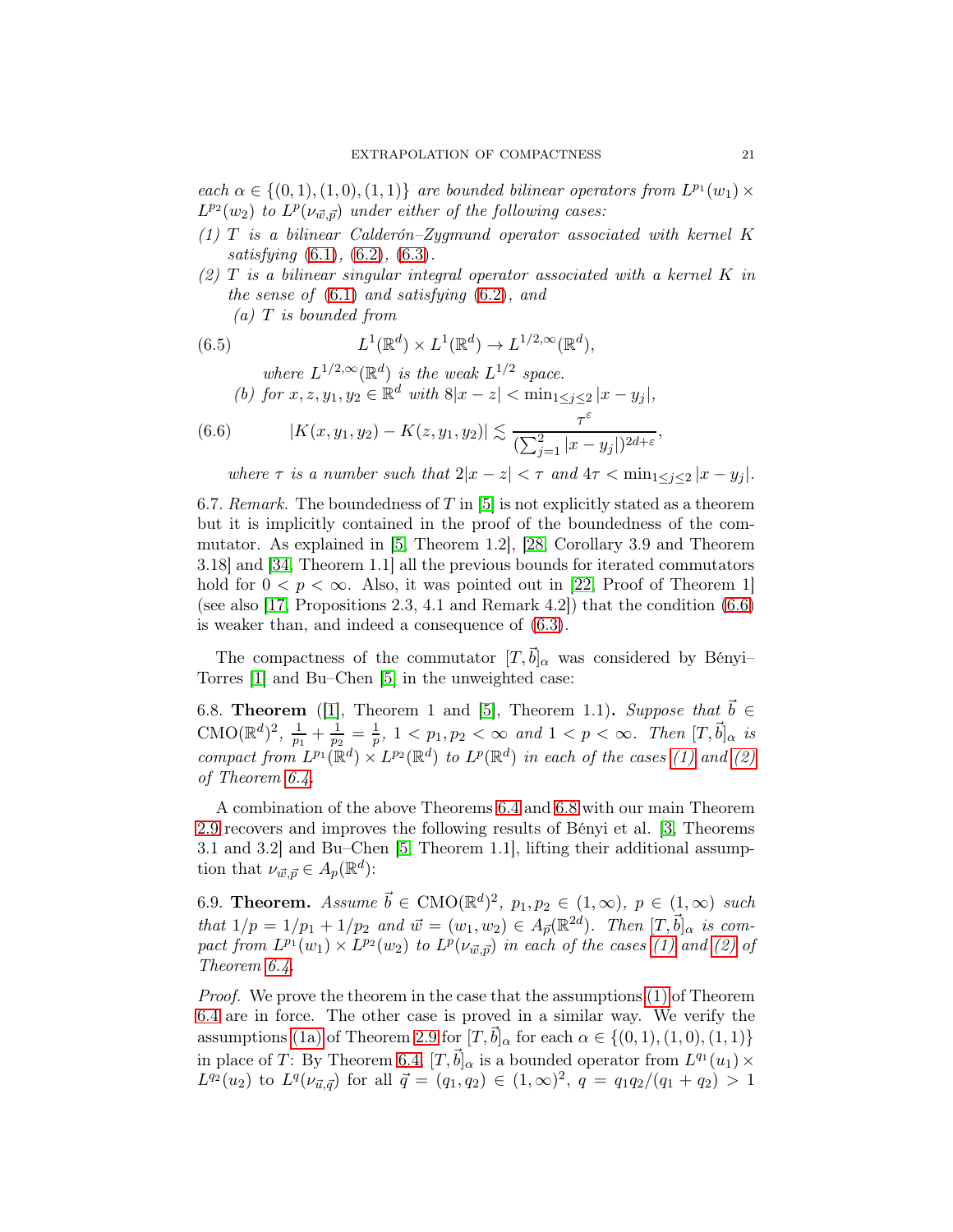and all  $\vec{u} \in A_{\vec{q}}(\mathbb{R}^{2d})$ . By Theorem [6.8,](#page-20-3)  $[T, \vec{b}]_{\alpha}$  is compact from  $L^{r_1}(\mathbb{R}^d)$  =  $L^{r_1}(v_1) \times L^{r_2}(\mathbb{R}^d) = L^{r_2}(v_2)$  to  $L^r(\mathbb{R}^d) = L^r(\nu_{\vec{v},\vec{r}})$  with  $\vec{v} = (v_1, v_2) \equiv (1, 1) \in$  $A_{\vec{r}}(\mathbb{R}^{2d})$  and  $\nu_{\vec{v},\vec{r}} \equiv 1$ . Thus Theorem [2.9](#page-4-0) applies to give the compactness of  $[T, \vec{b}]_{\alpha}$  from  $L^{p_1}(w_1) \times L^{p_2}(w_2)$  to  $L^p(\nu_{\vec{w}, \vec{p}})$  for all  $\vec{p} = (p_1, p_2) \in (1, \infty)^2$ ,  $p = p_1 p_2/(p_1 + p_2) > 1$  and all  $\vec{w} \in A_{\vec{p}}(\mathbb{R}^{2d})$ ).  $\qquad \qquad \Box$ 

The proofs in [\[3,](#page-24-9) [5\]](#page-24-7) were based on considering smooth truncation operators ([\[11,](#page-24-10) [27\]](#page-25-17)) and verifying a weighted Fréchet–Kolmogorov criterion [\[11\]](#page-24-10). We avoid these considerations and obtain a more general theorem than these earlier approaches. However, the very recent work of Cao–Olivo–Yabuta [\[6\]](#page-24-1) achieves a further generalisation (lifting also the assumption that  $p > 1$ ) by further developing the approach based on a weighted Fréchet–Kolmogorov criterion. It might be interesting to investigate whether the full scope of the results of [\[6\]](#page-24-1) could be recovered avoiding this criterion.

### 7. Commutators of bilinear fractional integral operators

In this section we apply Theorem [2.9](#page-4-0) to the commutator  $[I_\beta, \vec{b}]_\alpha$ , where  $\alpha \in \{ (0, 1), (1, 0), (1, 1) \}$  and, given  $0 < \beta < 2d$ , the bilinear fractional integral operator  $I_\beta$  is defined by

$$
I_{\beta}(f_1, f_2)(x) = \int_{\mathbb{R}^{2d}} \frac{1}{(|x - y_1|^2 + |x - y_2|^2)^{2d - \beta}} f_1(y_1) f_2(y_2) dy_1 dy_2.
$$

Chen–Wu [\[9\]](#page-24-11) and Moen [\[31\]](#page-25-11) obtained the following weighted boundedness results of the bilinear fractional integral operator and its commutators:

<span id="page-21-0"></span>7.1. Theorem ([\[9\]](#page-24-11), Theorems 1.4, 1.7 and [\[31\]](#page-25-11), Theorem 3.5). Suppose that  $0 < \beta < 2d, \, \vec{b} \in \text{BMO}(\mathbb{R}^d)^2$  and  $1 < p_1, p_2 < \infty$  are exponents with  $1/p =$  $1/p_1 + 1/p_2$ ,  $1/2 < p < d/\beta$  and q is the exponent defined by  $1/q = 1/p$  –  $\beta/d.$  Then  $I_{\beta}$  and  $[I_{\beta}, \vec{b}]_{\alpha}$  for each  $\alpha \in \{(0,1), (1,0), (1,1)\}$  are bounded bilinear operators from  $L^{p_1}(w_1^{p_1}) \times L^{p_2}(w_2^{p_2})$  to  $L^q(\nu_{\vec{u}}^q)$  $\begin{pmatrix} q \\ \vec{w} \end{pmatrix}$  for all  $\vec{w} = (w_1, w_2) \in$  $A_{\vec{p},q}(\mathbb{R}^{2d}).$ 

The compactness of the commutator  $[I_\beta, \vec{b}]_\alpha$  was considered by Chaffee– Torres [\[7\]](#page-24-12) and Wang–Zhou–Teng [\[36\]](#page-25-18) in the unweighted case:

<span id="page-21-1"></span>7.2. Theorem ([\[7\]](#page-24-12), Theorem 3.1 (i) and (iii) and [\[36\]](#page-25-18), Theorem 1.2 (A1) and (A3)). Let  $1 \leq p_1, p_2 \leq \infty$ ,  $\vec{p} = (p_1, p_2), \frac{1}{p} = \frac{1}{p_1} + \frac{1}{p_2}$ ,  $0 \leq \beta \leq 2d$ ,  $\frac{\beta}{d} < \frac{1}{p_1}$  $\frac{1}{p_1} + \frac{1}{p_2}$  $\frac{1}{p_2}$ , and q such that  $\frac{1}{q} = \frac{1}{p_1}$  $\frac{1}{p_1} + \frac{1}{p_2}$  $\frac{1}{p_2}-\frac{\beta}{d}$  $\frac{\beta}{d}$  and  $1 < p, q < \infty$ . If  $\vec{b} = (b, b) \in \text{CMO}(\mathbb{R}^d)^2$ , then  $[I_\beta, \vec{b}]_\alpha$  for each  $\alpha \in \{(0, 1), (1, 0), (1, 1)\}$  is compact from  $L^{p_1}(\mathbb{R}^d) \times L^{p_2}(\mathbb{R}^d)$  to  $L^q(\mathbb{R}^d)$ .

Thus, by combining the verification of the assumptions [\(2c\)](#page-5-0) of Theorem [2.9,](#page-4-0) Theorems [7.1](#page-21-0) and [7.2](#page-21-1) we can now recover and improve the following results of Chaffee–Torres [\[7,](#page-24-12) Theorem 3.1 (ii)] and Wang–Zhou–Teng [\[36,](#page-25-18) Theorem 1.2 (A2), lifting their additional assumption that  $w$  $\frac{p_1q}{p}$ , w  $\frac{\bar{p}_2 q}{p} \in$  $A_p(\mathbb{R}^d)$ :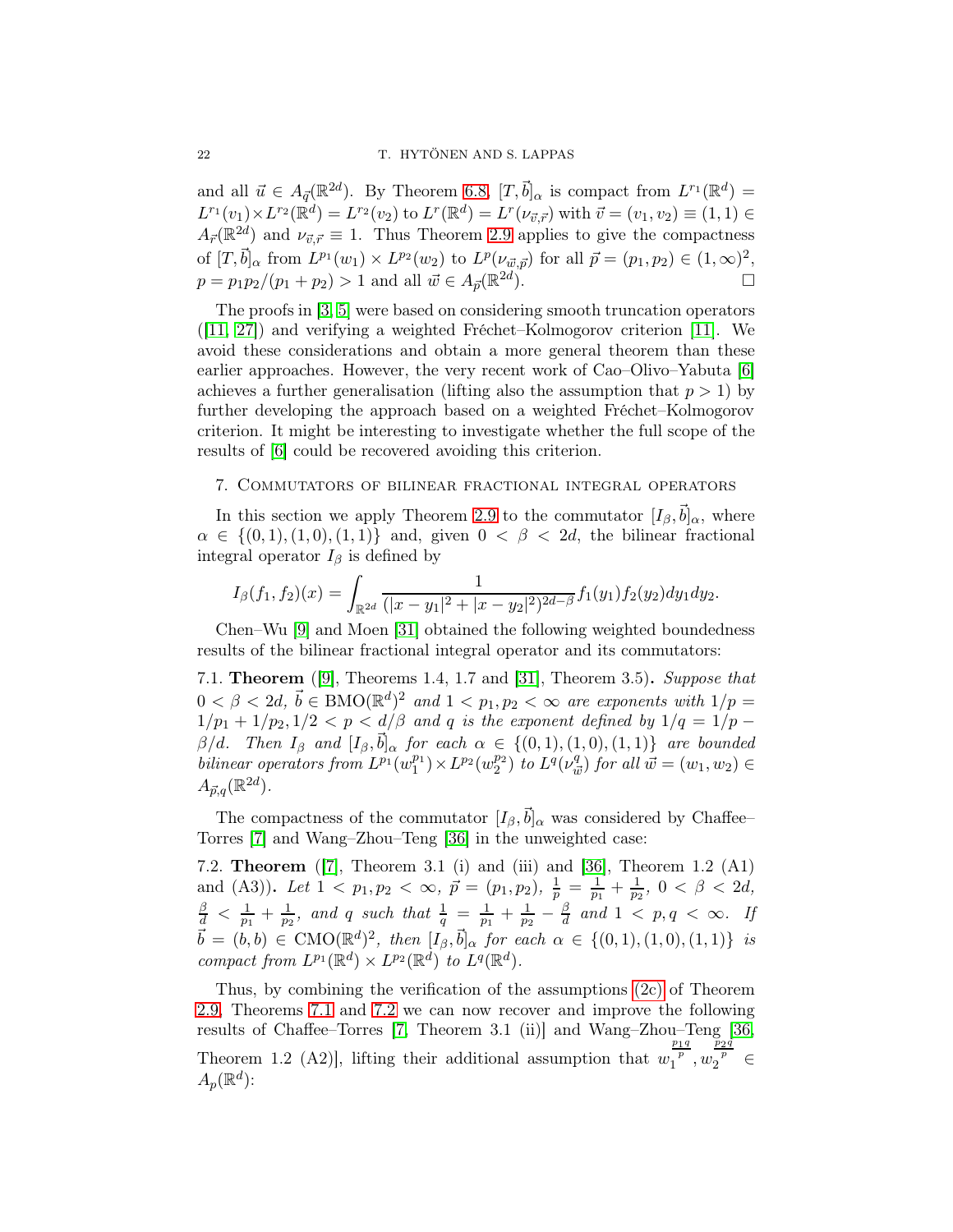7.3. Theorem. Let  $1 < p_1, p_2 < \infty$ ,  $\vec{p} = (p_1, p_2), \frac{1}{p} = \frac{1}{p_1}$  $\frac{1}{p_1} + \frac{1}{p_2}$  $\frac{1}{p_2}$ ,  $0 < \beta < 2d$ ,  $\frac{\beta}{d} < \frac{1}{p_1}$  $\frac{1}{p_1} + \frac{1}{p_2}$  $\frac{1}{p_2}$ , and q such that  $\frac{1}{q} = \frac{1}{p_1}$  $\frac{1}{p_1} + \frac{1}{p_2}$  $rac{1}{p_2}-\frac{\beta}{d}$  $\frac{\beta}{d}$  and  $1 < p, q < \infty$ . If  $\vec{b} =$  $(b, b) \in \text{CMO}(\mathbb{R}^d)^2$ , then  $[I_\beta, \vec{b}]_\alpha$  for each  $\alpha \in \{(0, 1), (1, 0), (1, 1)\}$  is compact from  $L^{p_1}(w_1^{p_1}) \times L^{p_2}(w_2^{p_2})$  to  $L^q(\nu_{\tilde{u}}^q)$  $^{q}_{\vec{w}}$ ) for all  $\vec{w} = (w_1, w_2) \in A_{\vec{p},q}(\mathbb{R}^{2d}).$ 

*Proof.* We verify the assumptions [\(2c\)](#page-5-0) of Theorem [2.9](#page-4-0) for  $[I_\beta, \vec{b}]_\alpha$  for each  $\alpha \in \{(0,1), (1,0), (1,1)\}\$ in place of T: By Theorem [7.1,](#page-21-0)  $[I_\beta, \vec{b}]_\alpha$  is a bounded operator from  $L^{s_1}(u_1) \times L^{s_2}(u_2)$  to  $L^{s^*}(\nu_{\vec{u}}^{s^*})$  $\frac{s^*}{\vec{u}}$  for all  $\vec{s} = (s_1, s_2) \in (1, \infty)^2$ ,  $\frac{1}{s} = \frac{1}{s_1}$  $\frac{1}{s_1} + \frac{1}{s_2}$  $\frac{1}{s_2}$  < 1, s<sup>\*</sup> > 1 such that  $\frac{1}{s^*} = \frac{1}{s_1}$  $\frac{1}{s_1} + \frac{1}{s_2}$  $\frac{1}{s_2}-\frac{\beta}{d}$  $\frac{\beta}{d}$  and all  $\vec{u} \in A_{\vec{s},s^*}(\mathbb{R}^{2d})$ . By Theorem [7.2,](#page-21-1)  $[I_\beta, \vec{b}]_\alpha$  is compact from  $L^{r_1}(\mathbb{R}^d) = L^{r_1}(v_1^{r_1}) \times L^{r_2}(\mathbb{R}^d) =$  $L^{r_2}(v_2^{r_2})$  to  $L^{r^*}(\mathbb{R}^d) = L^{r^*}(\nu_{\vec{r}}^{r^*})$  with  $\vec{v} = (v_1, v_2) \equiv (1, 1) \in A_{\vec{r},r^*}(\mathbb{R}^{2d})$  and  $\nu_{\vec{r}} \equiv 1$ . Thus Theorem [2.9](#page-4-0) applies to give the compactness of  $[I_{\beta}, \vec{b}]_{\alpha}$  from  $L^{p_1}(w_1^{p_1}) \times L^{p_2}(w_2^{p_2})$  to  $L^q(\nu_{\tilde{u}}^q)$  $\frac{q}{w}$ ) for all  $\vec{p} = (p_1, p_2) \in (1, \infty)^2$ ,  $\frac{1}{p} = \frac{1}{p_1}$  $\frac{1}{p_1} + \frac{1}{p_2}$  $\frac{1}{p_2} < 1,$  $q > 1$  such that  $\frac{1}{p} - \frac{1}{q} = \frac{1}{s} - \frac{1}{s^*} = \frac{1}{r} - \frac{1}{r^*} = \frac{\beta}{d}$  $\frac{\beta}{d}$  and all  $\vec{w} = (w_1, w_2) \in$  $A_{\vec{p},q}(\mathbb{R}^{2d}% ,\mathbb{R}^{2d})=\sum_{l=0}^{d-1}\sum_{j=0}^{d-1}\left( \mathbb{R}^{2d}\right) ^{l}A_{l}^{l}(\mathbb{R}^{2d})$ ).  $\qquad \qquad \Box$ 

The proofs in [\[7,](#page-24-12) [36\]](#page-25-18) were based on considering smooth truncations of  $I_\beta$  (see [\[2\]](#page-24-13) and the references therein) and verifying the weighted Fréchet– Kolmogorov criterion [\[11\]](#page-24-10). We obtain a more general result by avoiding this criterion, but Cao–Olivo–Yabuta [\[6\]](#page-24-1) achieve a further generalization by an approach again based on the weighted Fréchet–Kolmogorov criterion.

## 8. Commutators of bilinear Fourier multipliers

<span id="page-22-0"></span>In this section, we apply Theorem [2.9](#page-4-0) to the commutators of bilinear Fourier multipliers (first studied by Coifman and Meyer [\[14\]](#page-24-14)) which satisfy certain Sobolev regularity conditions.

Given  $s \in \mathbb{R}$  and  $\vec{s} = (s_1, s_2) \in \mathbb{R}^2$ , the Sobolev spaces  $H^s(\mathbb{R}^{2d})$  and  $H^{\vec{s}}(\mathbb{R}^{2d})$  are defined by the norms

$$
||f||_{H^{s}(\mathbb{R}^{2d})} = \left(\int_{\mathbb{R}^{2d}} (1+|\xi_1|^2 + |\xi_2|^2)^s |\widehat{f}(\xi_1, \xi_2)|^2 d\xi_1 d\xi_2\right)^{\frac{1}{2}},
$$
  

$$
||f||_{H^{\vec{s}}(\mathbb{R}^{2d})} = \left(\int_{\mathbb{R}^{2d}} (1+|\xi_1|^2)^{s_1} (1+|\xi_2|^2)^{s_2} |\widehat{f}(\xi_1, \xi_2)|^2 d\xi_1 d\xi_2\right)^{\frac{1}{2}},
$$

where  $\widehat{f}$  denotes the Fourier transform of f. Let  $\Phi \in \mathcal{S}(\mathbb{R}^{2d})$  satisfy

$$
\begin{cases}\n\text{supp}(\Phi) \subset \left\{ (\xi_1, \xi_2) : \frac{1}{2} \le |\xi_1| + |\xi_2| \le 2 \right\}; \\
\sum_{j \in \mathbb{Z}} \Phi(2^{-j}\xi_1, 2^{-j}\xi_2) = 1 \quad \text{for all} \quad (\xi_1, \xi_2) \in \mathbb{R}^{2d} \setminus \{0\}.\n\end{cases}
$$

For  $\sigma \in L^{\infty}(\mathbb{R}^{2d})$ , we denote  $\sigma_j(\xi_1, \xi_2) = \Phi(\xi_1, \xi_2)\sigma(2^j\xi_1, 2^j\xi_2)$  for  $j \in \mathbb{Z}$ . The bilinear Fourier multiplier  $T_{\sigma}$  with symbol  $\sigma$  is defined by

$$
T_{\sigma}(f_1, f_2)(x) = \int_{\mathbb{R}^{2d}} \sigma(\xi_1, \xi_2) \widehat{f}_1(\xi_1) \widehat{f}_2(\xi_2) e^{2\pi i x(\xi_1 + \xi_2)} d\xi_1 d\xi_2,
$$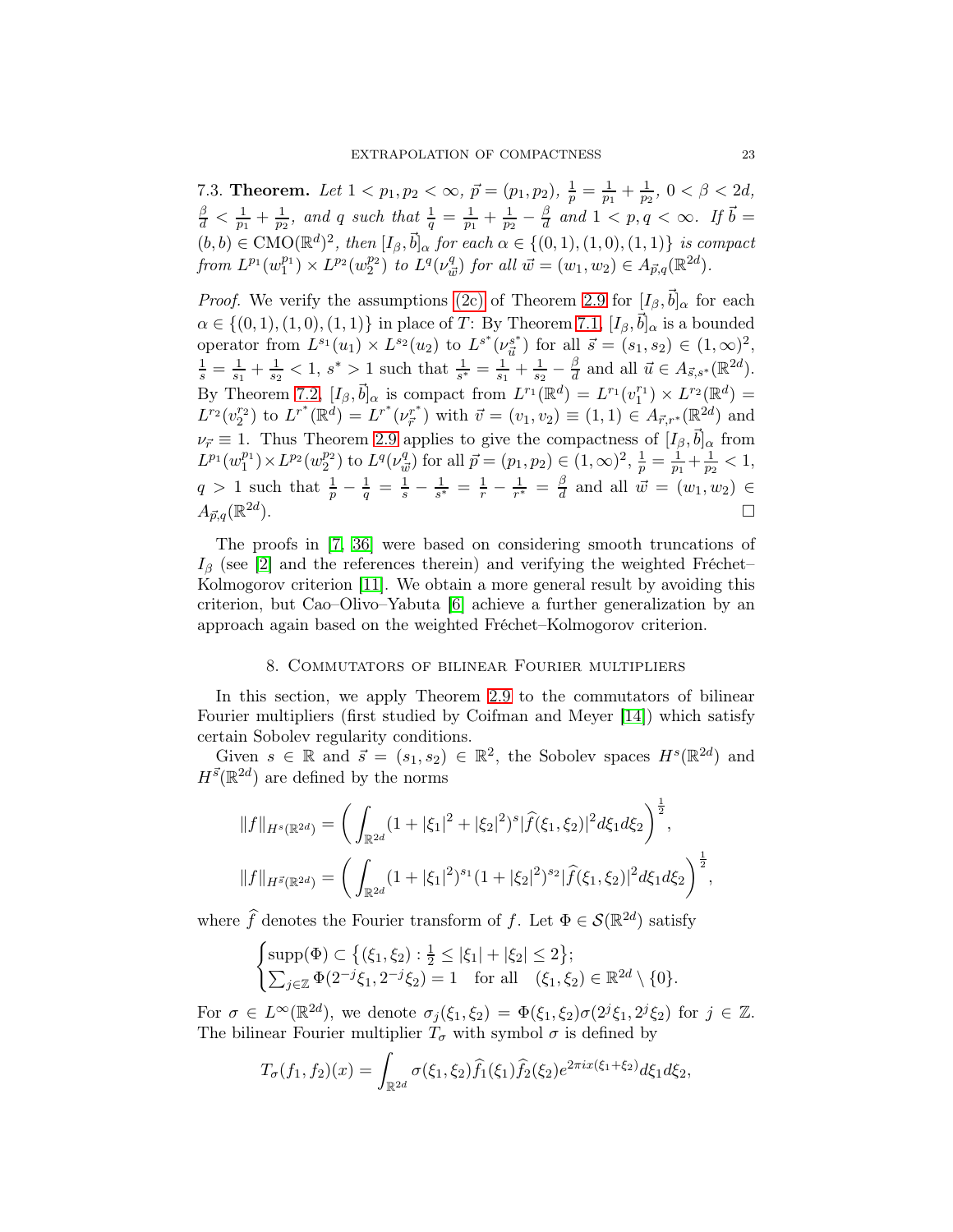for  $f_1, f_2 \in \mathcal{S}(\mathbb{R}^d)$ .

Fujita–Tomita [\[18\]](#page-25-19), Jiao [\[26\]](#page-25-10) and Zhou–Li [\[38\]](#page-26-0) obtained the following weighted boundedness results for  $T_{\sigma}$  and its commutators:

<span id="page-23-2"></span><span id="page-23-0"></span>8.1. **Theorem** ([\[18\]](#page-25-19), Theorem 6.2, [\[26\]](#page-25-10) and [\[38\]](#page-26-0), Theorem 1). Let  $b \in$ BMO( $\mathbb{R}^d$ )<sup>2</sup>. The operators  $T_{\sigma}$  and  $[T_{\sigma}, \vec{b}]_{\alpha}$  for each  $\alpha \in \{(0,1), (1,0)\}$ are bounded bilinear operators from  $L^{p_1}(w_1) \times L^{p_2}(w_2)$  to  $L^p(\nu_{\vec{w}, \vec{p}})$ , where  $\frac{1}{p} = \frac{1}{p_1}$  $\frac{1}{p_1} + \frac{1}{p_2}$  $\frac{1}{p_2}$  < 1, under either of the following cases: (1) (a)  $\sigma$  satisfies  $\sup_{j\in\mathbb{Z}} \|\sigma_j\|_{H^s(\mathbb{R}^{2d})} < \infty$  with  $s \in (d, 2d]$ , (b)  $p_j \in (t_j, \infty)$  for some  $t_j \in [1, 2)$  such that  $\frac{1}{t_1} + \frac{1}{t_2}$  $\frac{1}{t_2} = \frac{s}{d}$  $\frac{s}{d}$ , and (c)  $\vec{w} = (w_1, w_2) \in A_{\vec{p}/\vec{t}}(\mathbb{R}^{2d}).$ 

<span id="page-23-1"></span>(2) (a)  $\sigma$  satisfies  $\sup_{j\in\mathbb{Z}} \|\sigma_j\|_{H^{\vec{s}}(\mathbb{R}^{2d})} < \infty$  with  $\vec{s} = (s_1, s_2) \in (d/2, d]^2$ , (b)  $p_j > d/s_j$  and (c)  $\vec{w} = (w_1, w_2) \in A_{p_1 s_1/d}(\mathbb{R}^d) \times A_{p_2 s_2/d}(\mathbb{R}^d).$ 

*Proof.* In the cases [\(1\)](#page-23-0) and [\(2\)](#page-23-1) the boundedness of the operator  $T_{\sigma}$  is contained in [\[26\]](#page-25-10) and [\[18,](#page-25-19) Theorem 6.2] respectively. The boundedness of the commutators  $[T_{\sigma}, \vec{b}]_{\alpha}$  in the case [\(1\)](#page-23-0) follows by combining the boundedness of the operator  $T_{\sigma}$  in [\[26\]](#page-25-10) with Theorem [4.7.](#page-9-1) In the case [\(2\)](#page-23-1) the boundedness of the commutators  $[T_{\sigma}, \vec{b}]_{\alpha}$  is contained in [\[38,](#page-26-0) Theorem 1].

8.2. Remark. As mentioned in [\[18,](#page-25-19) Theorem 6.2] and [\[26\]](#page-25-10), in both of the cases [\(1\)](#page-23-0) and [\(2\)](#page-23-1) of Theorem [8.1](#page-23-2) the boundedness of the bilinear operator  $T_{\sigma}$  holds for  $0 < p < \infty$ .

Compactness of the commutator  $[T_{\sigma}, \vec{b}]_{\alpha}$  in the unweighted case was considered by Hu  $[23, 24]$  $[23, 24]$ :

<span id="page-23-3"></span>8.3. Theorem ([\[23\]](#page-25-20), Theorem 1.1 and [\[24\]](#page-25-21), Theorem 1.1). Suppose that  $\vec{b} \in \text{CMO}(\mathbb{R}^d)^2$ . Then  $[T_\sigma, \vec{b}]_\alpha$  for each  $\alpha \in \{(0,1), (1,0)\}\$ is compact from  $L^{p_1}(\mathbb{R}^d) \times L^{p_2}(\mathbb{R}^d)$  to  $L^p(\mathbb{R}^d)$  in each of the cases [\(1\)](#page-23-0) and [\(2\)](#page-23-1) of Theorem [8.1.](#page-23-2)

By combining the above Theorems [8.1](#page-23-2) and [8.3](#page-23-3) with our main Theorem [2.9,](#page-4-0) we can now recover and improve the result of Hu [\[24,](#page-25-21) Theorem 1.1], lifting their assumption that  $\nu_{\vec{w}, \vec{p}} \in A_p(\mathbb{R}^d)$ , and the result of Zhou–Li [\[38,](#page-26-0) Theorem 2]:

8.4. Theorem. Suppose that  $\vec{b} \in \text{CMO}(\mathbb{R}^d)^2$ . Then  $[T_{\sigma}, \vec{b}]_{\alpha}$  for each  $\alpha \in$  $\{(0,1),(1,0)\}\;$  is compact from  $L^{p_1}(w_1)\times L^{p_2}(w_2)$  to  $L^p(\nu_{\vec{w},\vec{p}})$  in each of the cases [\(1\)](#page-23-0) and [\(2\)](#page-23-1) of Theorem [8.1.](#page-23-2)

Proof. We prove the theorem in the case that the assumptions [\(1\)](#page-23-0) of Theorem [8.1](#page-23-2) are in force. The other case is proved in a similar way. We verify the assumptions [\(1a\)](#page-5-1) of Theorem [2.9](#page-4-0) for  $[T_{\sigma}, \vec{b}]_{\alpha}$  for each  $\alpha \in \{(0,1), (1,0)\}\$ in place of T: By Theorem [8.1,](#page-23-2)  $[T_{\sigma}, \vec{b}]_{\alpha}$  is a bounded operator from  $L^{q_1}(u_1) \times$  $L^{q_2}(u_2)$  to  $L^q(\nu_{\vec{u},\vec{q}})$  for all  $\vec{q} = (q_1, q_2) \in (t_j, \infty)^2$ ,  $q > 1$  and all  $\vec{u} \in A_{\vec{q}/\vec{t}}(\mathbb{R}^{2d})$ .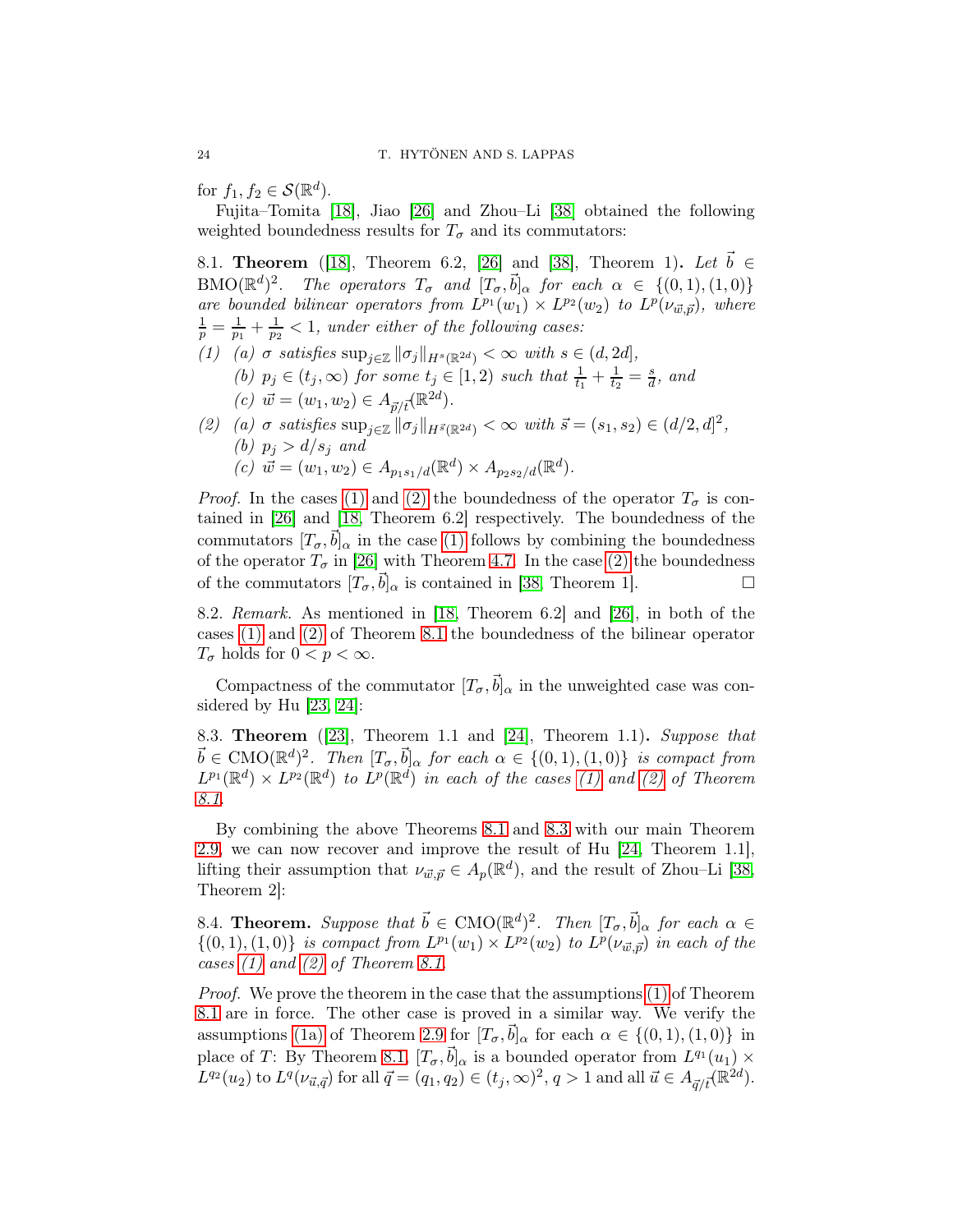By Theorem [8.3,](#page-23-3)  $[T_{\sigma}, \vec{b}]_{\alpha}$  is compact from  $L^{r_1}(\mathbb{R}^d) = L^{r_1}(v_1) \times L^{r_2}(\mathbb{R}^d) =$  $L^{r_2}(v_2)$  to  $L^r(\mathbb{R}^d) = L^r(\nu_{\vec{v},\vec{r}})$  with  $\vec{v} = (v_1, v_2) \equiv (1,1) \in A_{\vec{r}}(\mathbb{R}^{2d})$  and  $\nu_{\vec{v},\vec{r}} \equiv 1$ . Thus Theorem [2.9](#page-4-0) applies to give the compactness of  $[T_{\sigma}, \vec{b}]_{\alpha}$  from  $L^{p_1}(w_1) \times L^{p_2}(w_2)$  to  $L^p(\nu_{\vec{w}, \vec{p}})$  for all  $\vec{p} = (p_1, p_2) \in (t_j, \infty)^2$ ,  $p > 1$  and all  $\vec{w} \in A_{\vec{p}/\vec{t}}(\mathbb{R}^{2d})$ . If we work under the assumptions [\(2\)](#page-23-1) of Theorem [8.1](#page-23-2) then we verify the assumptions [\(1b\)](#page-5-2) of Theorem [2.9.](#page-4-0)

The proof in [\[24\]](#page-25-21) was based on the idea of introducing a new subtle bi(sub)linear maximal operator to control the commutators  $[T_{\sigma}, \vec{b}]_{\alpha}$ . As in the cases of the commutators of bilinear Calderón–Zygmund and fractional integral operators both of the original proofs in [\[24,](#page-25-21) [38\]](#page-26-0) relied on verifying the weighted Fréchet–Kolmogorov criterion [\[11\]](#page-24-10), which is avoided by the argument above. Again, Cao–Olivo–Yabuta [\[6\]](#page-24-1) obtain a further generalisation by developing the approach based on the weighted Fréchet–Kolmogorov criterion.

#### **REFERENCES**

- <span id="page-24-8"></span>[1] A. Bényi and R. H. Torres. Compact bilinear operators and commutators. Proc. Amer. Math. Soc., 141(10):3609–3621, 2013.
- <span id="page-24-13"></span><span id="page-24-9"></span>[2] A. Bényi, W. Damián, K. Moen and R. H. Torres. Compactness properties of commutators of bilinear fractional integrals. Math. Z., 280: 569–582, 2015.
- [3] A. Bényi, W. Damián, K. Moen and R. H. Torres. Compact bilinear commutators: the weighted case. Michigan Math. J., 64:39–51, 2015.
- <span id="page-24-5"></span>[4] J. Bergh and J. Löfström. Interpolation spaces. An introduction. Springer-Verlag, Berlin-New York, 1976. Grundlehren der Mathematischen Wissenschaften, No. 223.
- <span id="page-24-7"></span>[5] R. Bu and J. C. Chen. Compactness for the commutators of multilinear singular integral operators with non-smooth kernels. Appl. Math. J. Chinese Univ., 34(1):55– 75, 2019.
- <span id="page-24-1"></span>[6] M. Cao, A. Olivo and K. Yabuta. Extrapolation for multilinear compact operators and applications. Preprint, 2020, [arXiv:2011.13191.](http://arxiv.org/abs/2011.13191)
- <span id="page-24-12"></span>[7] L. Chaffee and R. H. Torres. Characterizations of compactness of the commutators of bilinear fractional integral operators. Potential Anal., 43:481–494, 2015.
- <span id="page-24-2"></span>[8] S. Chen and Q. Xue. Weighted estimates for a class of multilinear fractional type operators. J. Math. Anal. Appl., 362:355–373, 2010.
- <span id="page-24-11"></span>[9] S. Chen and H. Wu. Multiple weighted estimates for commutators of multilinear fractional integral operators. Sci. China Math., 56(9):1879–1894, 2013.
- <span id="page-24-4"></span>[10] S. Chen, H. Wu and Q. Xue. A note on multilinear Muckenhoupt classes for multiple weights. Studia Math., 223:1–18, 2014.
- <span id="page-24-10"></span>[11] A. Clop and V. Cruz. Weighted estimates for Beltrami equations. Ann. Acad. Sci. Fenn. Math., 38(1):91–113, 2013.
- <span id="page-24-3"></span>[12] F. Cobos, L. M. Fernández-Cabrera and A. Martínez. On compactness results of Lions–Peetre type for bilinear operators. Nonlinear Analysis, 199, 2020.
- <span id="page-24-6"></span>[13] R. R. Coifman and C. Fefferman. Weighted norm inequalities for maximal functions and singular integrals. Studia Math., 51:241–250, 1974.
- <span id="page-24-14"></span>[14] R. R. Coifman and Y. Meyer. Au delà des opérateurs pseudo-différentiels, volume 57 of Astérisque. Société Mathématique de France, Paris, 1978. With an English summary.
- <span id="page-24-0"></span>[15] D. V. Cruz-Uribe, J. M. Martell and C. Pérez. Weights, extrapolation and the theory of Rubio de Francia, volume 215 of Operator Theory: Advances and Applications. Birkhäuser/Springer Basel AG, Basel, 2011.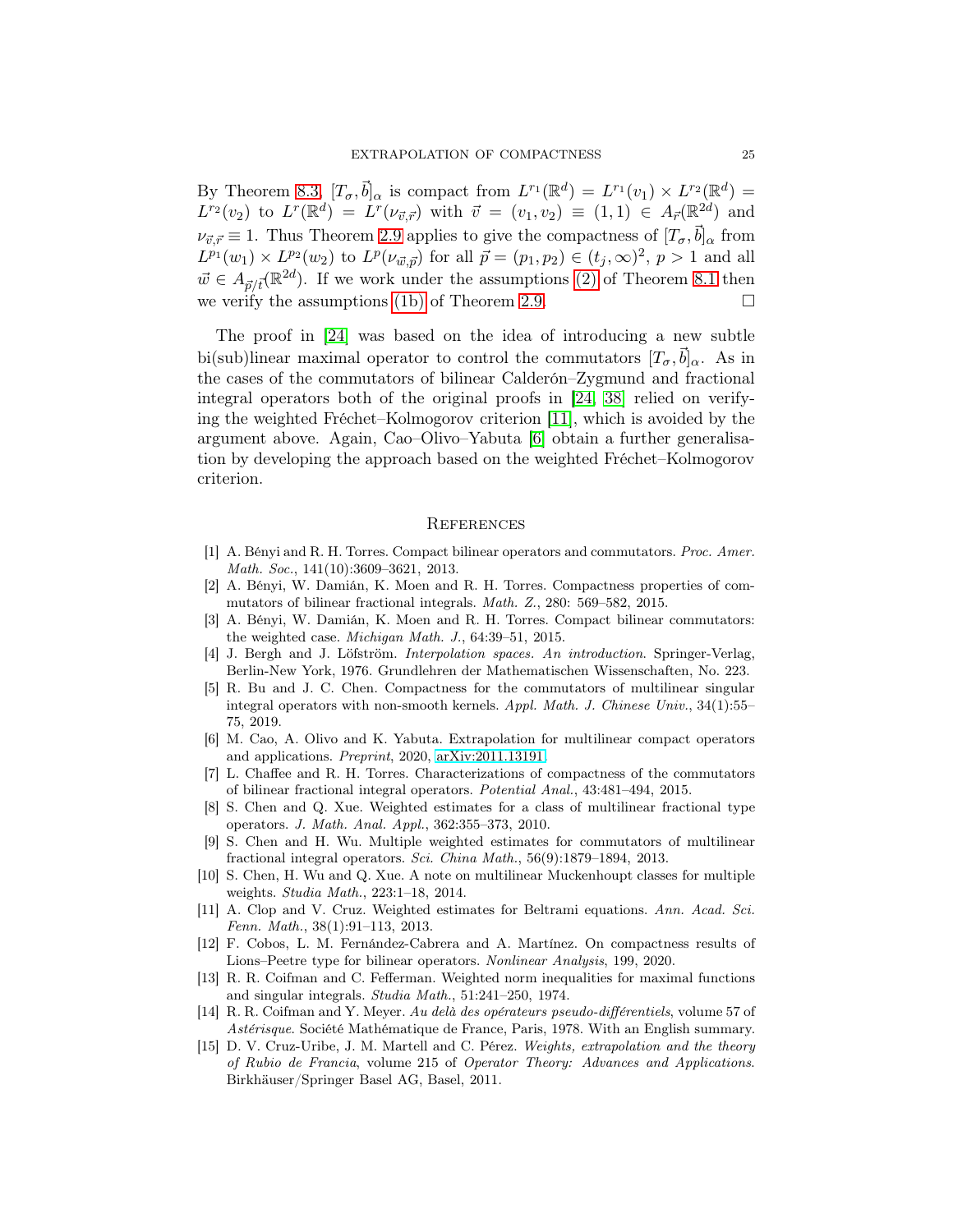- <span id="page-25-16"></span><span id="page-25-2"></span>[16] D. V. Cruz-Uribe and J. M. Martell. Limited range multilinear extrapolation with applications to the bilinear Hilbert transform. Math. Ann., 371:615–653, 2018.
- [17] X. T. Duong, R. Gong, L. Grafakos, J. Li and L. Yan. Maximal operator for multilinear singular integrals with non-smooths kernels. Indiana Univ. Math. J., 58(6):2517– 2542, 2009.
- <span id="page-25-19"></span><span id="page-25-12"></span>[18] M. Fujita and N. Tomita. Weighted norm inequalities for multilinear Fourier multipliers. Trans. Amer. Math. Soc., 364:6335–6353, 2012.
- <span id="page-25-13"></span>[19] J. Garcia-Cuerva and J. L. Rubio de Francia. Weighted Norm Inequalities and Related Topics, volume 116. North Holland Mathematics Studies, 1985.
- <span id="page-25-1"></span>[20] L. Grafakos and R. H. Torres. Multilinear Calderón–Zygmund theory. Adv. Math., 165:124–164, 2002.
- <span id="page-25-15"></span>[21] L. Grafakos and J. M. Martell. Extrapolation of weighted norm inequalities for multivariable operators and applications. J. Geom. Anal., 14:19–46, 2004.
- [22] G. E. Hu and Y. P. Zhu. Weighted norm inequalities with general weights for the commutator of Calderón. Acta Math. Sin. (Engl. Ser.), 29(3):505–514, 2013.
- <span id="page-25-20"></span>[23] G. Hu. Compactness of the commutator of bilinear Fourier multiplier operator. Taiwanese J. Math., 18:661–675, 2014.
- <span id="page-25-21"></span>[24] G. Hu. Weighted compact commutator of bilinear Fourier multiplier operator. Chin. Ann. Math., 38B(3):795–814, 2017.
- <span id="page-25-7"></span>[25] T. Hytönen and S. Lappas. Extrapolation of compactness on weighted spaces. Preprint, 2020, [arXiv:2003.01606v](http://arxiv.org/abs/2003.01606)3.
- <span id="page-25-10"></span>[26] Y. Jiao. A weighted norm inequality for the bilinear Fourier multiplier operator. Math. Inequal. Appl., 17:899–912, 2014.
- <span id="page-25-17"></span>[27] S. G. Krantz and S. Y. Li. Boundedness and compactness of integral operators on spaces of homogeneous type and applications, II. J. Math. Anal. Appl., 258(2):642– 657, 2001.
- <span id="page-25-6"></span>[28] A. K. Lerner, S. Ombrosi, C. Pérez, R. H. Torres and R. T. González. New maximal functions and multiple weights for the multilinear Calderón–Zygmund theory. Adv. Math., 220:1222–1264, 2009.
- <span id="page-25-3"></span>[29] K. Li, J.M. Martell and S. Ombrosi. Extrapolation for multilinear Muckenhoupt classes and applications to the bilinear Hilbert transform. Adv. Math., 373:107286, 2020.
- <span id="page-25-4"></span>[30] K. Li, J.M. Martell, H. Martikainen, S. Ombrosi and E. Vuorinen. End-point estimates, extrapolation for multilinear Muckenhoupt classes, and applications. Trans. Amer. Math. Soc., 374(1):97–135, 2021.
- <span id="page-25-11"></span>[31] K. Moen. Weighted inequalities for multilinear fractional integral operators. Collect. Math., 60:213–238, 2009.
- <span id="page-25-9"></span>[32] B. Muckenhoupt. Weighted norm inequalities for the Hardy maximal function. Trans. Amer. Math. Soc., 165:207–226, 1972.
- <span id="page-25-5"></span>[33] Z. Nieraeth. Quantitative estimates and extrapolation for multilinear weight classes. Math. Ann., 375:453–507, 2019.
- <span id="page-25-14"></span>[34] C. Pérez, G. Pradolini, R. H. Torres and R. Trujillo-González. End-points estimates for iterated commutators of multilinear singular integrals. Bull. London Math. Soc., 46(1):26–42, 2014.
- <span id="page-25-0"></span>[35] J. L. Rubio de Francia. Factorization theory and  $A_p$  weights. Amer. J. Math., 106(3):533–547, 1984.
- <span id="page-25-18"></span>[36] D. Wang, J. Zhou and Z. Teng. Characterization of CMO via compactness of the commutators of bilinear fractional integral operators. Anal. Math. Phys., 9:1669– 1688, 2019.
- <span id="page-25-8"></span>[37] Q. Xue, K. Yabuta and J. Yan. Weighted Fréchet-Kolmogorov theorem and compactness of vector-valued multilinear operators. J. Geom. Anal., 31(10):9891–9914, 2021.